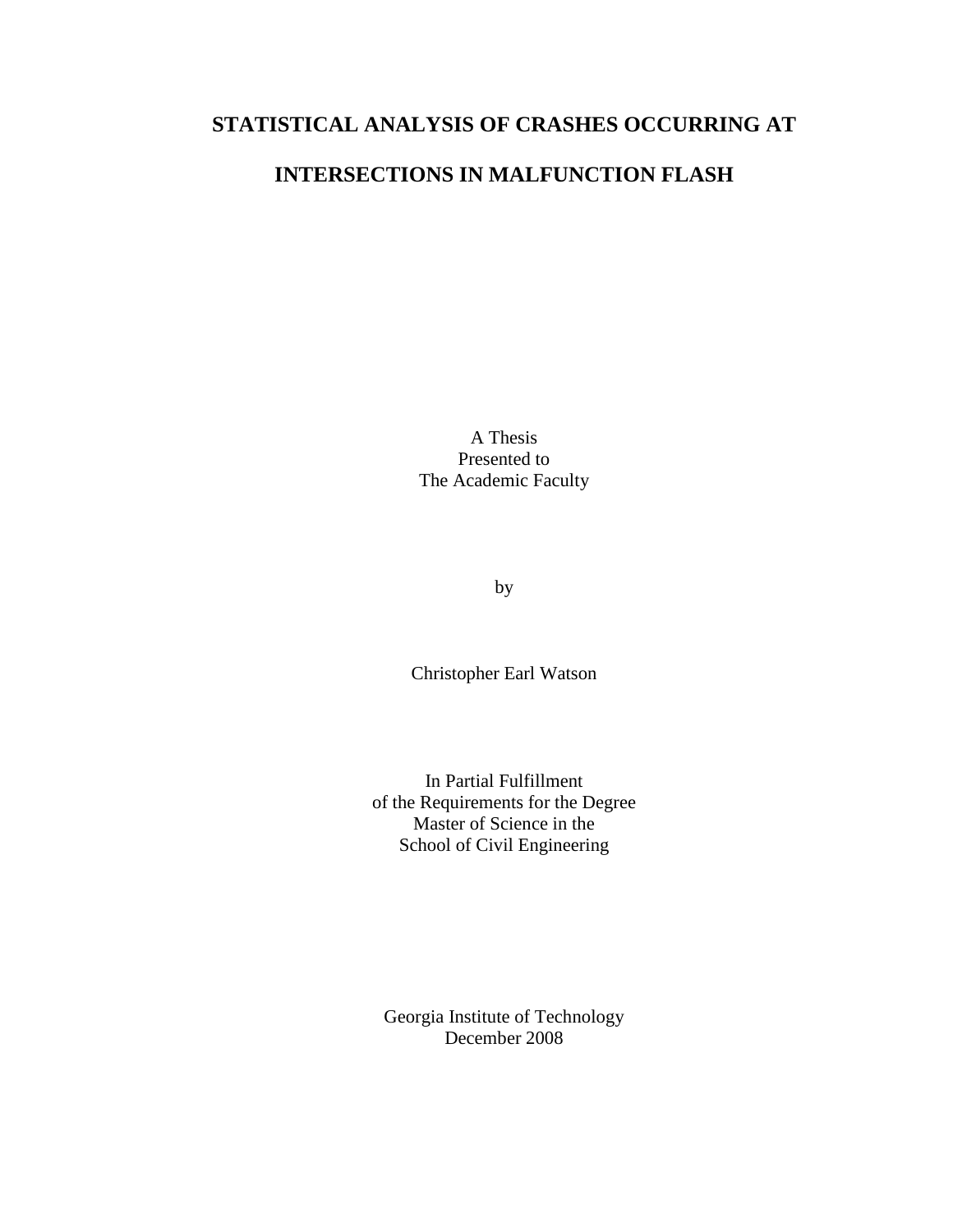# **STATISTICAL ANALYSIS OF CRASHES OCCURRING AT**

# **INTERSECTIONS IN MALFUNCTION FLASH**

Approved by:

Dr. Michael Hunter, Advisor School of Civil Engineering *Georgia Institute of Technology* 

Dr. Michael Meyer School of Civil Engineering *Georgia Institute of Technology*

Dr. Michael Rodgers School of Civil Engineering *Georgia Institute of Technology*

Date Approved: November 15, 2008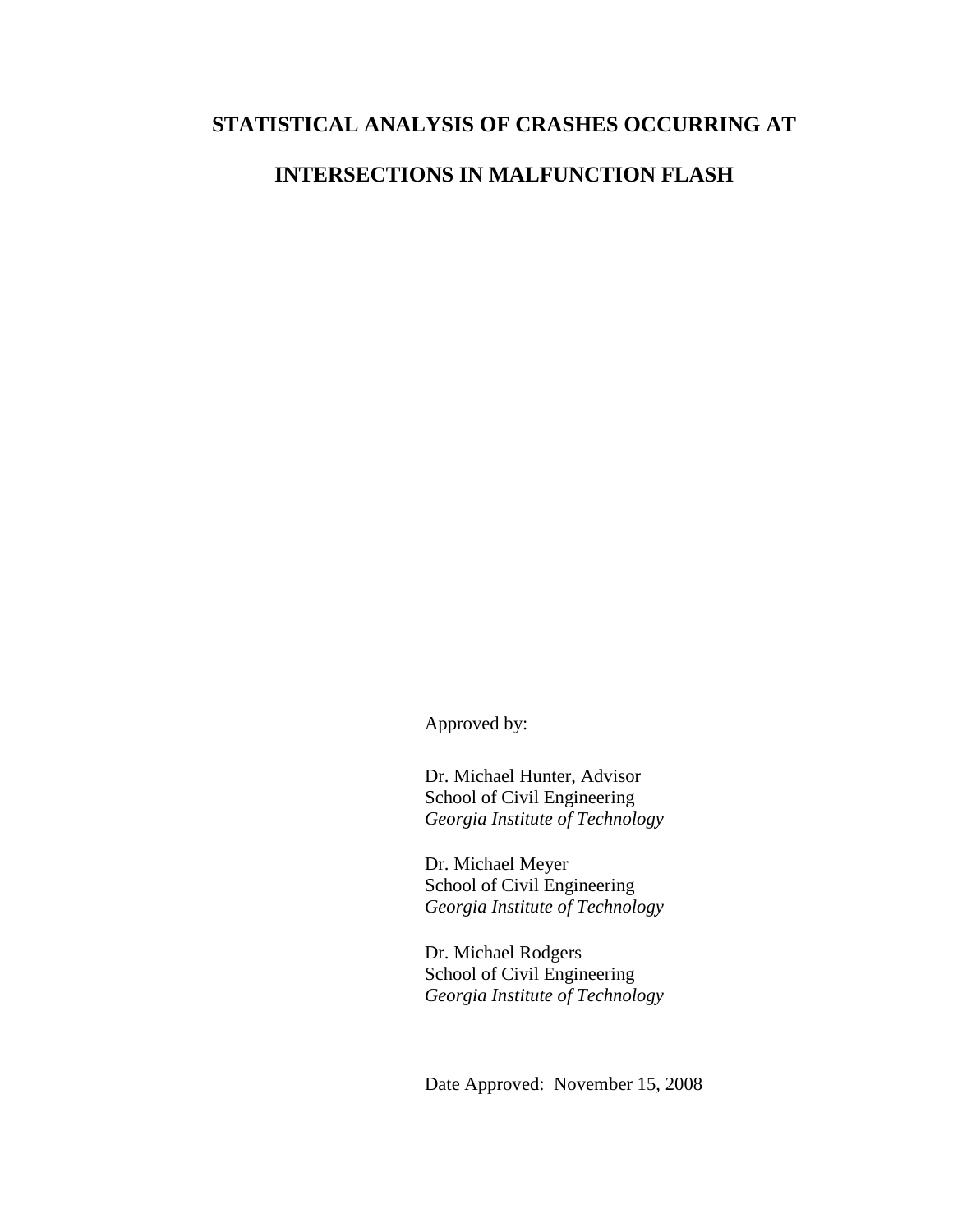To all my family and friends.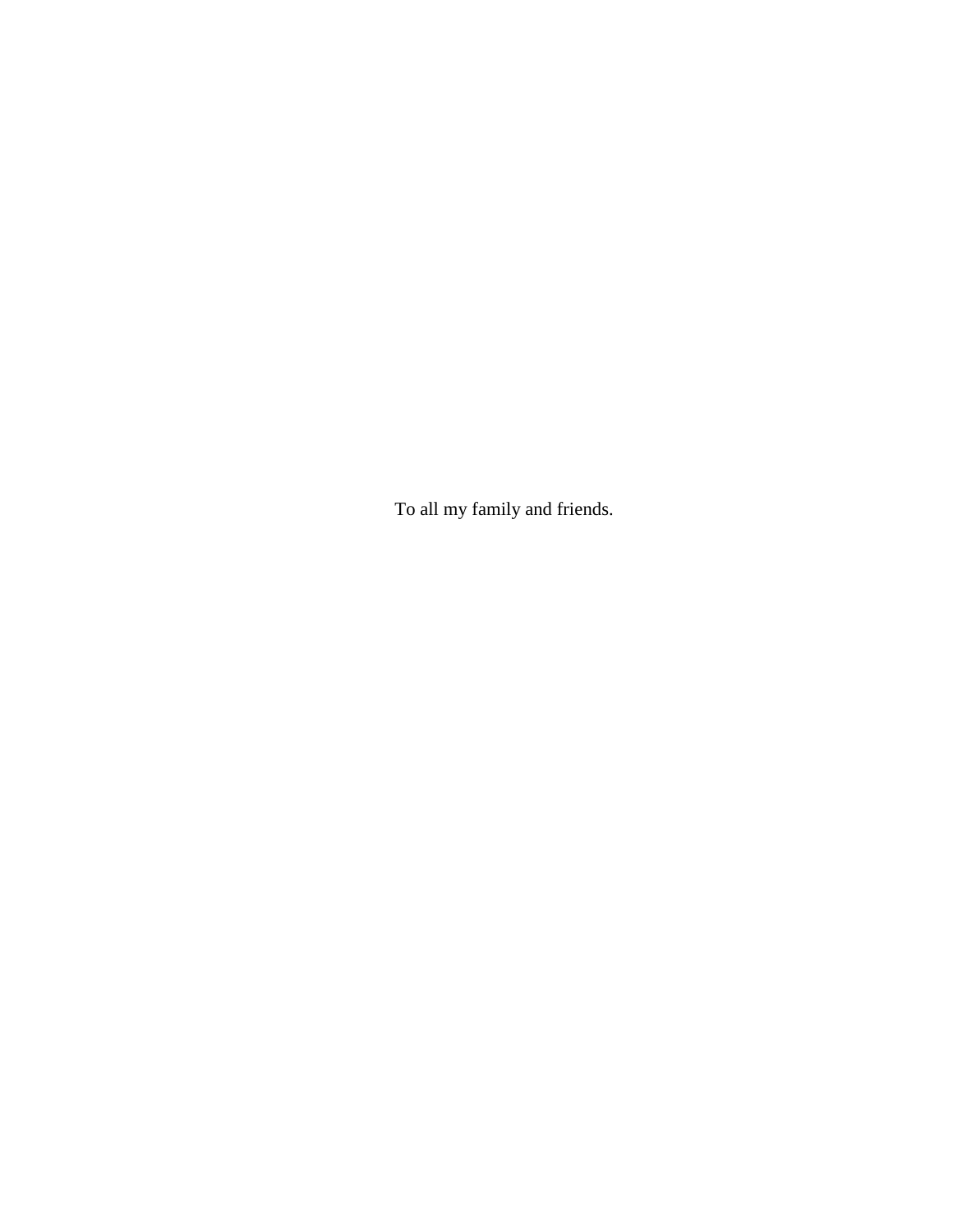# **ACKNOWLEDGEMENTS**

 I would like to thank my entire family for their support which has made this possible.

 I would also like to thank my advisor, Dr. Michael Hunter, for all the help and guidance during my time at Georgia Tech.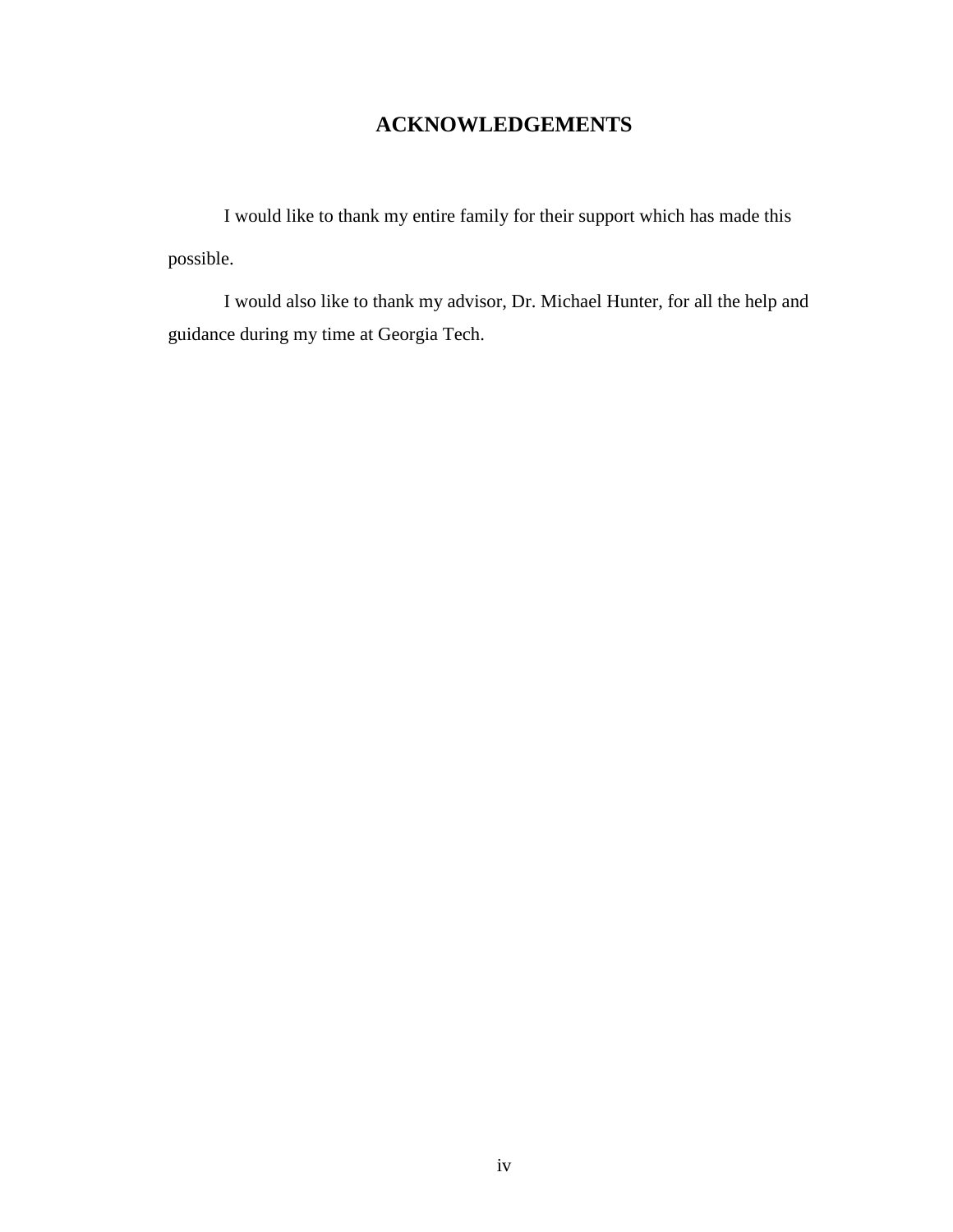# **TABLE OF CONTENTS**

|                                                      | iv             |
|------------------------------------------------------|----------------|
|                                                      | vii            |
|                                                      | viii           |
|                                                      | ix             |
| <b>INTRODUCTION</b><br><b>CHAPTER 1</b>              |                |
|                                                      | $\overline{2}$ |
|                                                      | 3              |
|                                                      | 3              |
| <b>CHAPTER 2</b><br><b>LITERATURE REVIEW</b>         |                |
| 2.1 Summary of Previous Studies of Malfunction Flash |                |
|                                                      | 7              |
|                                                      | 10             |
|                                                      | 11             |
|                                                      | 12             |
| 2.1.5 Kacir, Hawkins Jr., Benz, and Obermeyer (1995) | 13             |
|                                                      | 15             |
|                                                      |                |
| DATA COLLECTION AND FILTERING<br><b>CHAPTER 3</b>    |                |
|                                                      |                |
|                                                      | 18             |
|                                                      | 19             |
|                                                      | 23             |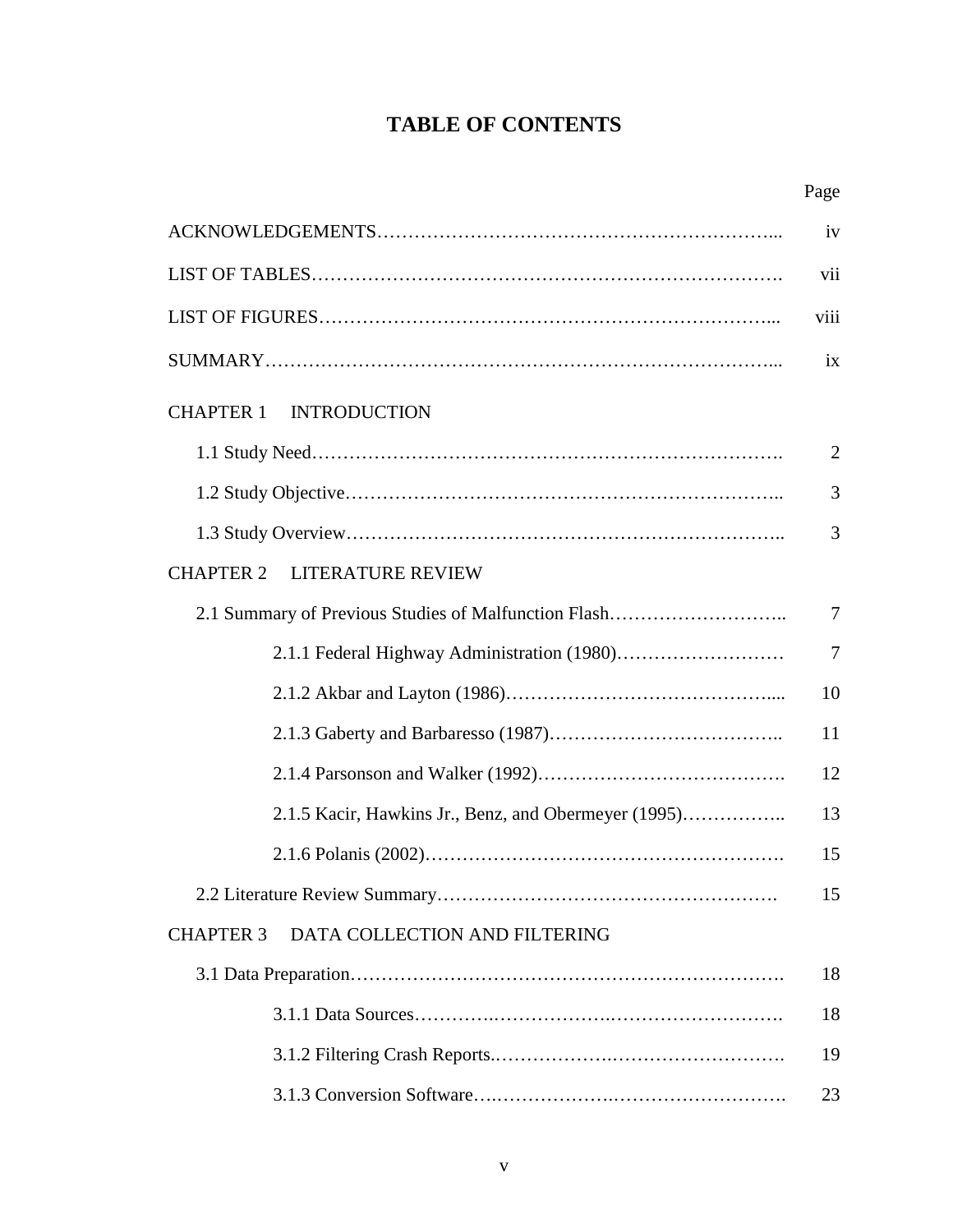|                                                      | 24 |
|------------------------------------------------------|----|
|                                                      | 25 |
|                                                      | 26 |
|                                                      | 26 |
| <b>CHAPTER 4</b><br><b>DATA ANALYSIS</b>             |    |
|                                                      | 29 |
|                                                      | 29 |
|                                                      |    |
|                                                      | 31 |
|                                                      | 33 |
|                                                      | 34 |
|                                                      | 38 |
|                                                      | 43 |
|                                                      | 47 |
| <b>CONCLUSIONS</b><br><b>CHAPTER 5</b>               |    |
|                                                      | 52 |
|                                                      | 54 |
| 5.3 Limitations and Recommendations for Future Study | 55 |
| APPENDIX A: MALFUNCTION FLASH EVENT SORTER CODE      | 57 |
|                                                      | 67 |
|                                                      | 72 |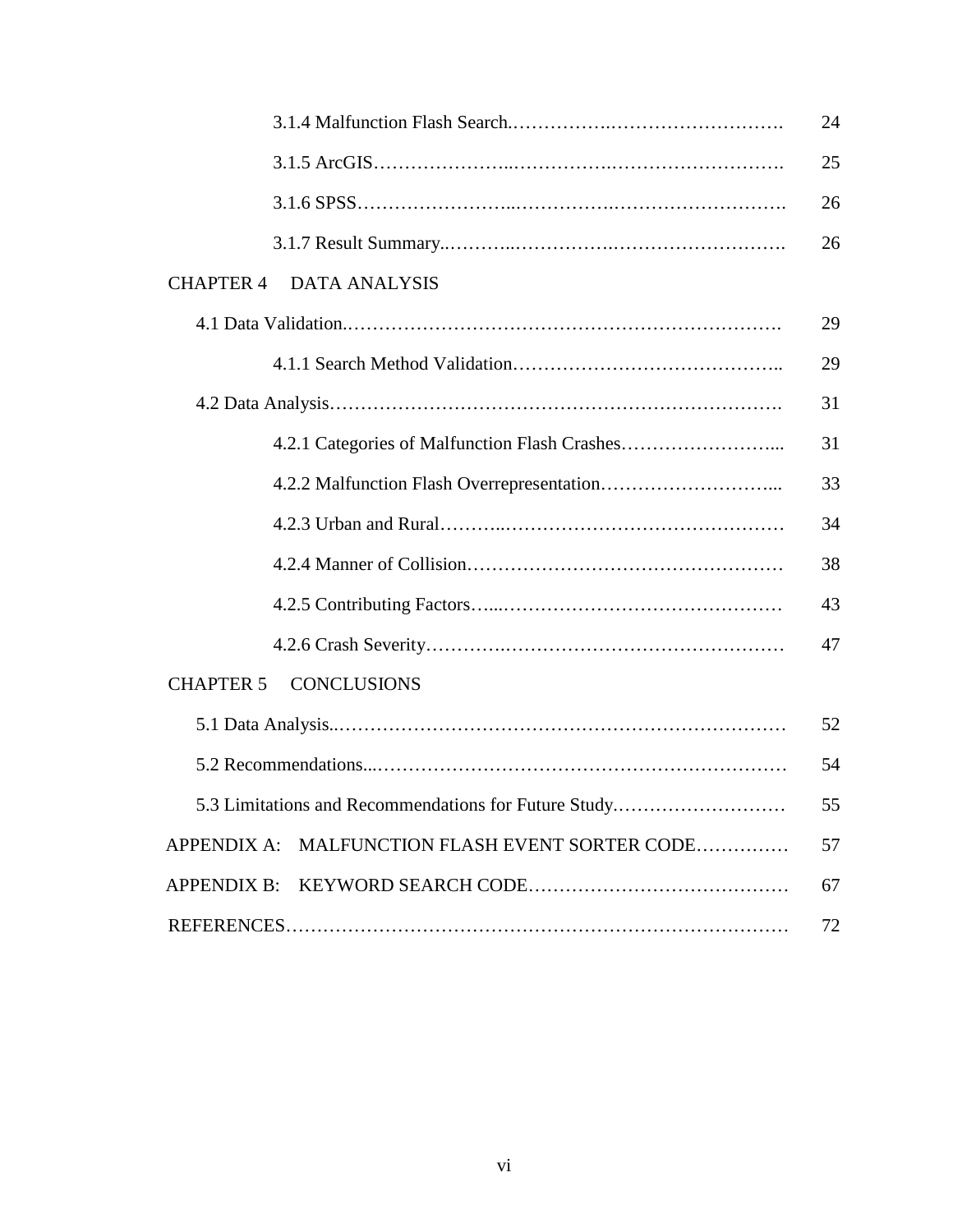# **LIST OF TABLES**

|           |                                                                   | Page |
|-----------|-------------------------------------------------------------------|------|
| Table 3.1 |                                                                   | 27   |
| Table 4.1 | Accident Rates as Determined by Ratio of Accidents and Time       | 34   |
| Table 4.2 |                                                                   | 43   |
| Table 4.3 | Actions Taken by Drivers at Yellow/Red Malfunction Flash          | 47   |
| Table 4.4 | Cross Tabulation of Manner of Collision and Severity of Injury in | 49   |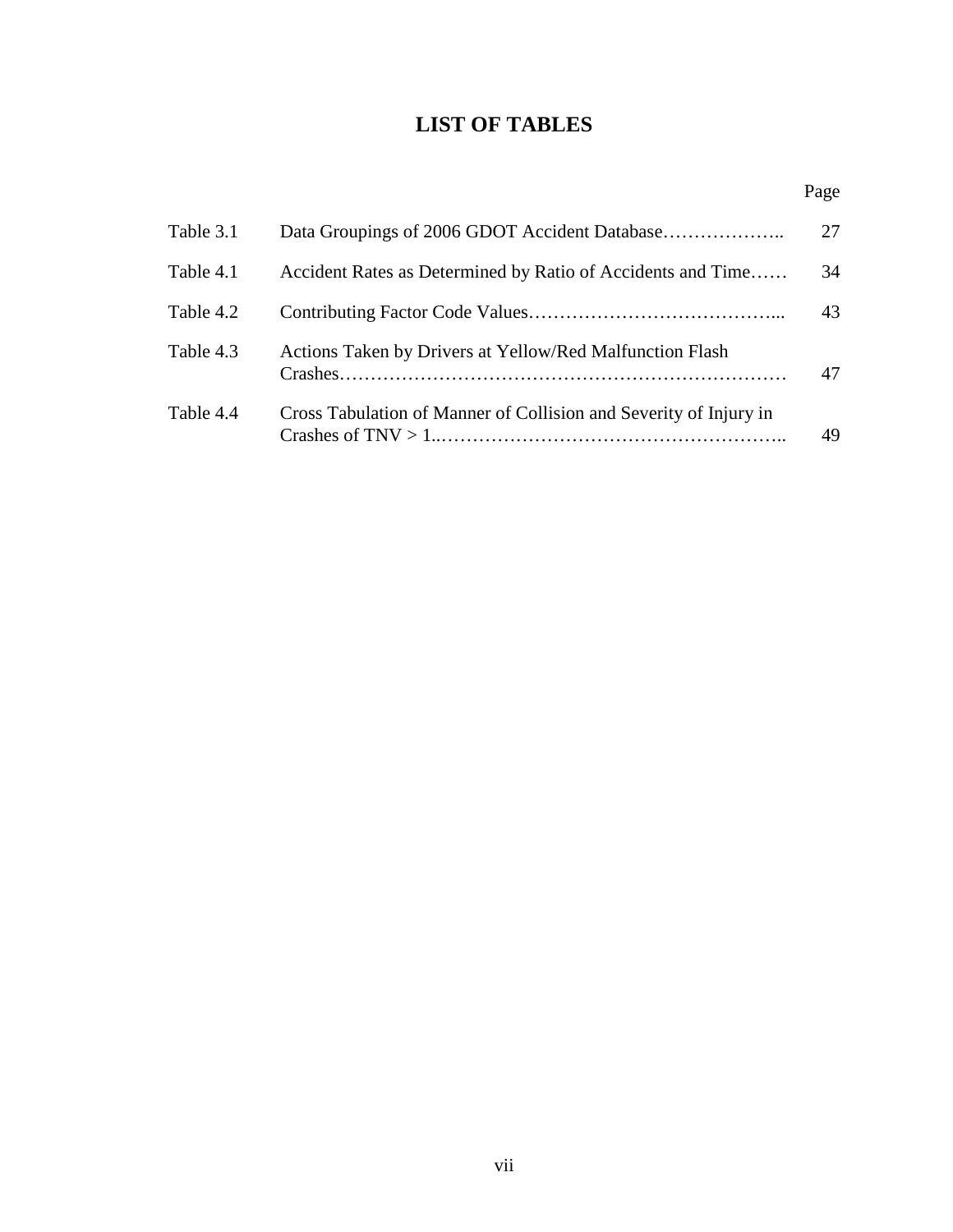# **LIST OF FIGURES**

Page

| Figure 3.1  |                                                                                                                                                                                     | 23 |
|-------------|-------------------------------------------------------------------------------------------------------------------------------------------------------------------------------------|----|
| Figure 4.1  | Poisson Probability Mass Function of Malfunction Flash Events                                                                                                                       | 30 |
| Figure 4.2  | Categories of Malfunction Flash Crashes for 2006                                                                                                                                    | 32 |
| Figure 4.3  | Population of Georgia in by Census Tract in 2006 with Yellow/Red                                                                                                                    | 36 |
| Figure 4.4  | Typed Reports Presented by County as a Percentage of the Total<br>Reviewed Reports (TNV $> 1$ at Signalized Intersections) with<br>Yellow/Red and Red/Red Malfunction Flash Overlay | 37 |
| Figure 4.5  |                                                                                                                                                                                     | 39 |
| Figure 4.6  |                                                                                                                                                                                     | 40 |
| Figure 4.7  | Manner of Collision of 2006 Malfunction Flash Crashes                                                                                                                               | 40 |
| Figure 4.8  | Manner of Collision of 2006 Two-way and Four-way Stop Sign                                                                                                                          | 41 |
| Figure 4.9  | Manner of Collision Based on GES 2006 Data for the US                                                                                                                               | 41 |
| Figure 4.10 | Contributing Factors of All Crashes in Georgia in 2006                                                                                                                              | 44 |
| Figure 4.11 | Contributing Factors of Signalized Intersection Crashes in Georgia                                                                                                                  | 44 |
| Figure 4.12 | Contributing Factors of Two-way and Four-way Stop Intersection                                                                                                                      | 45 |
| Figure 4.13 | Contributing Factors of Malfunction Flash Crashes in Georgia in                                                                                                                     | 45 |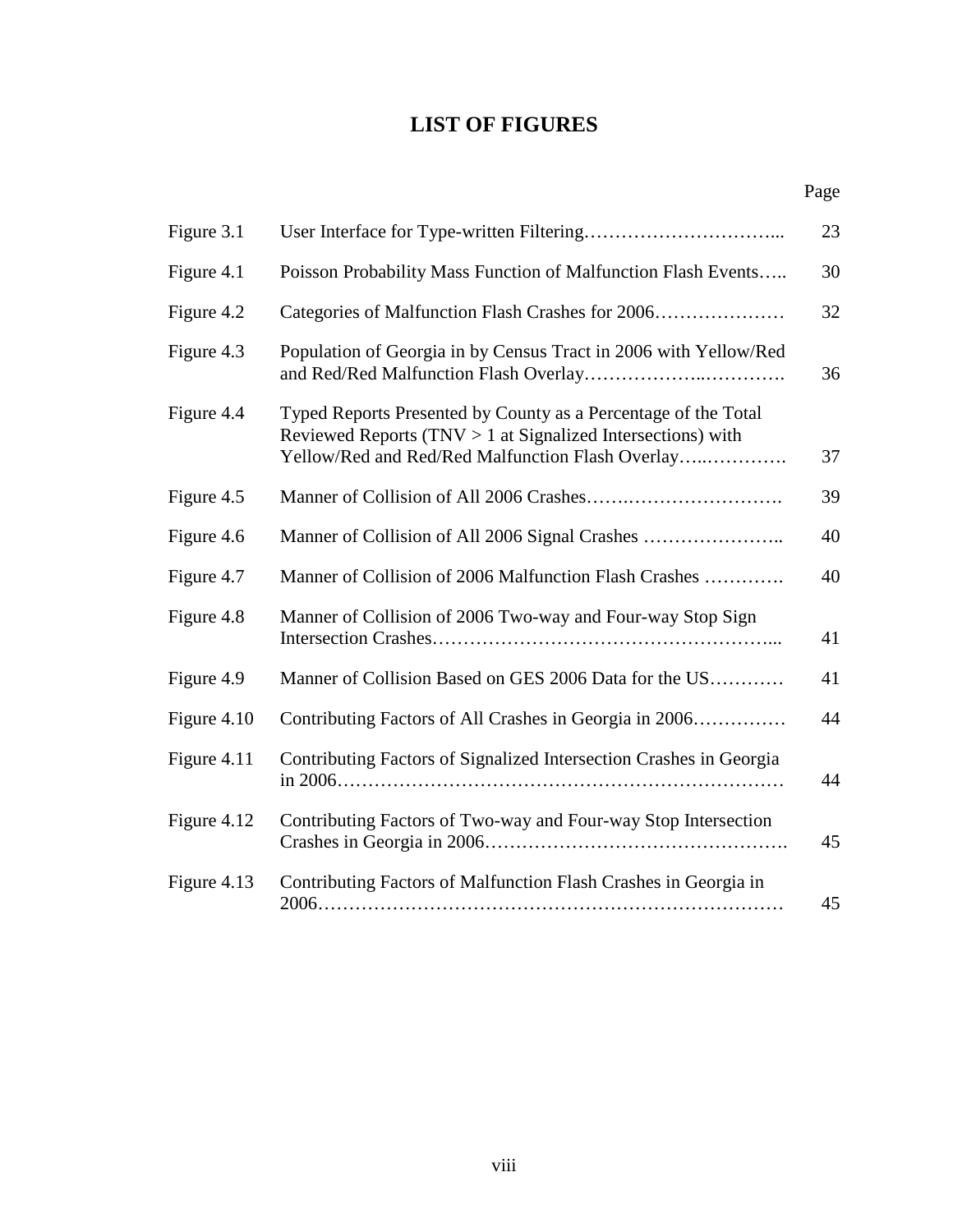# **SUMMARY**

There are many reasons for traffic signals to malfunction such as damage to the controller assembly, conflicting signal indications, or power fluctuations. When the conflict monitor detects a problem the intersection can be put into a flash mode. Flash mode will either show yellow/red or red/red flashing signal indications. A yellow/red flashing mode indicates to drivers approaching the yellow flash to pass through the intersection with caution and for those approaching the red flash to yield. A red/red flashing mode would indicate to all drivers that the intersection should be treated as a four-way stop.

 Malfunctions flash events occur randomly and can cause confusion for drivers who do not know how to treat the intersection. Sixty-five malfunction flash crashes were examined out of the reported crashes in Georgia during 2006. In an effort to gain an understanding of the relative behavior of crashes at an intersection in malfunction flash compared to other crashes the 2006 Georgia crash data analyzed using several different categorizations: all crashes, signalized intersection crashes, two-way and four-way stop controlled intersection crashes, and malfunction flash crashes. Out of these groups yellow/red malfunction flash crashes more closely relate to two-way stop sign intersections when comparing characteristics such as manner of collision, severity, and contributing factors. Although malfunction flash mode is an operation of traffic signals it is functionally similar to two-way and four-way stop intersections.

 Analysis of collision records from the GDOT accident database occurring under conditions of malfunction flash found that right angle collisions represented a large

ix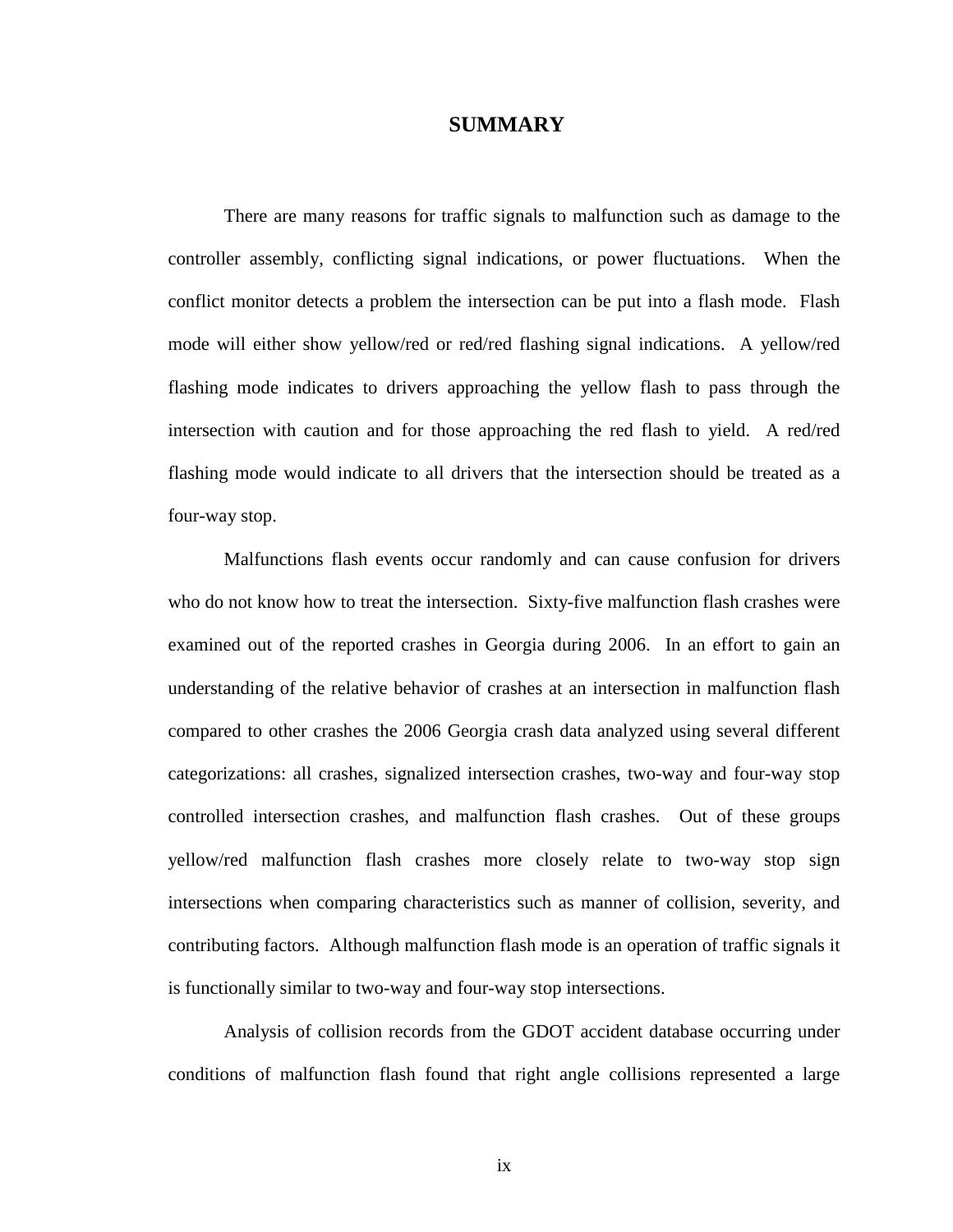majority (73.8%) of these collisions. In the other crash groups reviewed right angle collisions represent a greater portion of fatalities (All Crashes: 55.2%, Signalized Crashes: 87.5%, Two-way and Four-way Stop: 82.8%). An option for reducing the risk of right angle collision is to consistently use only red/red malfunction flash. In previous studies it has been found that red/red flash did not have significantly higher crash rates than normal operation, while yellow/red did have an increase in right angle collisions [10].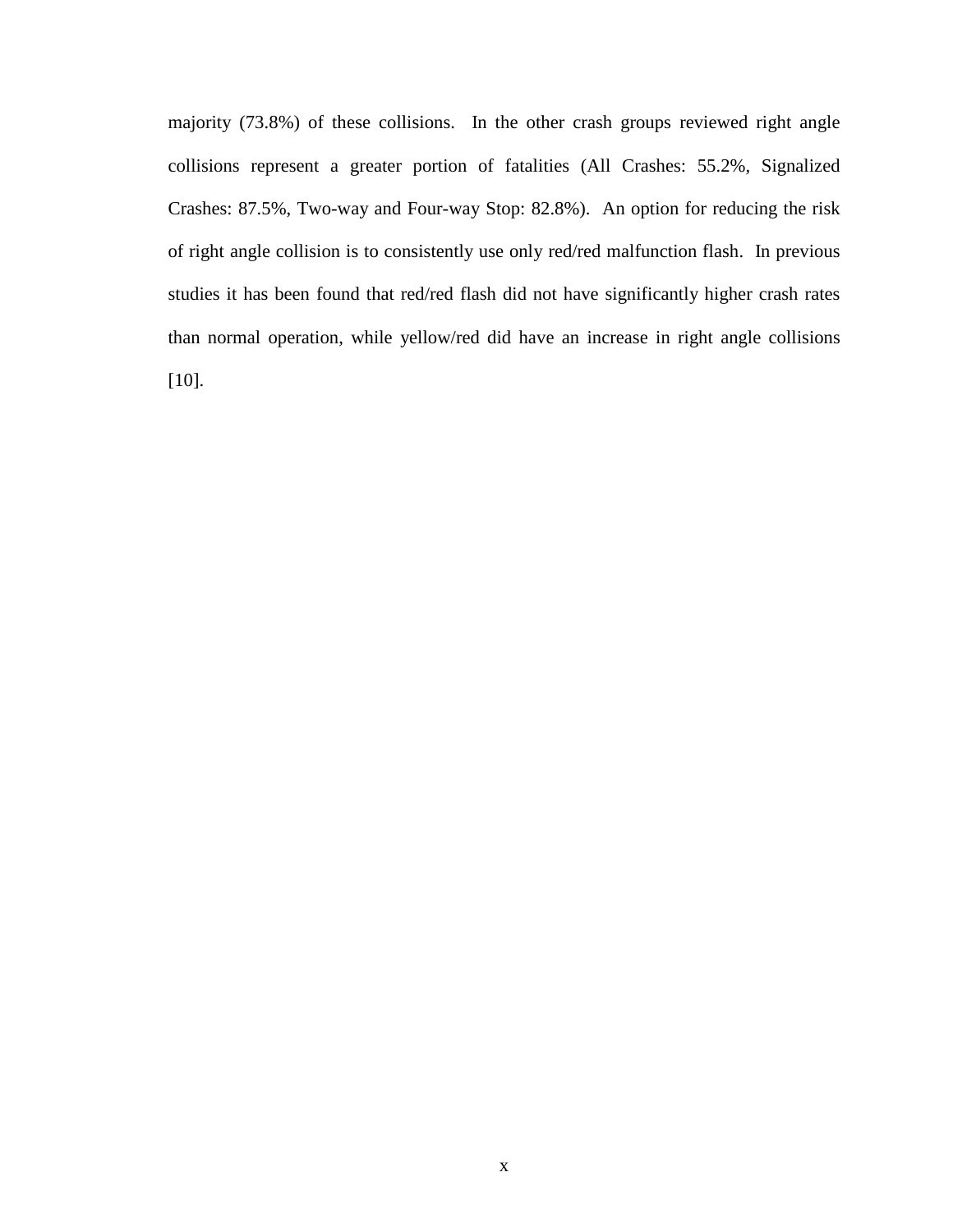# **CHAPTER 1**

# **INTRODUCTION**

 The Manual on Uniform Traffic Control Devices (MUTCD) [1] describes that, during normal operation, traffic signals can reduce the occurrences and severity of right angle crashes, allow for more efficient traffic flow, and provide for an orderly movement of traffic. Occasionally there may be disruptions that put drivers into unfamiliar situations, such as a signal under flashing operation. According to surveys discussed by Jenior [2], malfunction flashing operations were a rare occurrence with a median of .05 reported outages per signal per month for traffic control agencies throughout Georgia. It is in these unusual situations that there is a concern for driver expectancy and safety.

 There are several different modes of flashing operation that can be used for a signalized intersection. These flashing operation modes include; programmed flash (predetermined time period of flash, most often during low demand periods), technician (manually set from the control cabinet so a technician may perform maintenance), police panel (started by an officer, at the control cabinet, so that they may direct traffic), and malfunction flash (activated when the conflict monitoring unit determines there is an signal error or improper operating voltages) [1, 3].

When one of these situations occur, the signal may display yellow on the main road, red for the minor or it may display a red flash for all directions. The usual design for flashing operation is to have a flashing yellow indication on the major road and a flashing red on the minor road. State regulations may vary slightly, but the Unannotated Georgia Code [4] defines yellow and red flashing signals as the following (40-6-23):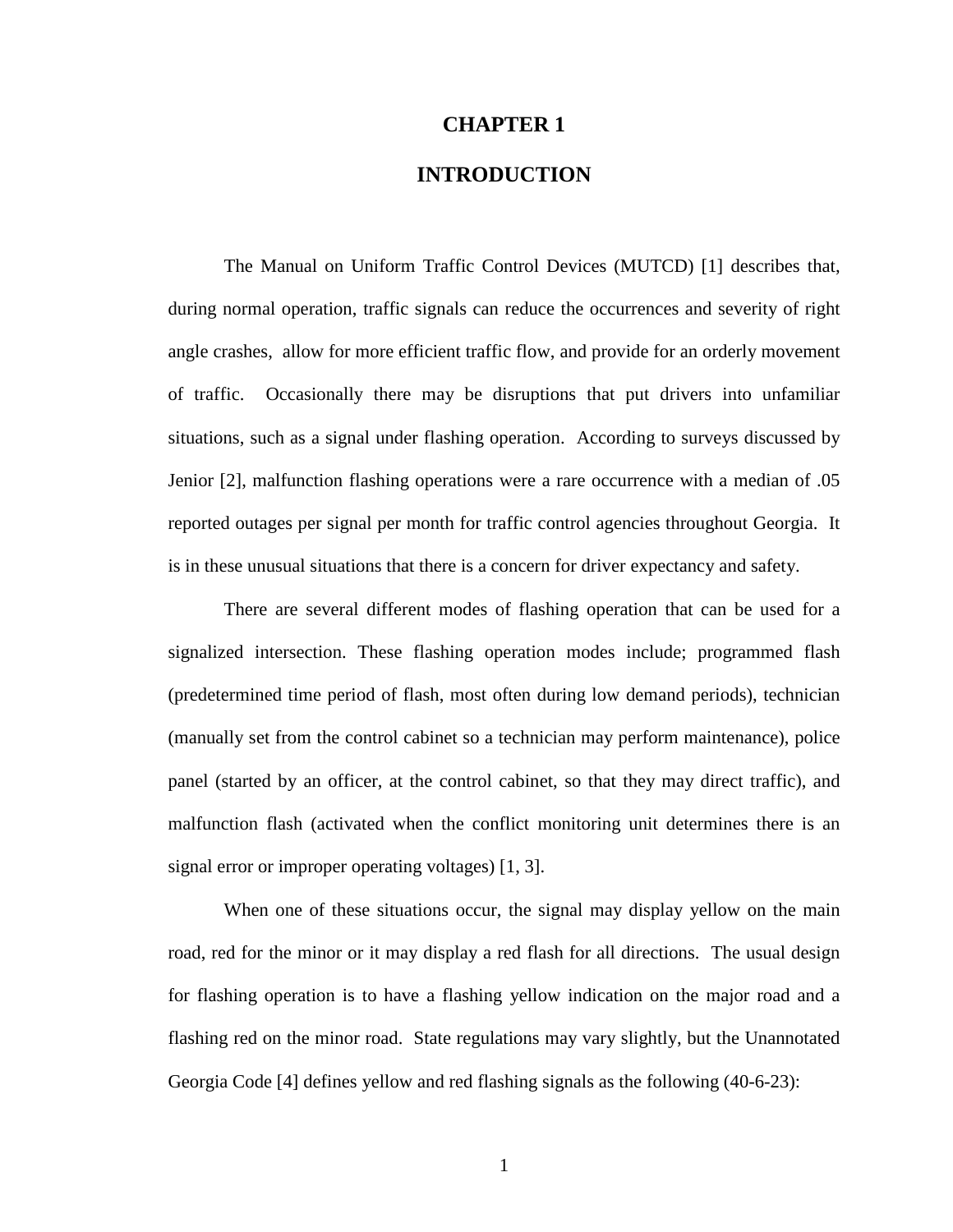- Flashing Red "When a red lens is illuminated with rapid intermittent flashes, drivers of vehicles shall stop at a clearly marked stop line… and the right to proceed shall be subject to the rules applicable after making a stop at a stop sign."
- Flashing Yellow "When a yellow lens is illuminated with rapid intermittent flashes, drivers of vehicles may proceed through the intersection or past such signal only with caution."

 Most of these flashing operation modes are planned ahead of time by the local police division, traffic signal maintenance crews, or by traffic engineers. In these cases drivers could expect direction or the flash operation to be resolved fairly quickly. In the cases of malfunction flash the signal may be in flashing operation for about two hours, potentially much longer, after a call is made to the maintenance agency [2]. Also, a malfunction flash event is relatively rare to encounter and can lead to driver expectancy issues as described by Jenior and Bansen [2, 3].

## **1.1 Study Need**

 The MUTCD allows for engineers to use their own judgment on whether to use red/red or yellow/red flashing operation according to the guidance in section 4D.11 [1]. To make this decision engineers depend on past research in order to balance safety and traffic performance. There are several previous studies that analyzed traffic during a programmed flash, but there has been little research into malfunction flash. Programmed flash is inherently different from malfunction flash because it is known prior to its activation and its risks can be minimized. A police officer can be stationed at the intersection during the flash operation or repairs can be done during low demand time periods.

 Malfunction flashes can occur at any time regardless of the demand on the intersection. Common assumptions of programmed flash operation cannot be applied to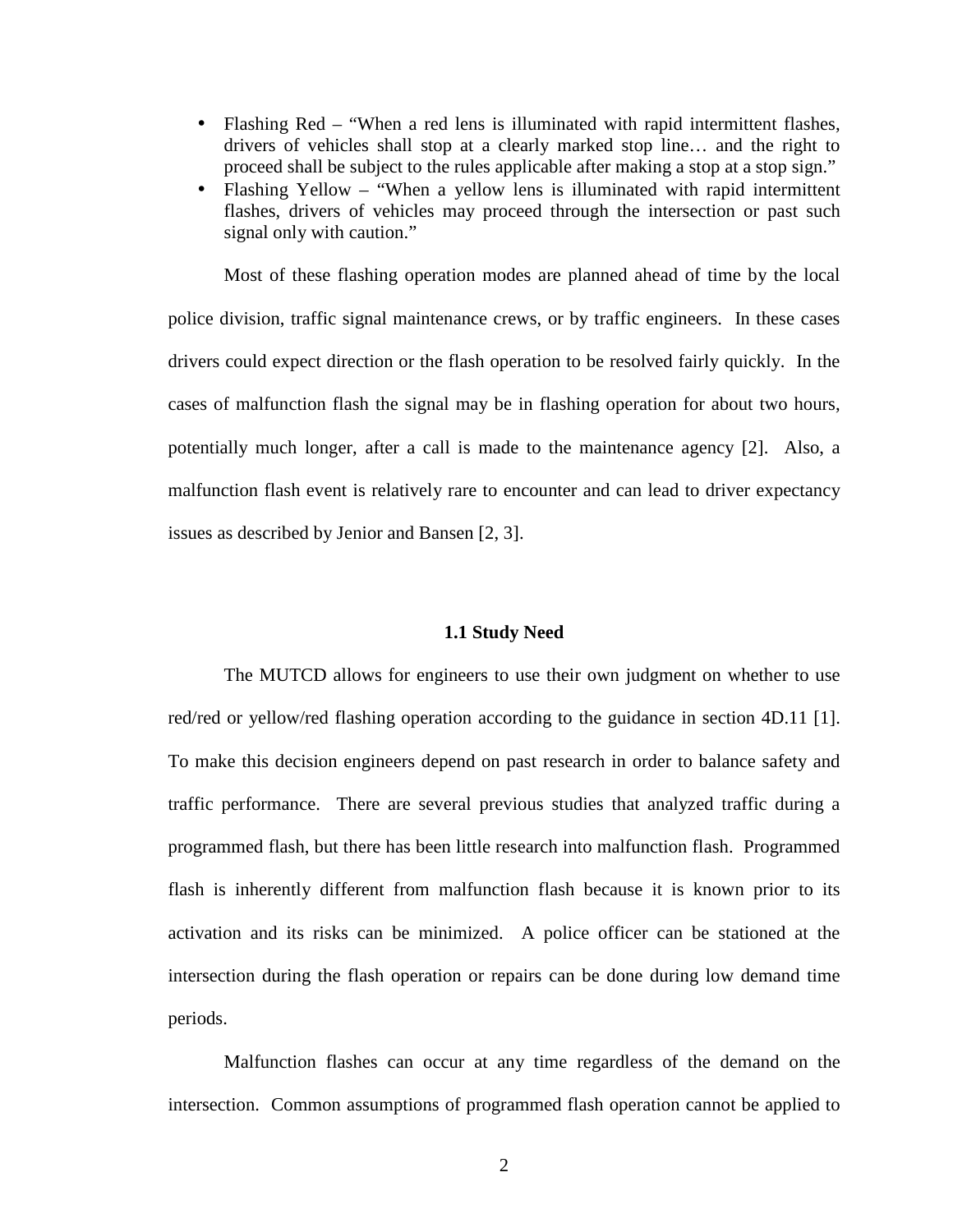malfunction flash operation. Drivers may not obey traffic laws due to their unfamiliarity with flash operation, and without some guidance at the intersection itself may make some unpredictable choices. Driver expectancy, prior experience, roadway conditions, and potential high demands during malfunction flash are all factors that make assumptions of programmed flash operation inappropriate to apply to malfunction flash operation. Jenior found that at several intersections, with yellow/red flashing operation, more than 50% of drivers stopped at the yellow indication [2]. It is in these unpredictable aspects that malfunction flash differs from the other forms of flashing operation. Because of these unique characteristics many of the previous works into flashing operation are not applicable in the case of malfunction flash crashes. There is a need for engineers to analyze actual malfunction flash crashes to be more aware of how to increase safety in the design for malfunction situations.

#### **1.2 Study Objective**

 The objective of this research is to advance the area of malfunction flash research and to describe what can be expected of malfunction flash crashes. This thesis will focus on malfunction flash crashes in the 2006 Georgia Department of Transportation (GDOT) crash record set. By classifying crashes as under red/red or yellow/red malfunction flash a statistical analysis can be done to determine their characteristics. Through this crash analysis a 'typical' malfunction flash incident can be described and be used as background for future design decisions.

#### **1.3 Study Overview**

 The focus of this research is on the analysis of the 2006 GDOT crash reports and the GDOT crash database. These records were obtained from GDOT and then processed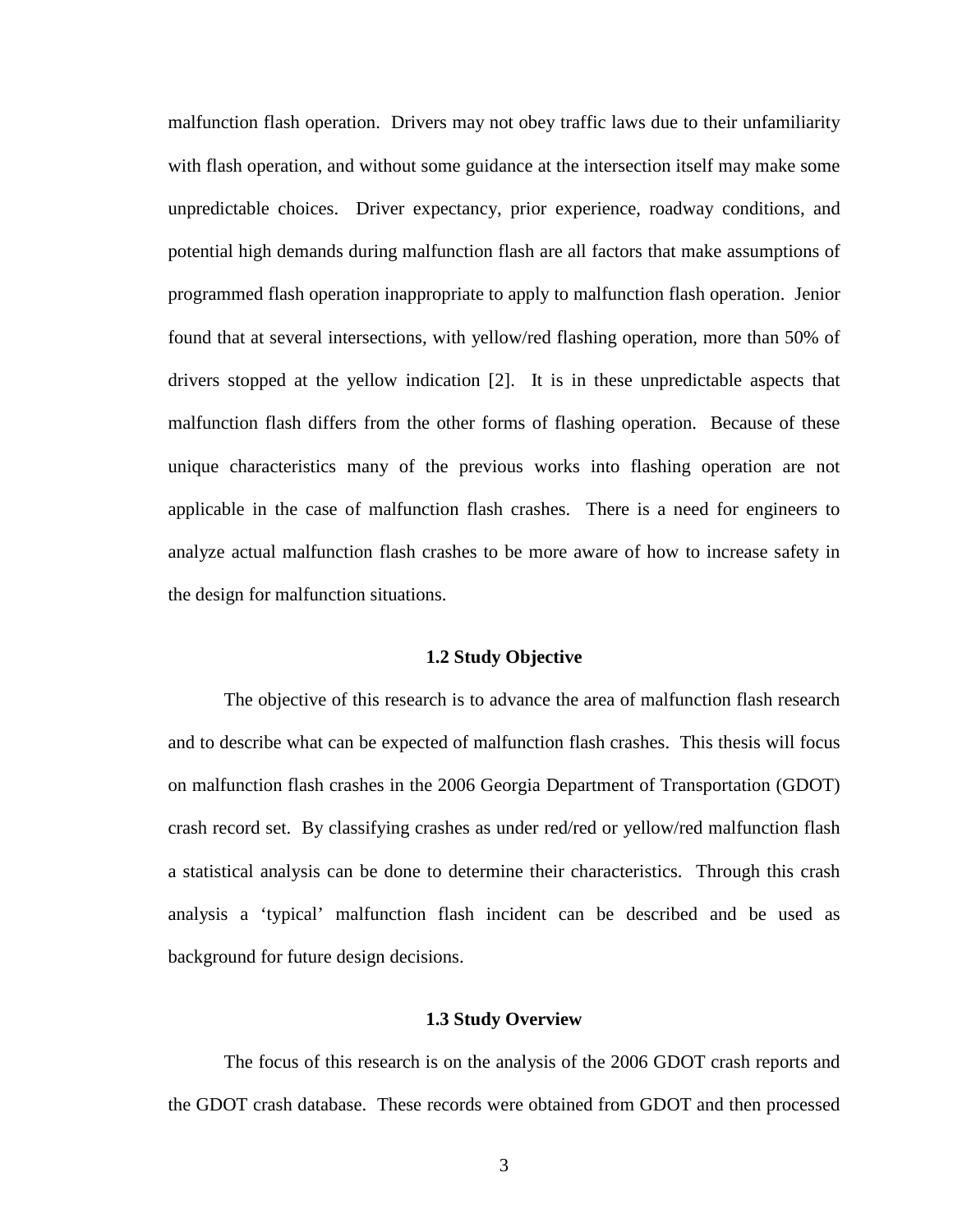through several filters. Due to the large volume of data, computer programs were used to find likely malfunction flash crashes and then examined and authenticated by a human analyst. These confirmed crashes were then located in the GDOT crash database and used for much of the analysis in this thesis. All analysis was done after the incidents occurred and were based on information within GDOT records and no personally identifiable information were used in results reported here.

 Much of the research focused on reviewing prior literature about flashing operation and crash analysis. The literature sources created a framework for the later analysis of the crash data. After reviewing the literature it was found that there was very little analysis of crash data at intersections during malfunction flash operations. Most research was focused on programmed flash especially during low demand, early morning time periods. The discussion of the literature in Chapter 2 will be focused on crash analysis techniques and the current body of knowledge relating to flash operations.

 Chapter 3 describes the process of collecting the crash data and filtering for the malfunction flash crashes. An in-depth discussion is presented on the use of OmniPage 16 Professional ®, the search methods used to locate likely crash reports, and the process to authenticate malfunction flash operations.

 Chapter 4 is an analysis of the characteristics of malfunction flash crashes as compared to other groups of crashes. For this thesis crashes for 2006 Georgia crashes were split into four groups; all crashes, signalized intersection crashes, two-way and fourway stop intersections crashes, and malfunction flash crashes.

 Each of the crash categories were evaluated and compared based on several areas. The categories for this review were crash severity, manner of collision, and contributing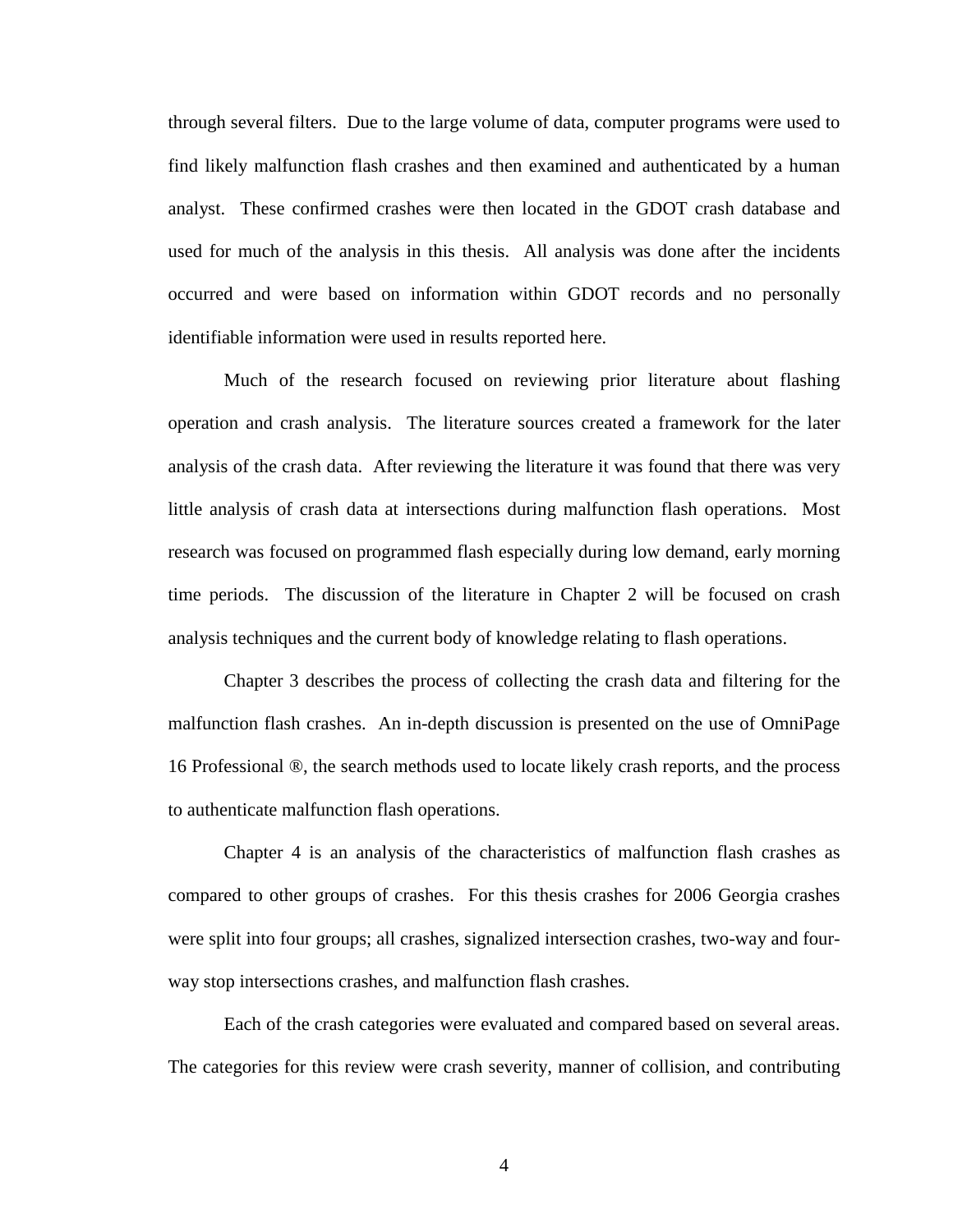factors. Malfunction flash crashes were examined based on urban and rural locations as well as the type of malfunction flash mode used.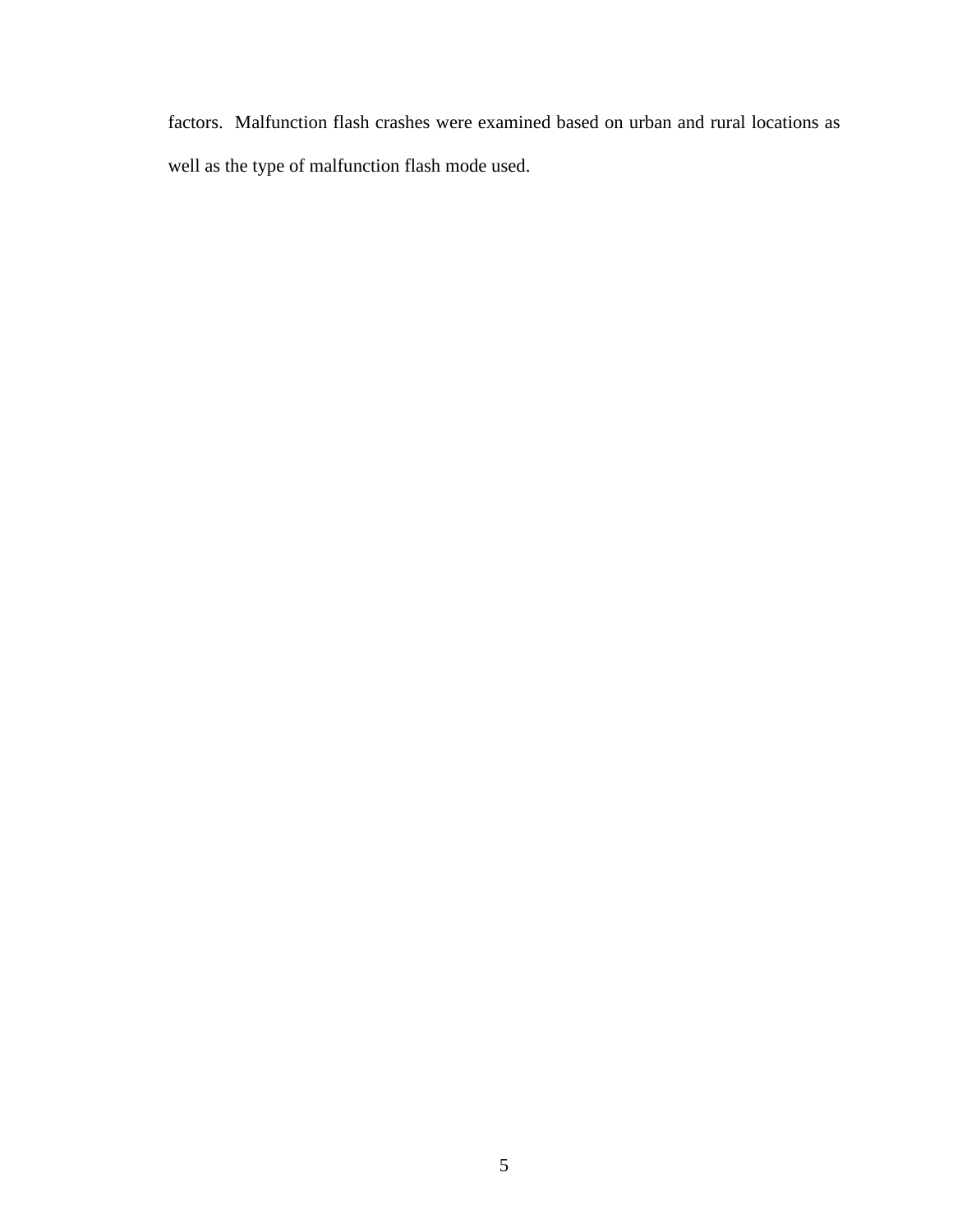## **CHAPTER 2**

# **LITERATURE REVIEW**

 Flashing operation of traffic signals has been used by many jurisdictions during early morning hours to reduce delay and lower electrical costs, or to try to minimize risks from impatient drivers [5-10]. Although the research shows that while there are advantages to using flashing operation, there are also several safety concerns that should be addressed on a case by case basis. Several studies of flash operation since the 1970's have reexamined some of the basic assumptions of its use, such as, drivers always obeying traffic laws, and the extents of the advantages provided by flashing operation [3, 5, 6, 8, 9, 11, 12]. These studies tend to agree that use of flashing operation increases the severity of crashes by an increased risk of right-angle crashes [5, 6, 9, 10, 12]. With mixed advantages, disadvantages, and a lack of specific guidance about flash operation most jurisdictions must make their decisions on the use of flash and the flash model based on previous experience and accident reports.

 Most studies, since the 1970's, were focused on programmed flash operation during early morning hours. Although malfunction flash and programmed flash do share similar problems, drivers can face added risk during a malfunction flash [2, 3, 5-10, 12]. Malfunction flash can occur at any time of the day, regardless of the current demand on the intersection. This can present drivers with a difficult situation they would not normally face with other types of flash.

 There were few sources of information that directly addressed malfunction flash. While some of the previous work on programmed flash can be used as a basis for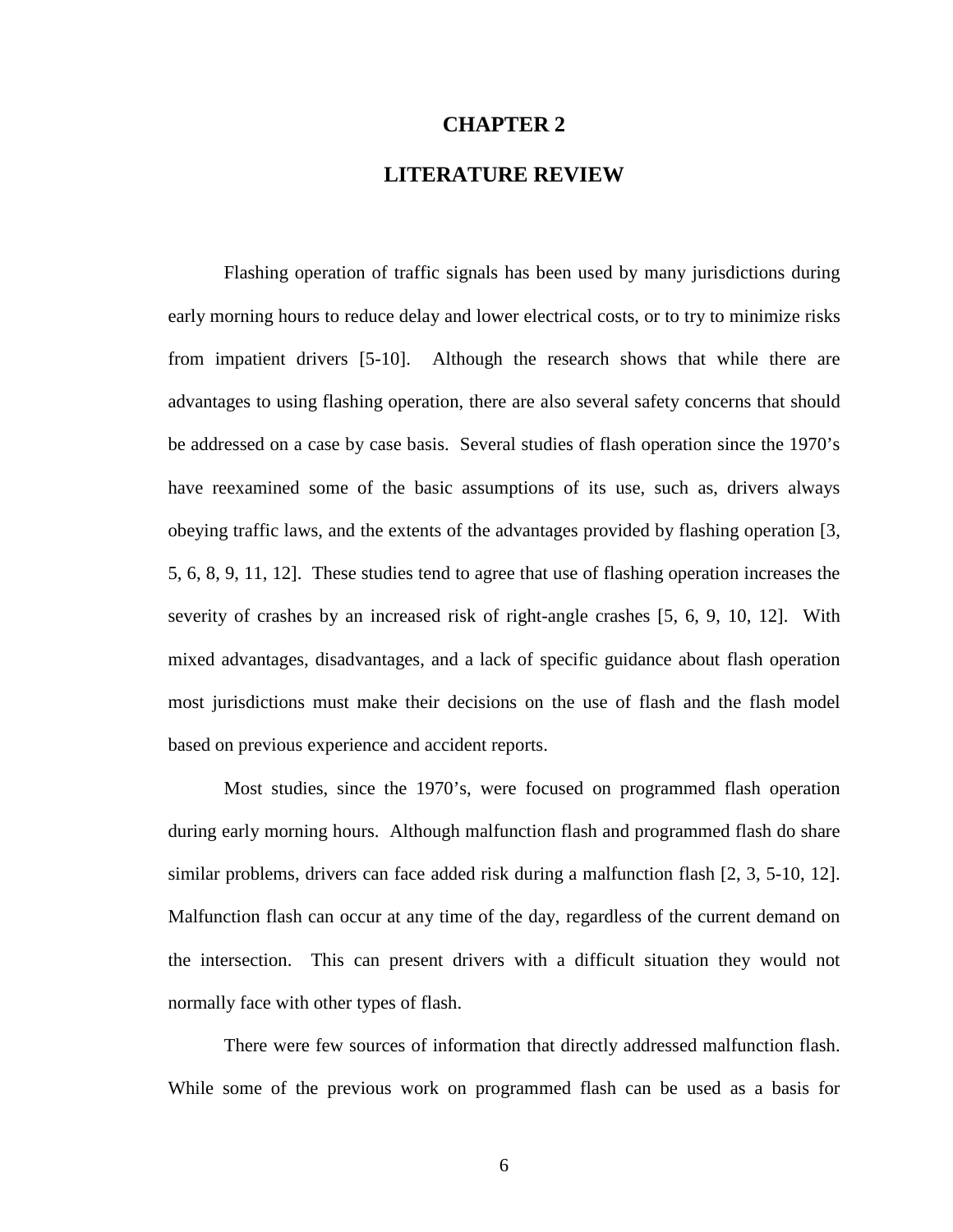research into malfunction flash, much of it cannot be applied. As malfunction flash is a random event it may not fall within the very low volume scenarios typically assumed for programmed flash. Researchers into programmed flash have used several different means in order to reach their conclusions, such as, simulations, accident records, and surveys [2, 3, 5-10, 12-14]. The studies tend to, ultimately agree on certain methods of determining if programmed flash operation is needed and whether yellow/red or red/red flash should be used (volume ratio, accident histories, and sight distance). The literature typically examined intersections with low traffic flows, except for two sources by Oricchio and Kacir respectively [13, 14]. Oricchio examined simulations of a major and minor road intersection of two lanes each with up to 1000 veh per hour. Kacir examined a five by four geometry with up to 900 veh per hour for the major road. No literature was found that examined the crash history of flash operation during high demand periods.

#### **2.1 Summary of Previous Studies of Malfunction Operation**

 The following section is a summary of the major research sources describing flash operation. Several of these sources are also summarized by Benson, Jenior, and Oricchio [2, 3, 13]. This section will review flash operation studies that focus on crash histories and safety.

### **2.1.1 Federal Highway Administration (1980)**

 During the 1970's the FHWA began a major study into the subject of flashing operation. The overall goal of the study was to answer the following questions [10]:

• "Under what circumstances should traffic signals be operated in a flashing mode?"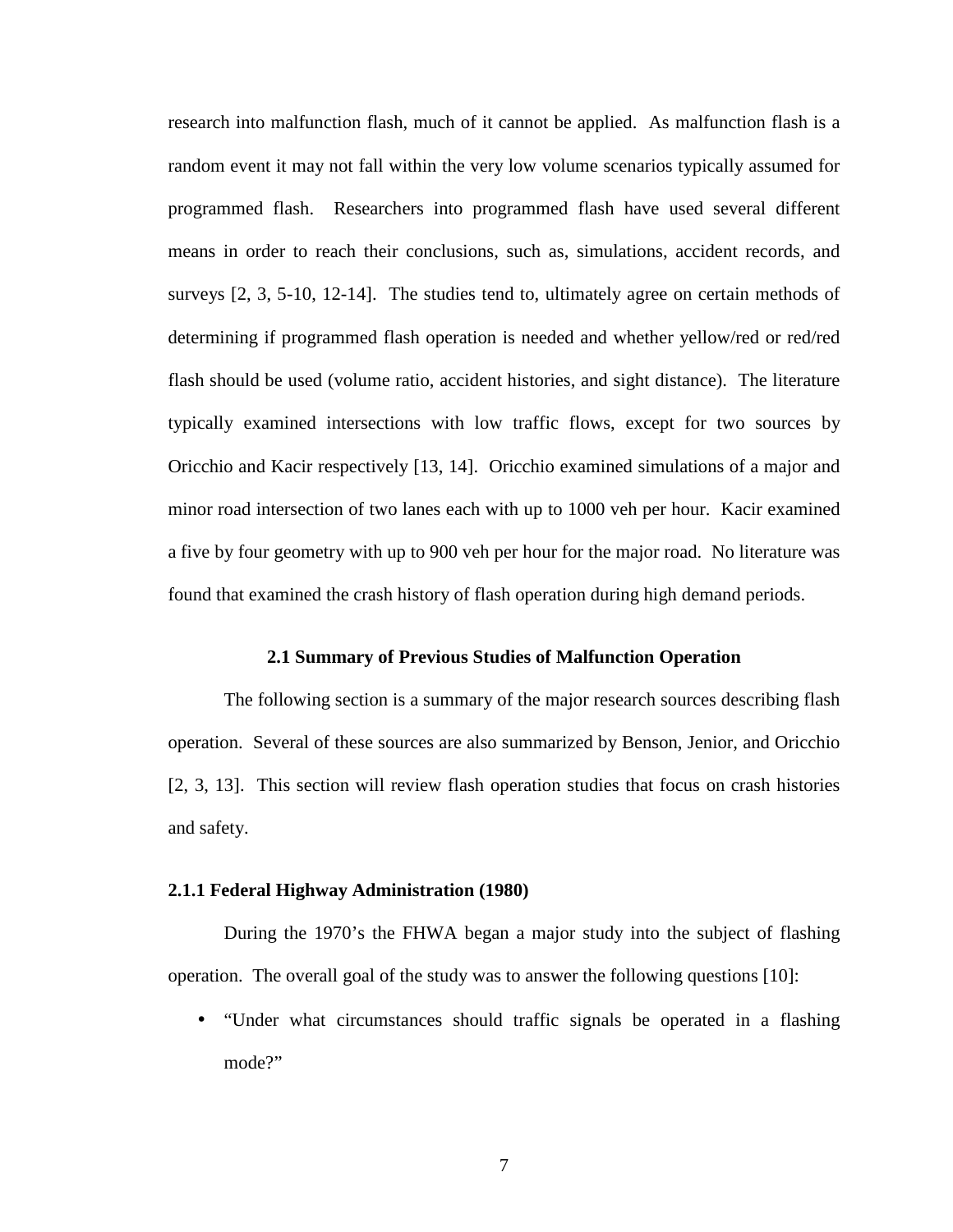• "Where flashing operation is used, when should it have a yellow/red pattern and when should it have a red/red pattern?"

To answer these questions the study utilized seven procedures [10]:

- "A literature review of standards and past research studies"
- "A review of applicable state laws"
- "A questionnaire to state and local traffic engineers regarding their practice and personal experiences"
- "A questionnaire to drivers regarding their understanding of flashing operation"
- "Field studies of operations and safety"
- "An analysis of the effects of flashing operation on fuel consumption, vehicle emissions and signal costs"
- "An analysis of analytical models that can be used to predict the effects of flashing and regular signal operation"

 The study starts with an extensive literature review that goes back to the first MUTCD printed in 1934. Originally, the MUTCD suggested the use of flashing operation during any two hour time period that drops below the volume warrants. The most recent MUTCD, at the time of the study, recommended that if the volume should drop below 50 percent of the volume warrant for four or more consecutive hours flash could be considered, except for actuated signals. The study shows how the guidance changed over time to become increasingly restrictive in its recommendation of flashing operation. The literature review goes on to describe several studies that investigated flashing operation. In most studies it found that the use of yellow/red flash reduced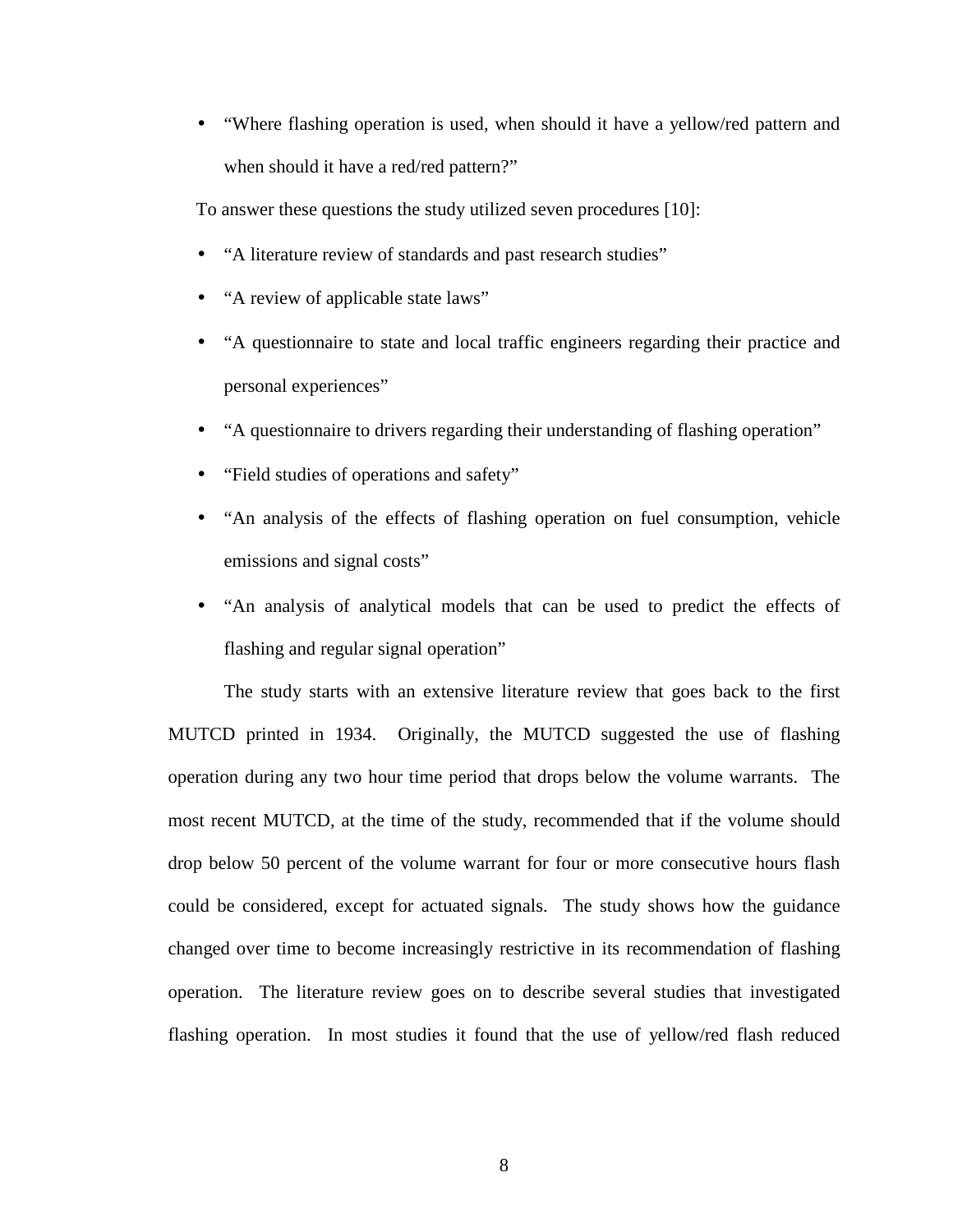delay, saved energy, and reduced gasoline use. It also found that there was an increase in accident rates, and in particular right-angle crashes, in several of the studies.

 The study also investigated the state of traffic laws regarding flash operation for all fifty states. As of the report, in 1980, the District of Columbia and every state except for Kentucky used a regulation very similar to the following [10]:

"2. FLASHING YELLOW (Caution Signal). – When a yellow lens is illuminated with rapid intermittent flashes, drivers of vehicles may proceed through the intersection or past such a signal only with caution."

.

 There is a similar comparison made to the definition of a flashing red light in that in the District of Columbia and most states have a similar definition [10]:

"1. FLASHING RED (Stop Signal). – When a red lens is illuminated with rapid intermittent flashes, drivers of vehicles shall stop at a clearly marked stop line…"

 Kentucky was the exception to these because it was found to not have defined flashing signals. Massachusetts and Pennsylvania were not listed as having similar flashing red regulation with slightly different wording.

 The FHWA sent a survey to find the state-of-the-art in practices of flashing operation. This survey was sent to 360 separate agencies in all 50 states, Puerto Rico, and the District of Columbia [10]. There were 250 responses to the survey which represents 69 percent of the agencies picked for the survey. Of the responses 18 were not used due to being late or incomplete. When the respondents were asked if they use flashing operation during low-volume periods 147 replied that they did and 85 replied they did not. Seventy-nine of the respondents said that they used signal warrants for placing signals into flashing operation. The most common warrant in among the responses was the traffic volume below 50 percent of the signal warrants for a period of 4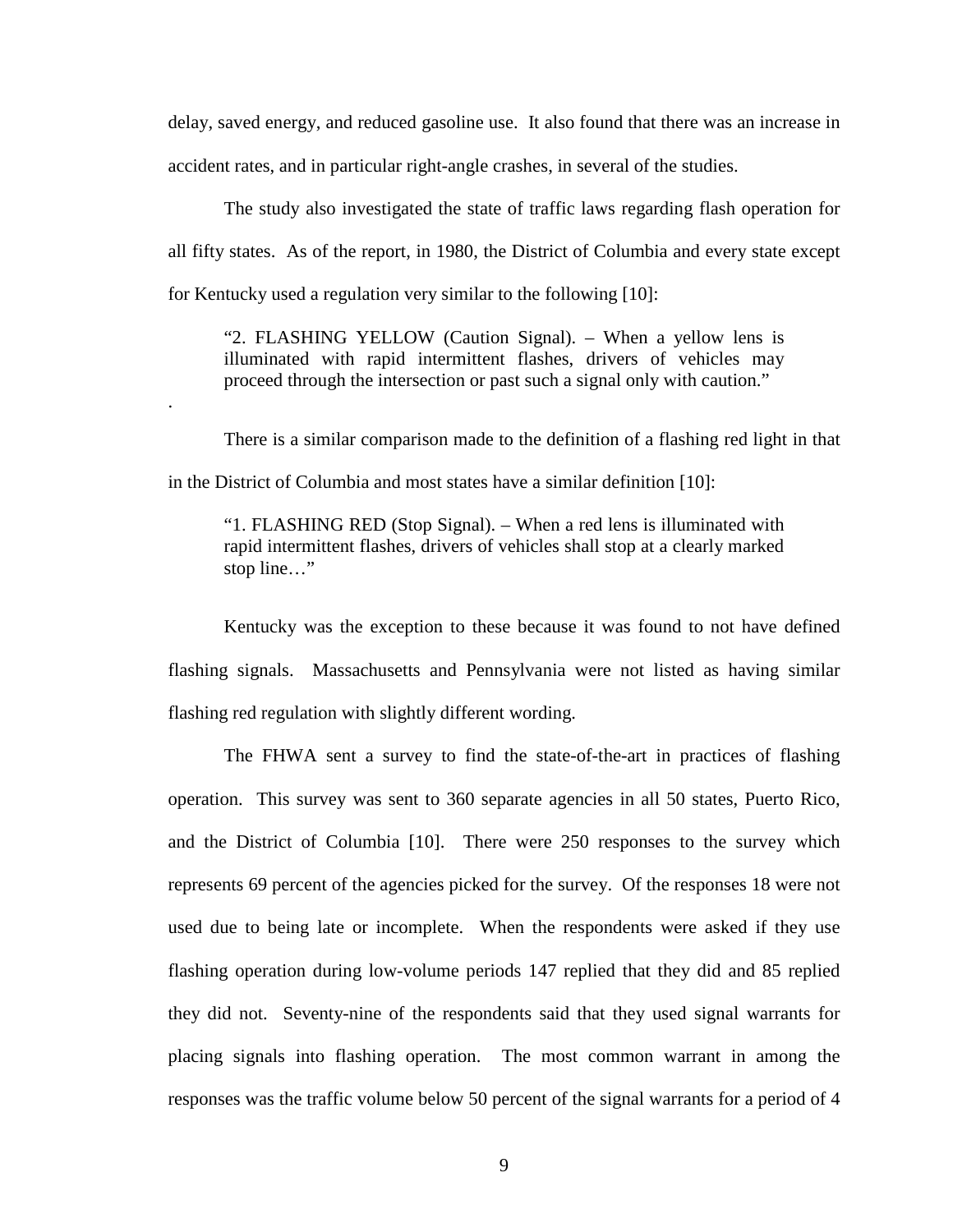hours or more. Of the respondents 147 said they only used yellow/red flash in their districts while 20 said they used red/red flash. Another 37 respondents said they used both flash modes within their districts.

 Another survey was also sent to 352 different drivers to analyze their comprehension of traffic control concepts [10]. The drivers were asked if they approached a signal that was flashing yellow, would they stop and yield, or would they slow down and proceed with caution. Ninety percent answered correctly in that they would slow down and proceed with caution. The same drivers were asked what they expected the cross-street traffic to do, at the same signal; about 50 percent of drivers responded correctly.

 A detailed analysis of infield data was conducted from data tapes containing San Francisco crash records from January 1, 1974 to April 30, 1977 [10]. The data came from 520 intersections and was split into two time periods, those that occur when flash operation is used and when it is not. Through a comparison of data from both time periods it was found that there was an increase in the crash rates under yellow/red flash mode. This was mainly due to the large increase in right-angle crashes, form .13 to .40 right-angle crashes per year per intersection. Intersections that used red/red flash mode did not experience a significant difference from normal operation.

 This study remains one of the most comprehensive investigations into programmed flash. Its approach to analyzing the crash data was used a basis for the research outlined later in this thesis.

# **2.1.2 Akbar and Layton (1986)**

10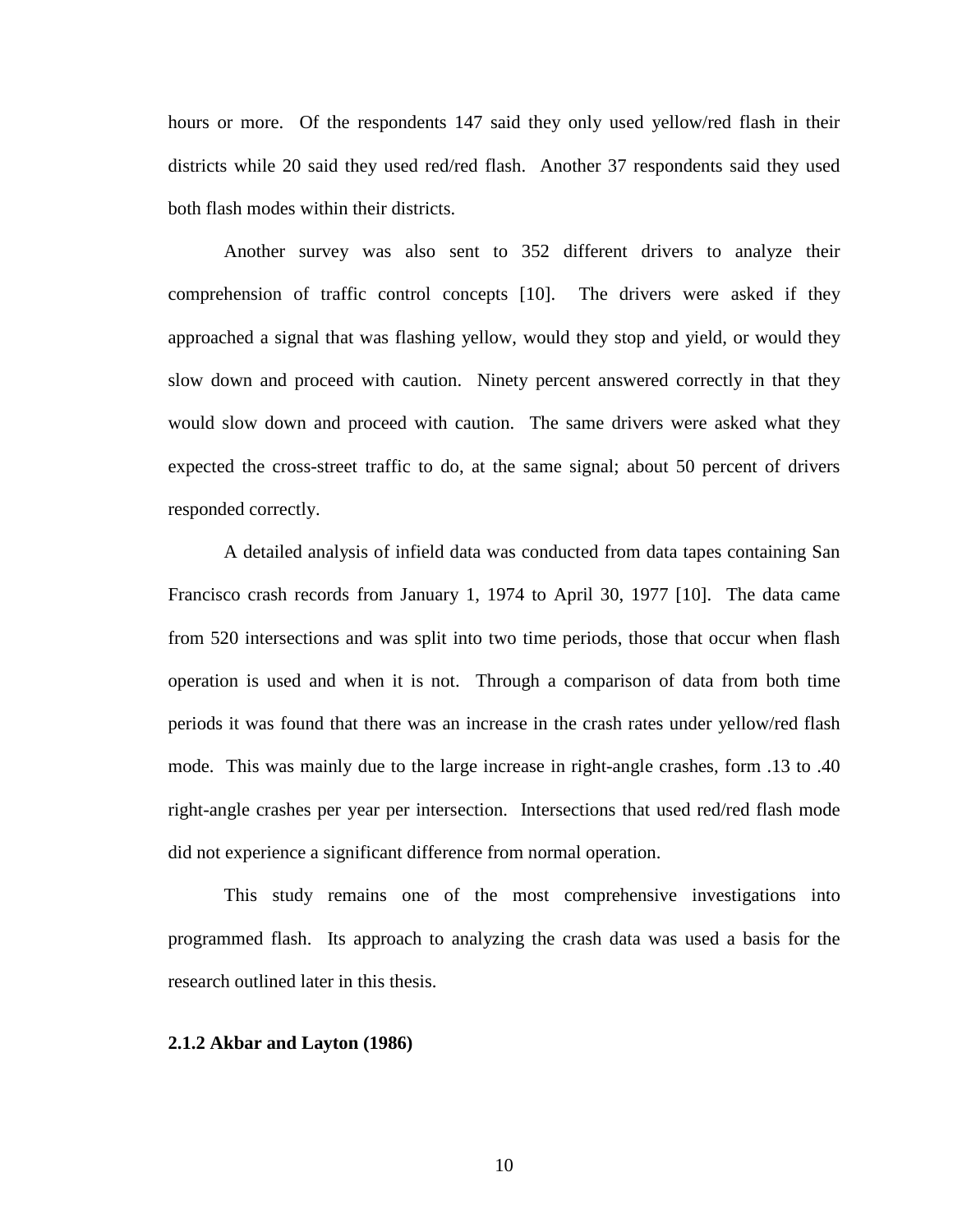Akbar and Layton published a paper called *Accident Experience of Flashing Traffic Signal Operation in Portland, Oregon* in issue No. 1069 of the Transportation Research Record [5]. The paper summarized statistical analysis of 30 intersections in Portland, Oregon to determine the differences, if any, between flash operation and fullcolor operation. Signalized intersections were grouped on the following criteria: volume ratios, street classifications, types of approaches, approach speed limits, and parking conditions [5]. The crash data came from computer records from the Portland Bureau of Traffic Engineering. This data was then split into before-and-after groups by when flashing operation was started at several intersections.

 The researchers found that most intersections in flashing operation tended to have higher severity accidents than those in full-color operation [5]. In particular it was found that right-angle accidents increased significantly. Researchers suggested that this could be due to that fact that conflicting movements are no longer separated by the signal. It was also suggested that the drivers may have been confused by the situation or had trouble in determining when it would be safe to enter the intersection.

#### **2.1.3 Gaberty II and Barbaresso (1987)**

 A paper called *A Case Study of the Accident Impacts of Flashing Signal Operations Along Roadways* was published in the Institute of Transportation Engineers Journal (ITE Journal) on July 1987. The study was a validation of a preliminary study by Barbaresso in 1983 titled *Flashing Signal Accident Evaluation*. Data was collected from Traffic Improvement Association of Oakland County (TIA) records for 59 intersections between January 1980 and September 1985. The intersections in the study had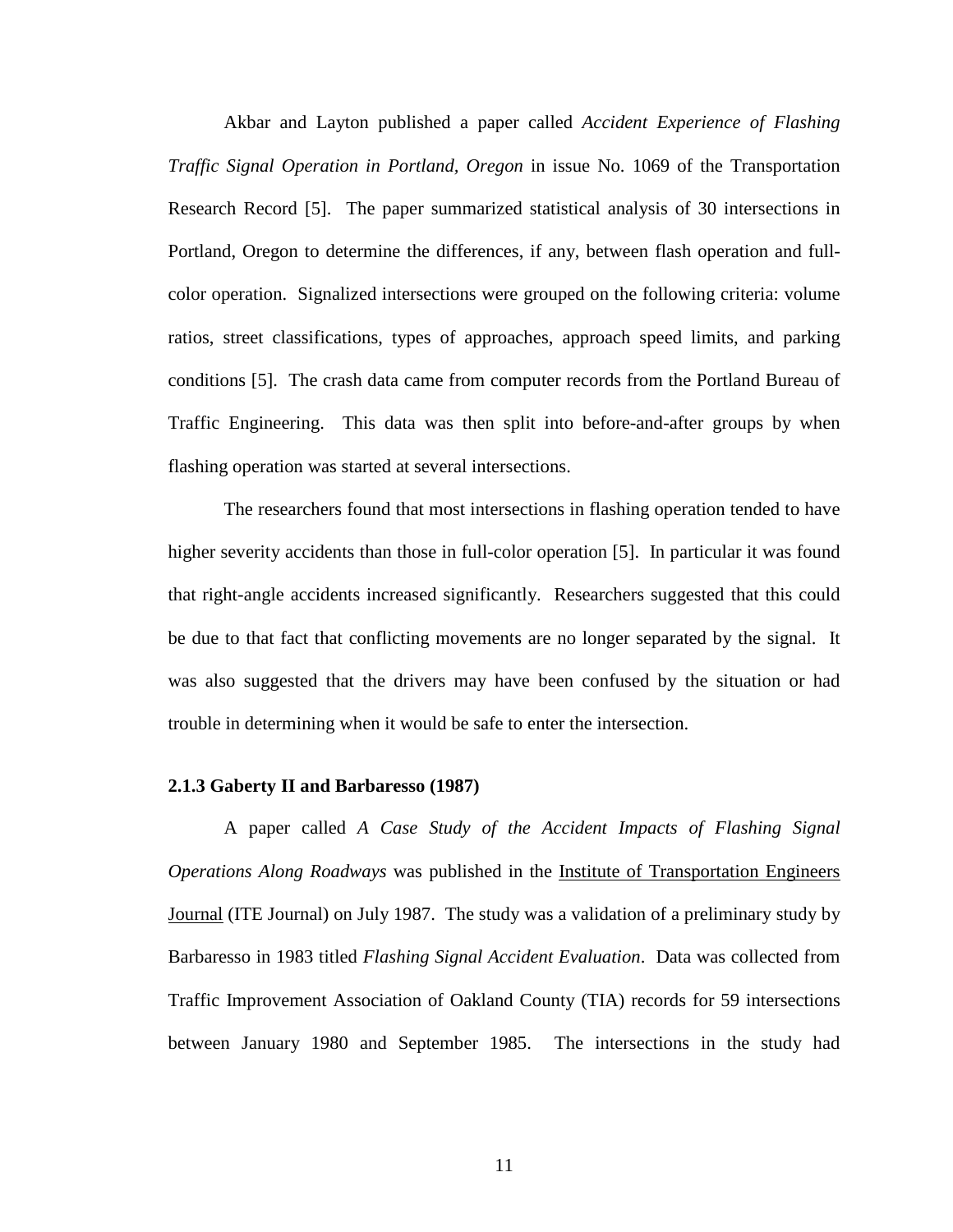previously used flashing operation and were then changed to operate under full-color operation. This would separate the data into 'before' and 'after' sets for comparison.

 Gaberty and Barbaresso found that there was a very significant change after the intersections were changed to full-color operation. Between 1980 and 1983 the intersections used flashing operation and recorded 202 right angle crashes [12]. Of those crashes there were 3 fatalities and 124 serious personal injuries. During the period of 1984 to September 1985 the intersections used full-color operation and recorded 8 right angle crashes. Within those 8 crashes were 3 personal injuries and no fatalities.

 The researchers concluded that operating in full-color mode significantly decreases right-angle crashes [12]. They also found that rear end crashes were not significantly reduced by the transition to full-color operation. Based on their results the researchers suggest that flash operation should be considered according to signal warrants, but that right-angle crash history should also be taken into account.

### **2.1.4 Parsonson and Walker (1992)**

 Parsonson and Walker published a research article called *Issues in Flashing Operation for Malfunction Traffic Signals* in the September 1992 edition of the ITE Journal [8]. The article addresses the question of [8]:

 "If main-street volumes are too heavy for side-street traffic to enter or cross, or if visibility for side-street traffic is poor, how should an intersection be operated when a signal malfunction occurs?"

 The article also discussed the current standards and concerns about the use of flash operation. It was stated that in the preceding 20 years signal control equipment had sufficiently improved in quality that fewer malfunction flash incidences should be occuring. However, this reduction in malfunction flash incidences may not be realized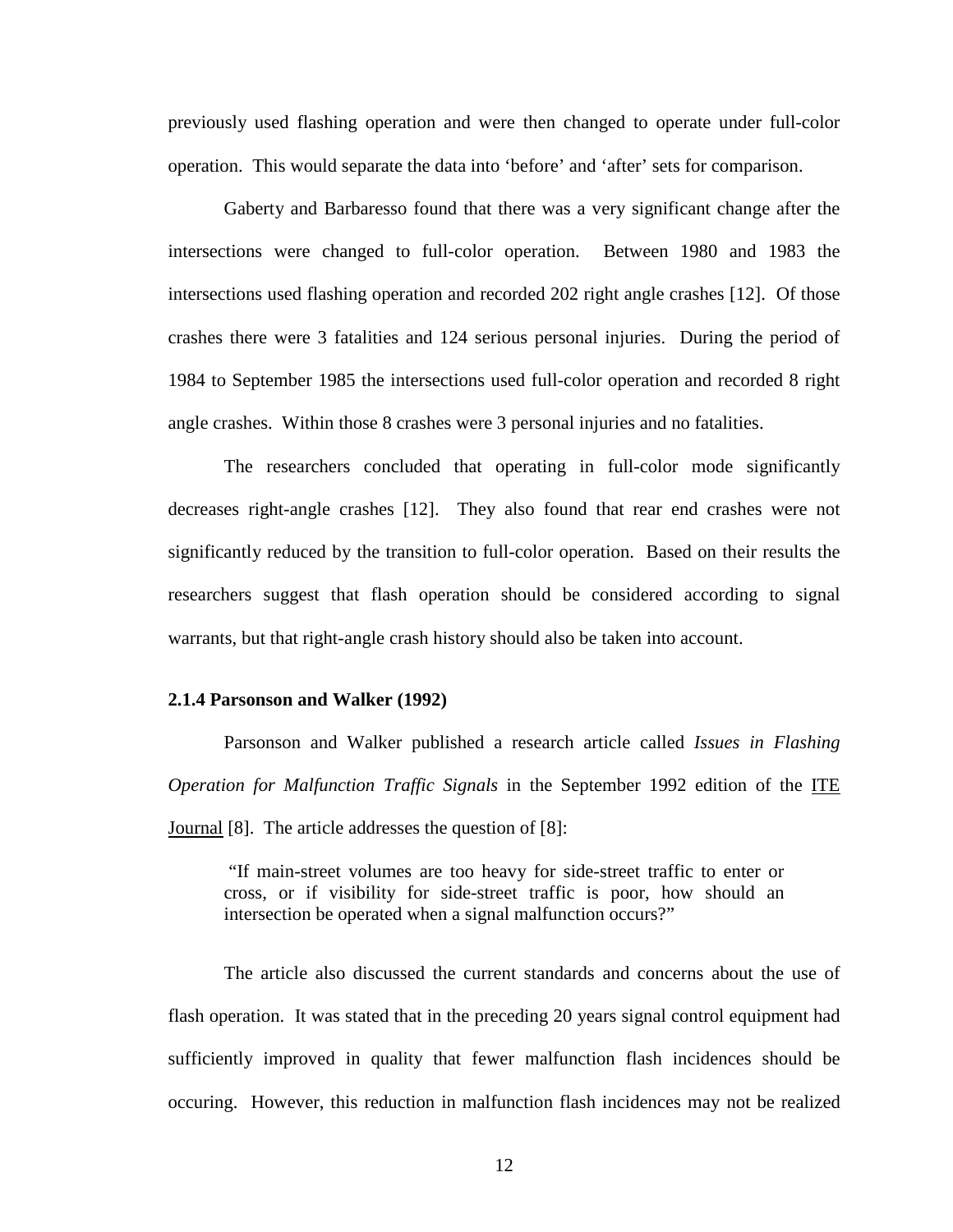due to the conflict monitor's increasing ability to check for several different types of system errors [8]. Another concern that the authors examined was that of sight distance for intersections in malfunction flash. Field observations in the Atlanta area found 10 intersections that would have insufficient sight distance during a yellow/red flash. Speed limits along the major streets, for these intersections, were between 35 and 45 mph [8].

 Eight traffic engineering agencies were asked to answers a set of questions during an interview about their policies about malfunction flash [8]. All eight traffic engineers stated they used yellow/red flash while five said they also used red/red flash. Five engineers stated they considered sight distance when deciding whether to use yellow/red or red/red for the flashing mode. These engineers used their experience and judgment to evaluate sight distance.

 This article shows how guidelines can differ from region to region on a similar problem. It also goes on to suggest that traffic engineering agencies should evaluate the intersections that use yellow/red flash for proper sight distance. The article offers that one option for these intersections is to request a police office when a malfunction flash is detected. This would minimize risk and allow for better traffic flow until a maintenance team can arrive.

### **2.1.5 Kacir, Hawkins Jr., Benz, and Obermeyer (1995)**

 Kacir et. al. published a study titled *Guidelines for the Use of Flashing Operation at Signalized Intersections* in the October 1995 edition of the ITE Journal [7]. The study reviewed the current practice, operation, and crash data in order to answer these two questions [7]:

• "Under what circumstances should signals be placed in flashing operation?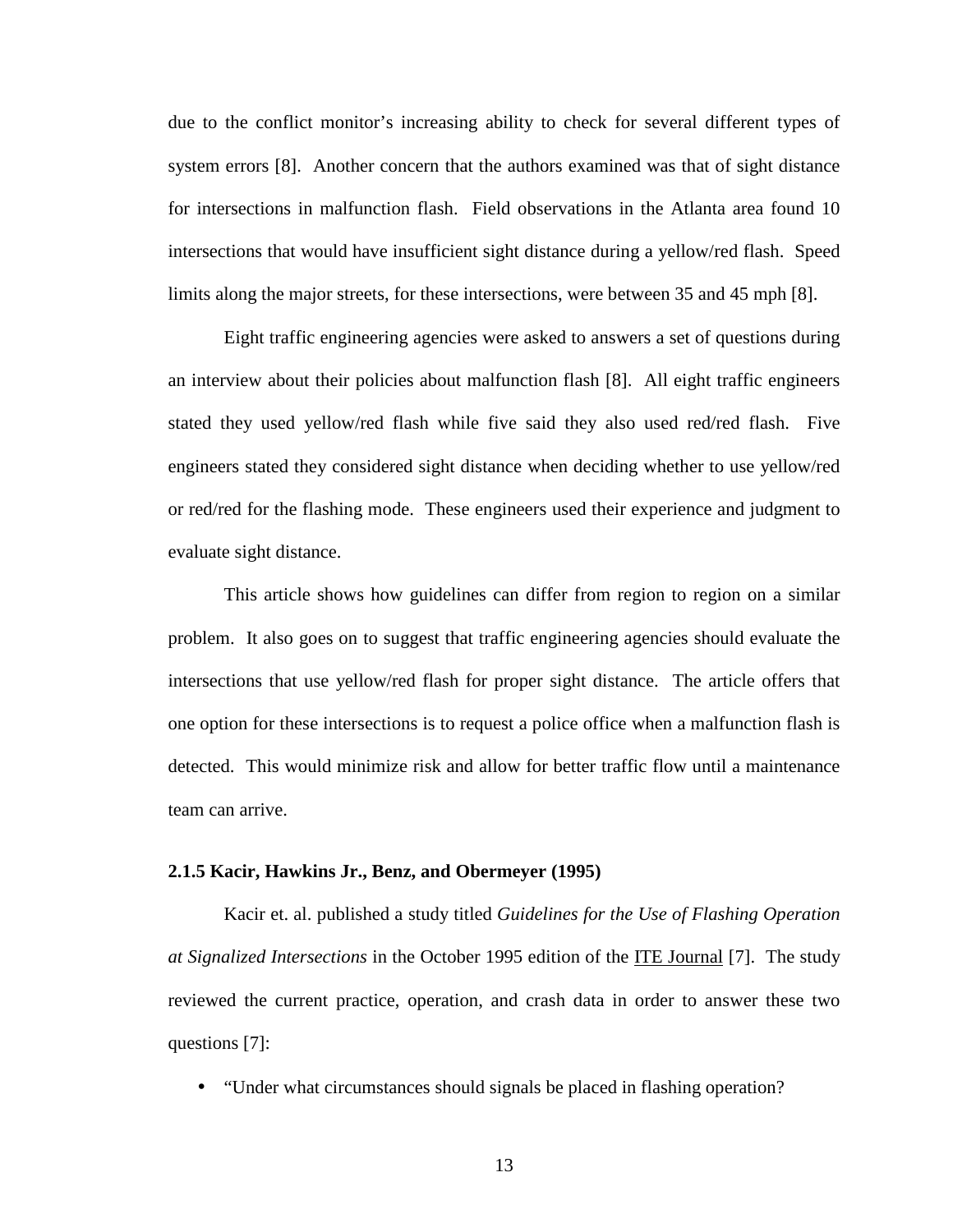• When flashing operation is used, what color indications should be displayed to the various approaches?"

 In the review of the current practice they found a lack of adequate guidelines about the implementation of flashing operations. The method of evaluating the need for flashing operation would depend on the district, and could vary between neighboring districts [7]. The most commonly considered factors are traffic volumes, time of day, accidents, and day of week. The decision between using yellow/red or red/red flash is usually determined after reviewing accident history, consistency with other flashing signals, geometrics, sight distance, and speeds [7].

 The authors undertook an operational analysis of flashing operation using the TEXAS and TRAF-NETSIM simulation models [7]. Delay per vehicle was used to determine effectiveness in each model. Pre-timed and actuated signals were tested against signals in yellow/red and red/red flash operation. The study found that, in most cases, yellow/red flash had the lowest delay while red/red flash had the highest delay. Yellow/red flash was found to be most appropriate when the volume ratio (major to minor) was great than 3:1 [7].

 The final recommendation from the study was that flash mode should not generally be used at actuated signals since delay is low. Yellow/red flash may be appropriate at pre-timed traffic signals under these conditions; major street two-way volume is less than 500 vph, minor street volume is less than 100 vph, volume ratio is 3:1 or more, and no more than one crash at the intersection in the previous two years [7]. Red/red flash has similar restrictions with the exception of the volume ratio being less than 3:1 and it should be an isolated intersection.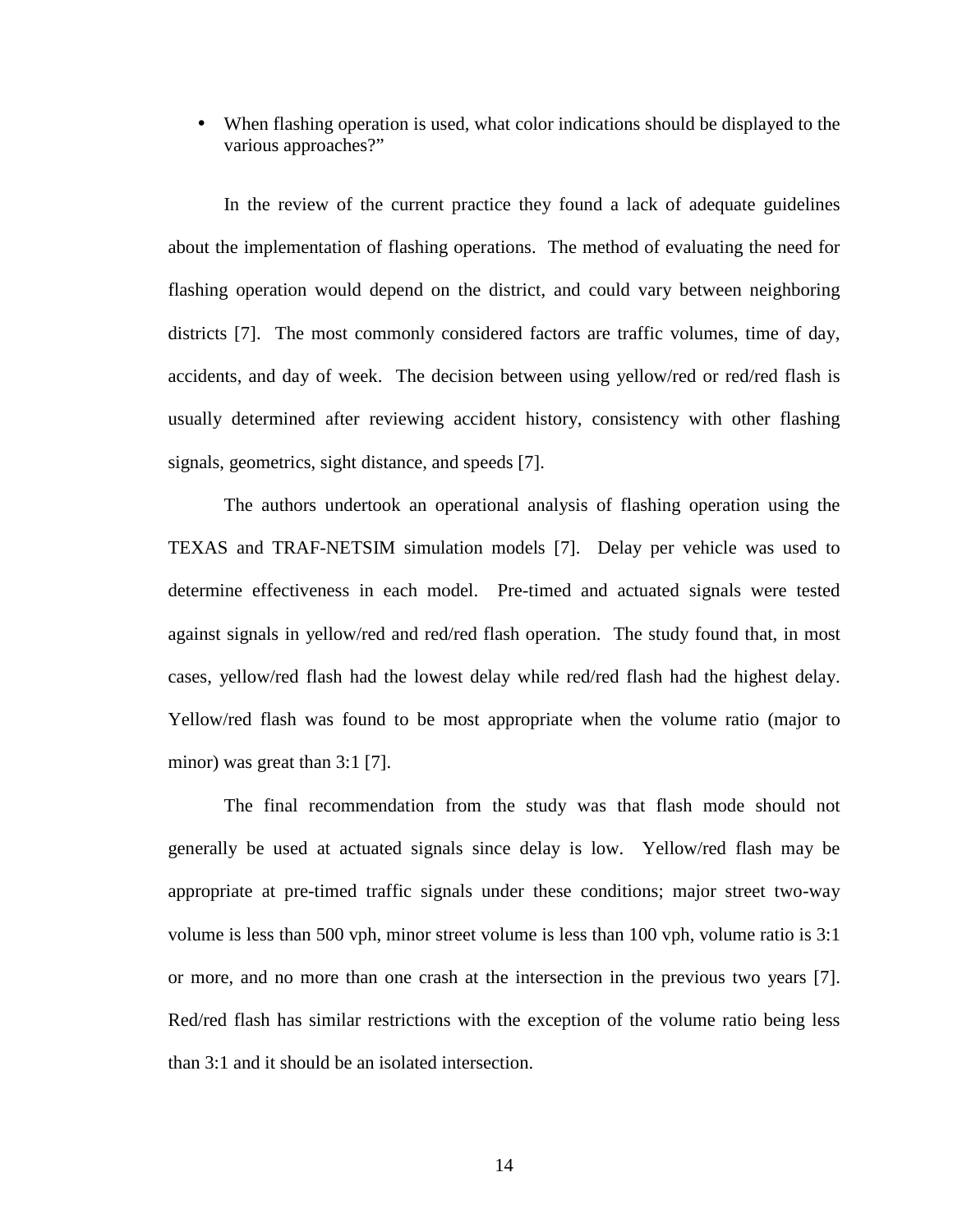### **2.1.6 Polanis (2002)**

 In the April 2002 edition of the ITE Journal Polanis published a study called *Right-Angle Crashes and Late-Night/Early-Morning Flashing Operation: 19 Case Studies* [9]. It is unique among the other studies listed in this literature review in that it has three groups of data; before, after, and a second after. It was found that after the intersections started to use full-color operation there was a decline of 78 percent, in rightangle crashes, at the 19 intersections under study. Six intersections were involved in the second after period. For this after period it was found that the right-angle crash rates were at similar low levels of the first after period.

 Polanis goes on to discuss the issue of using flashing operation for minimizing delay. About a third of the 19 intersections covered in this study had volume ratio of 3:1 or more, which is the minimum suggested cutoff for the use of yellow/red flash in other studies [9]. Despite guidelines in other studies suggesting flash operation could be favorable at these intersections Polanis found that this guideline does not guarantee a low likelihood of right-angle crashes. It is suggested that the argument for using flash operation to reduce delay should not be made in general, but used carefully with monitoring.

#### **2.2 Literature Review Summary**

Most research about flash operation has focused on when preprogrammed night flash should be used and associated safety concerns. In several studies it was shown that yellow/red flash operation reduced the delay for drivers at night when used in place of normal operation. The same studies also described safety a concern that normal operation at night may cause drivers to ignore the traffic signal resulting in risky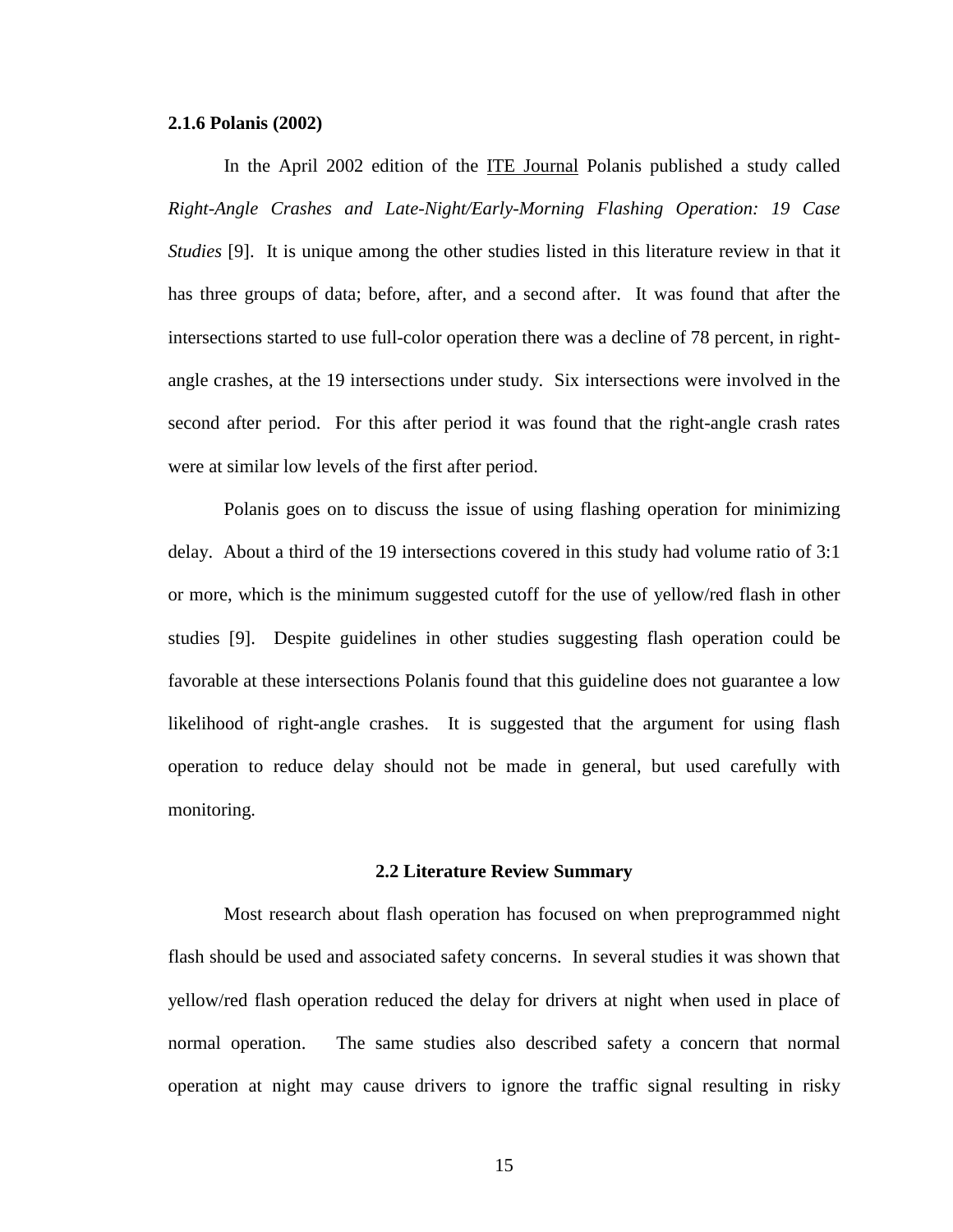situations. When flash operation is used at night, however, there was an increase in crash rates in almost all the reviewed studies, especially right angle crash rates.

 Malfunction flash operation represents a very different situation from that examined in the previous studies. Preprogrammed flash operation is designed to occur at low demand time periods while malfunction flash operation can occur at any time. Malfunction flash operation can occur when there is high demand at the intersection and it is unknown whether assumptions of preprogrammed flash are true under those conditions. Further study is needed to examine safety concerns and driver behavior at intersections in malfunction flash.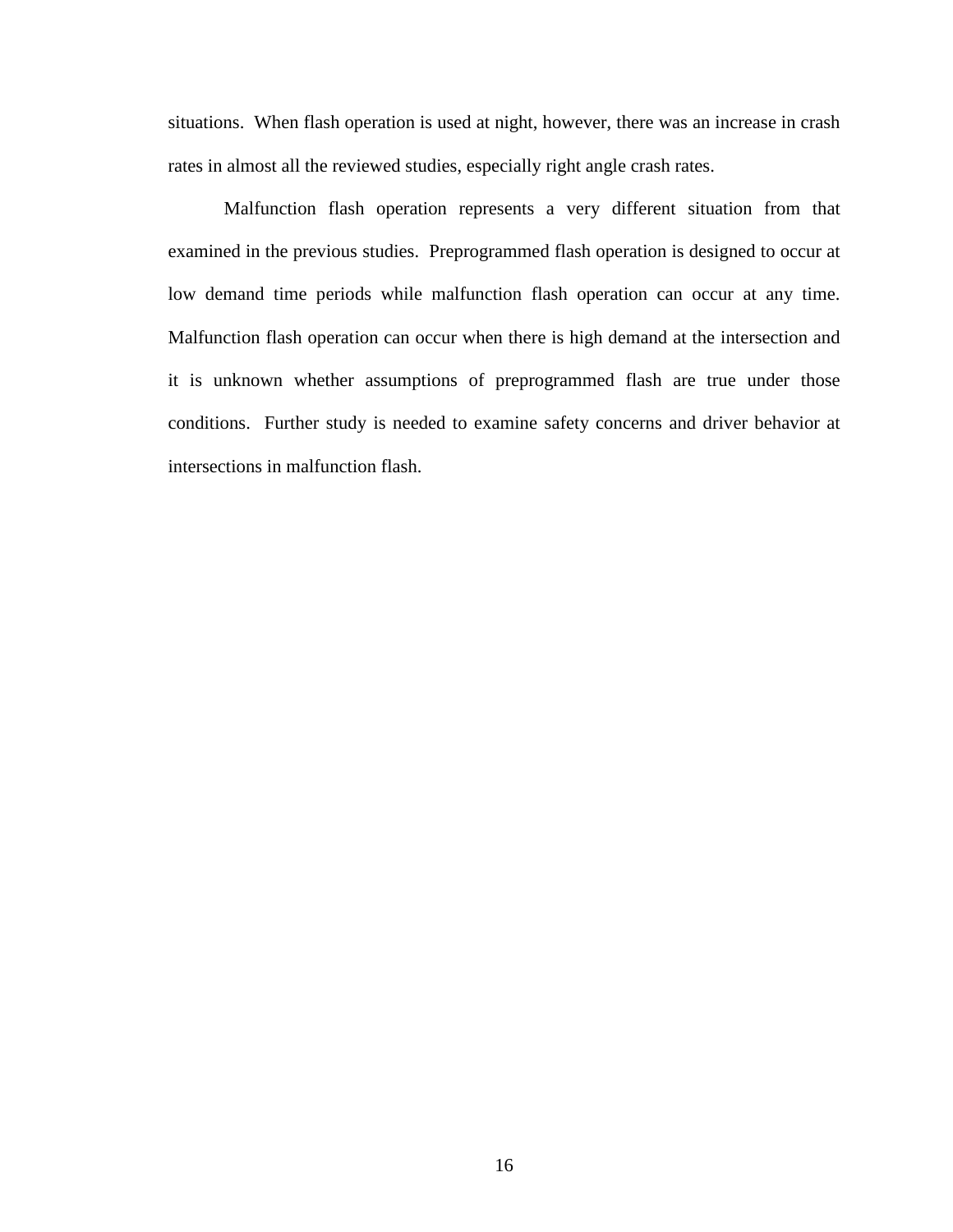## **CHAPTER 3**

# **DATA COLLECTION AND FILTERING**

 In the literature there is a consensus that during flashing operation right-angle crashes tend to increase, however the literature provides little detail on the crash characteristics, other than they occurred under flash operation [5, 6, 9, 10, 12]. This study will provide further investigation into the characteristics of these crashes using a combination of crash reports and accident databases.

 The Georgia Department of Transportation (GDOT) provided electronic versions of crash reports for calendar year 2006 in Adobe Acrobat© (pdf) format. These crash reports were the scanned copies of police reports provided to GDOT that contained the information used to populate the crash databases. The police crash reports contain the drivers' information, car models, observations, and statements of those involved. Unfortunately, there is limited time to collect information and the preprinted forms only request the most commonly needed information. The forms contain a 'Remarks' box that allows the officer to write a description of the crash scene and record testimony of those involved. The remarks box is where an officer would describe important facts that are not covered elsewhere on the form.

 GDOT also provided a database that contained information on the crashes, the locations, road geometries, weather, and several other characteristics. This information is taken from police crash reports to create a more detailed document describing the crash. It is from this document that much of the data for this study were taken.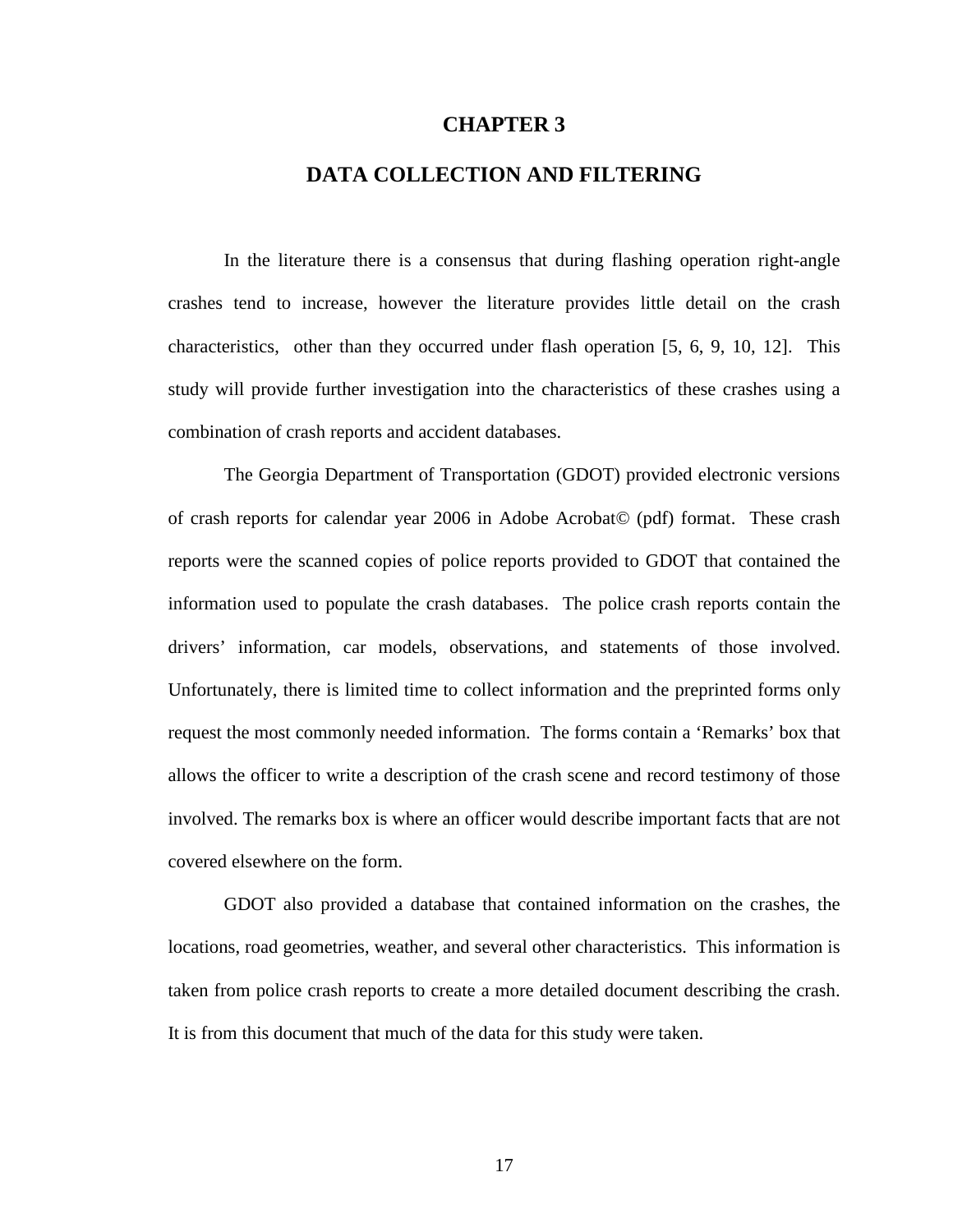Although the crash reports and crash database contain a great deal of information, there are still some pieces of data that are not listed directly. The provided crash database does not contain an entry to record whether the intersection was operating under malfunction flash. The only method available to determine if the crash occurred under malfunction flash is to read the Remarks box in each individual crash report for comments from the officer.

 Reading all of these reports proved impractical, as for 2006 over 340,000 crashes were reported in Georgia. To find the crashes that occurred during malfunction flash an automated search method was required. A simple direct method was not possible as the provided crash reports did not have searchable text. Therefore, the PDF files were converted into a searchable text format using a commercial text recognition program (OmniPage® 16).

 With the combination of the Georgia crash database and text files, electronic key word searches were possible. These key words were common descriptors of a malfunction flash event and would be used to create a smaller list of candidate crashes that may involve malfunction flash. These candidate crashes were then reviewed manually to confirm if they were a crash during malfunction flash conditions. After a series of confirmed malfunction flash crashes were identified, additional information could be retrieved from the GDOT crash data and subsequent analyses could be performed.

# **3.1 Data Preparation**

This section describes how the data was filtered and prepared for analysis.

### **3.1.1 Data Sources**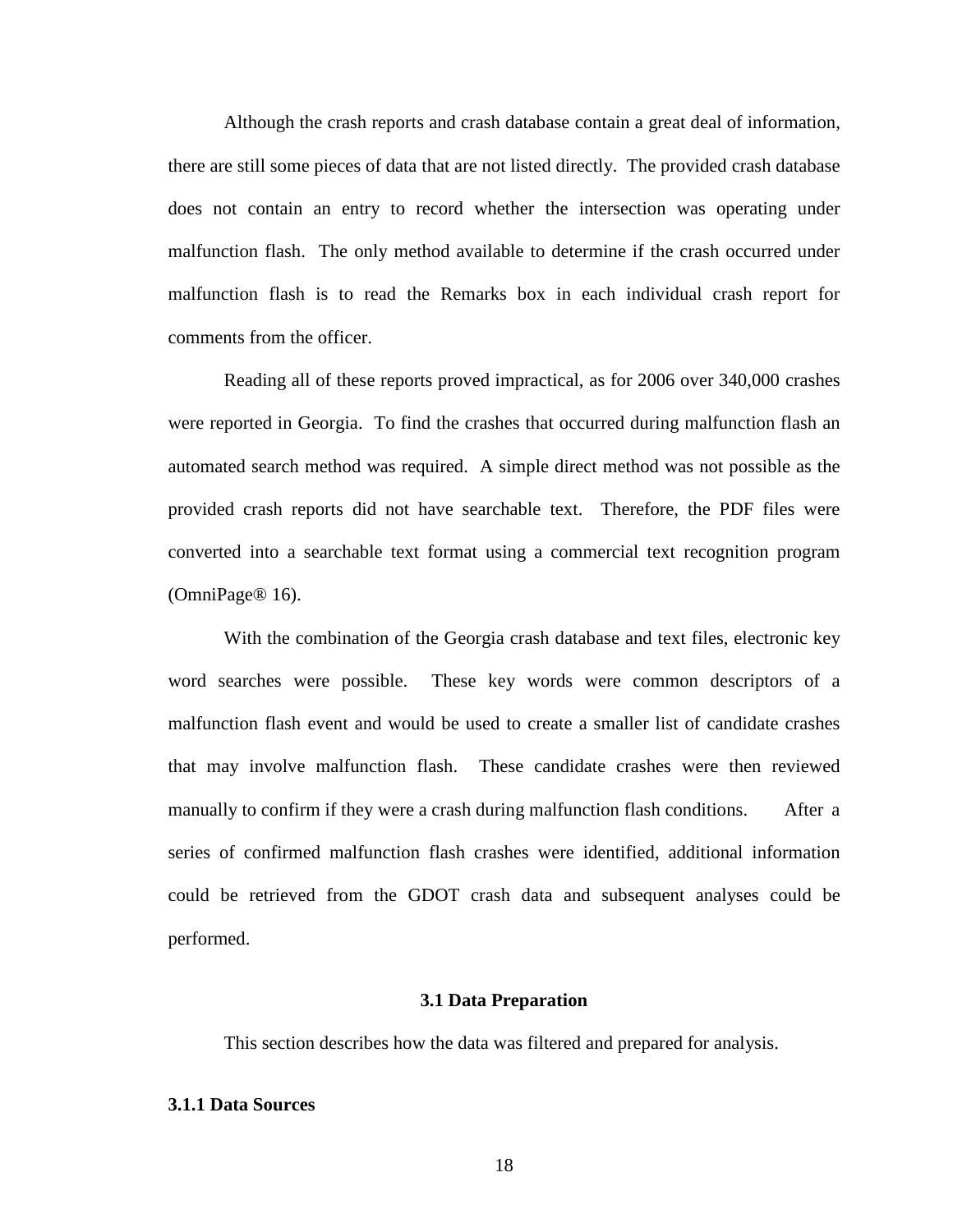The data was provided by GDOT in two forms; PDF's and a Microsoft Access database. Crash reports were in the PDF format, with summary details provided in the Access database. Crash report files were scanned images of archived microfilm and because of this the PDF files did not have editable text. The Georgia Crash database was provided in Microsoft Access 2003 format. This file served as the source of a majority of the data used in this study.

#### **3.1.2 Filtering Crash Reports**

 A malfunction flash crash is a rare event among all crashes. With over 340,000 listed crashes for 2006 it would be extremely time intensive to read through each crash report to determine if the crash occurred during malfunction flash. However, by understanding a few characteristics of malfunction flash crashes, the list of potential crash records that require by-hand review to determine if malfunction flash was a factor can be reduced.

### 3.1.2.1 Database Filtering

 As malfunction flash operations only occur at signalized intersections only those crashes that the Georgia Crash database lists as being at a signalized intersection were considered. The number of candidate crashes that occurred at signalized intersection may be further reduced. In the Georgia Crash database signalized intersections are listed as Traffic Control Device (S), Traffic Control with Pedestrian Signalization (P), and Traffic Control Device with Turn Arrow (L) under the LOC\_SIGNAL\_TYPE variable. For this study only S and L type signalization is included. Also, as this thesis will only examine malfunction flash crashes between drivers crash must have a Total Number of Vehicles (TNV) variable of two or more.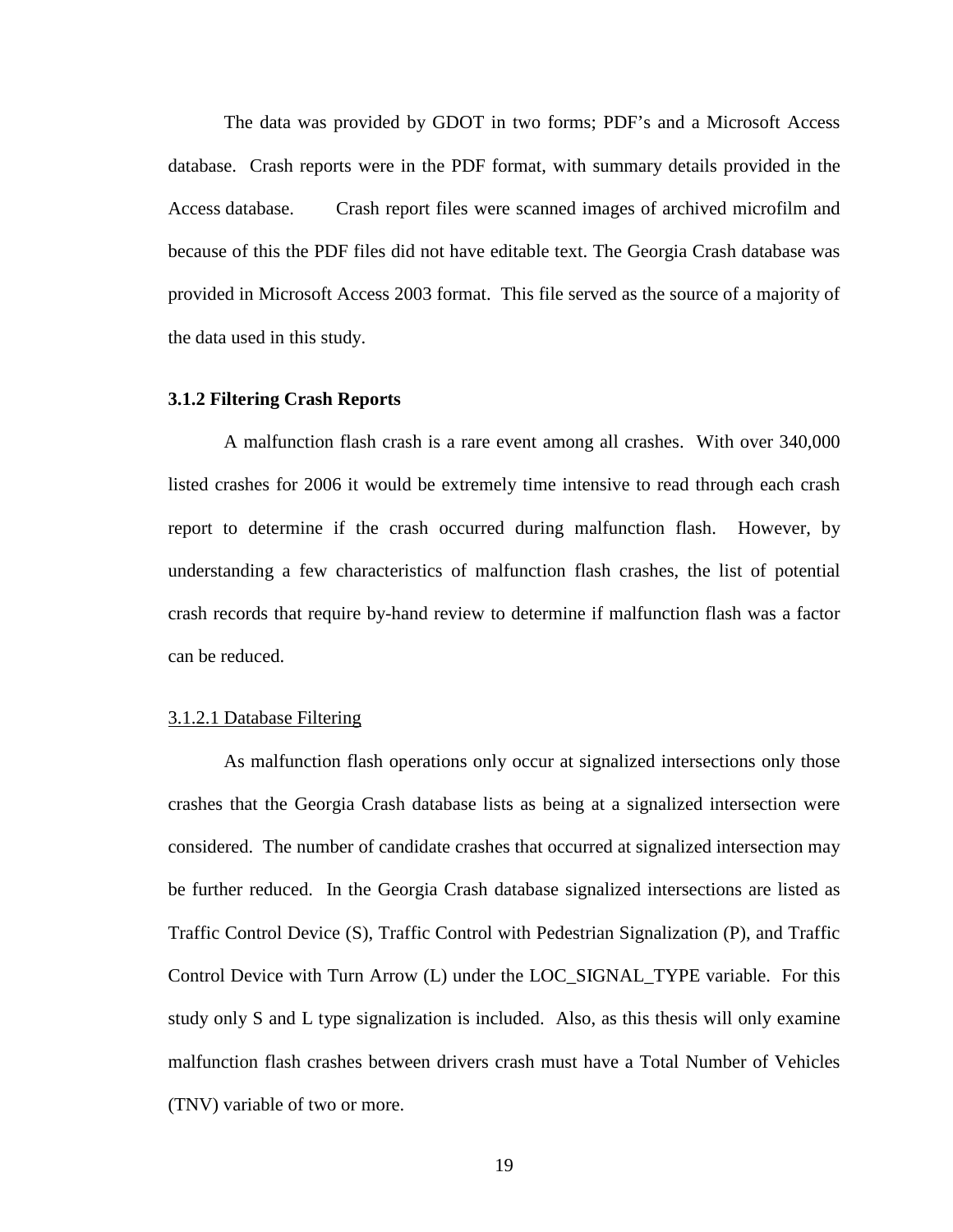A new query was created in Microsoft Access that would display the accident identifier, total number of vehicles, and the signal type. In the database a new relationship was made between the variables ACC\_ID and LOC\_ACC\_ID. This variable relationship ties together information between the tables in the GDOT accident database. In the criteria box below the LOC\_SIGNAL\_TYPE a restriction was typed in to only allow signalized intersection crashes to be displayed ("S" or "P" or "L"). For the criteria box of the TNV variable the restriction was to only include crashes with at least 2 vehicles  $(\geq 1')$ .

 After applying these filters to the Georgia Crash database there is a potential pool of 72,968 crashes.

#### 3.1.2.2 Type-Written Filtering

 Even with the reduction of candidate crash records a search of the remaining records to identify malfunction flash incidents requires automation. When reviewing the available collection of PDF crash reports it was discovered that not all crashes were included. Of the 72,968 candidate crashes identified only 68,006 crash reports were available in PDF format. The remaining 68,006 files were a mix of typed-written and hand-written crash records. The program that was used to transfer the files into a searchable format was OmniPage® 16. OmniPage® 16 can reliably translate typed text without previous training, however, the program requires training in order to translate handwriting. As there could be hundreds of different police officers writing the reports it was not possible to train OmniPage® 16 in every case.

 Because of the issue of limited time only type written crash reports were used for this analysis. To create a pool of type-written reports involved another filtering

20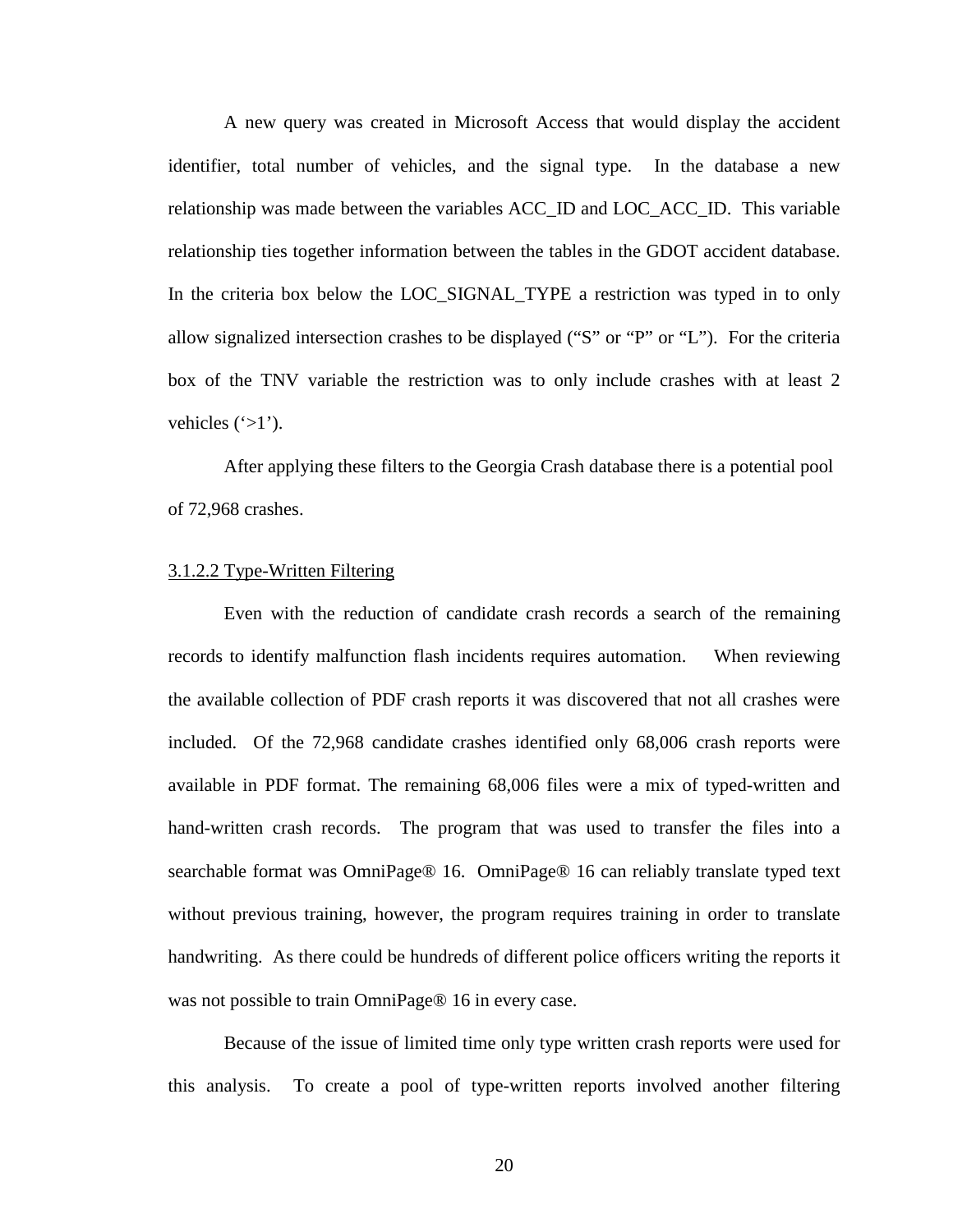procedure was developed. A Microsoft Visual Basic© program was created for a user to quickly identify and record if a file was handwritten or typed. The program created a record for each file and this record was used to sort crash reports as 'hand-written' or 'type-written.' The user was also given the option to 'Flag' a file if they could not determine if the file was typed or had some other issue.

 For the Visual Basic program to function the PDF's that matched the criteria in the database filter were cropped to 1 page and converted to JPEG format using Adobe Professional©. This conversion allowed for simple code to handle recording the results from the user. Cropping the crash reports allowed the program to display just the page with the remarks box, which the user used to determine if the record was type-written or hand-written.

 Figure 3.1 displays the interface presented to the user for this stage of filtering. The large space would contain an image of a remarks section of a crash record (an image is not shown to preserve data privacy). The reader would click the appropriate button to indicate if a record was type-written or hand-written. When the reader cannot tell if the crash report is type-written or hand-written from the displayed page they click the button labeled 'Flag.' These files would be reexamined to determine in which category they belong.

For this research the crash reports were separated into folders with about 1000 crash reports each. Reducing the number of crash reports being sorted at any one time allowed the code to respond promptly to user commands. In the top left text box the user would indicate the number of the folder being used. When 'Start' is pressed the program recognizes the crash reports the user has already marked and starts with the first file that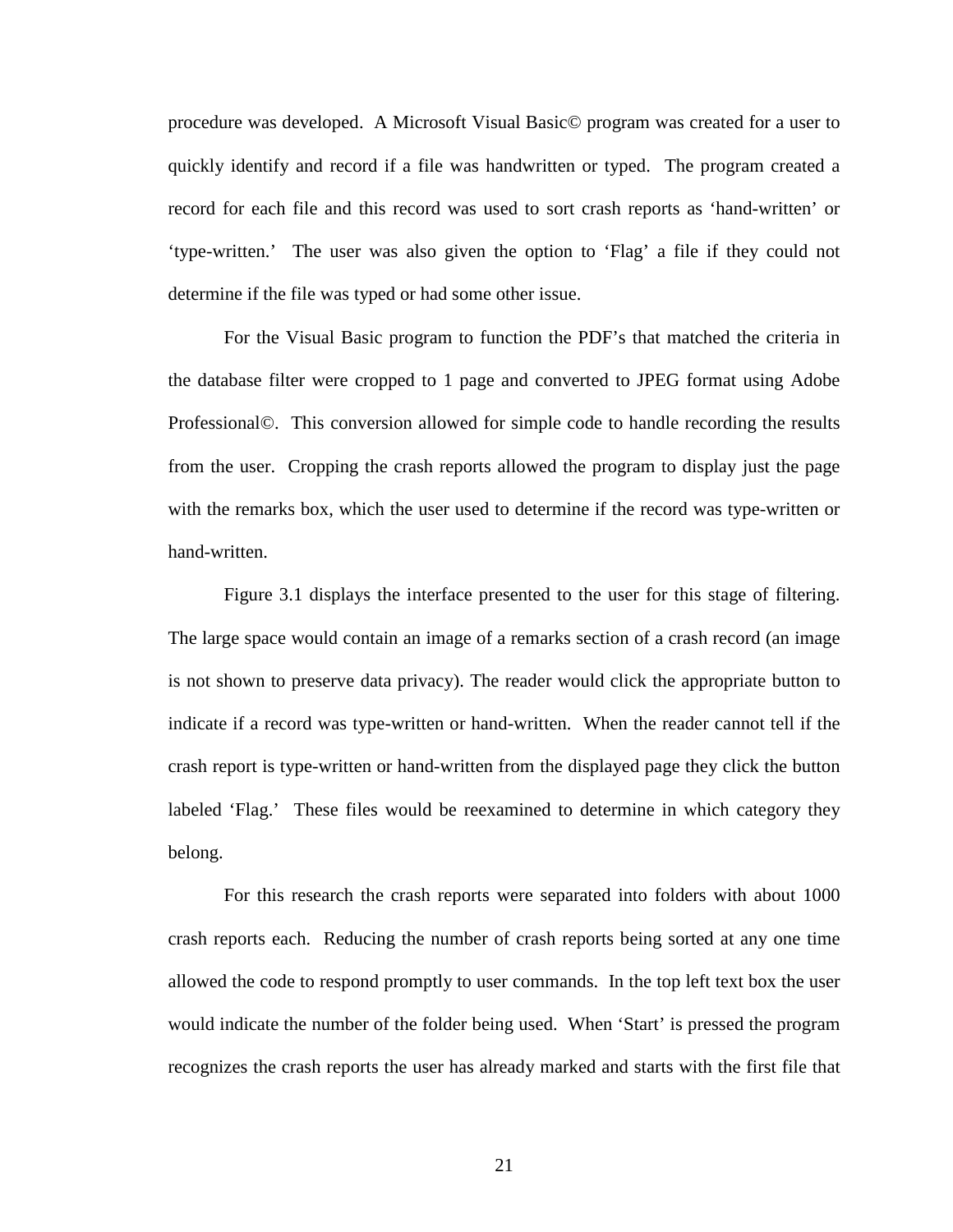is not marked as true (type written) or false (hand written). The other buttons will now be usable by the reader.

 The program also has buttons labeled 'Next PDF' and 'Last PDF.' This allows the reader to go back and see how they labeled previous crash reports. Two text boxes are located beneath these buttons to display the file location and the 'true/false' designation. If the reader has not yet decided if the file is type-written or not the text box will display 'Undesignated.'

 The button labeled 'Finish' is used when the reader wants to complete the current session. When clicked the program checks the current folder for a previous set of result and appends the new results into a new text file. The end result of the program is a text file that contains the location of each file and a 'true/false' designation. Labeling a file as 'true' means the crash report was a type-written document while 'false' means the report was hand-written.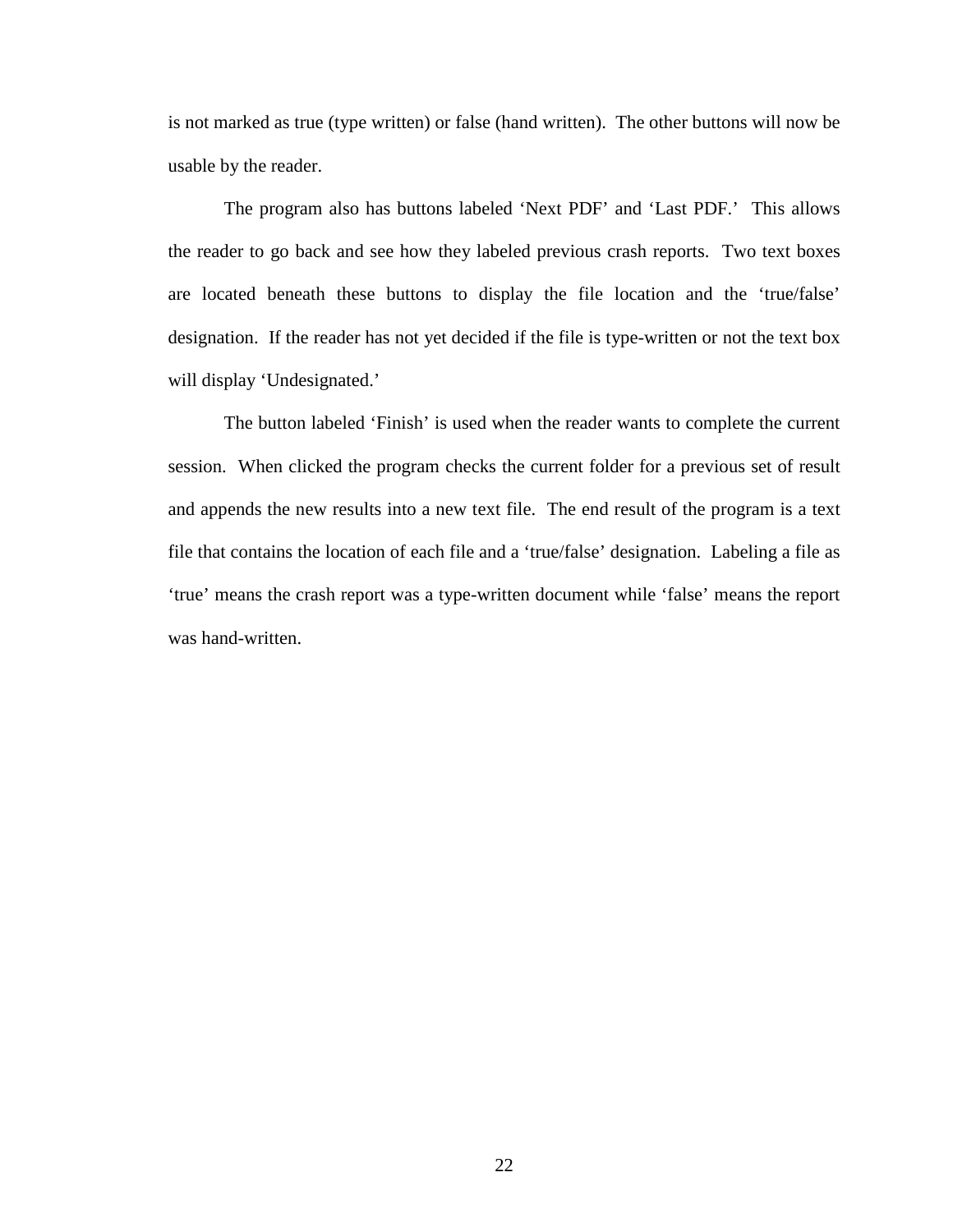

**Figure 3.1 User Interface for Type-written Filtering** 

 This additional level of filtering left a potential malfunction flash crash pool of 42,729. A new field was created in the database called 'Typed' where a yes was recorded for each crash report that was identified as a type-written document.

# **3.1.3 Conversion Software**

 After the crash report files have gone through the previous filters, those files could than be transferred into a searchable format. To translate the files an optical character recognition (OCR) software was required. OCR software is able to take an image of writing and output that text into another format. For example, a JPEG image of a letter is analyzed by the OCR software and a Word document is created as the output. The user now has an editable file that is a close approximation of the original document. The same process is used to take the images of the crash reports and output a text document that can be easily searched through using OmniPage® 16.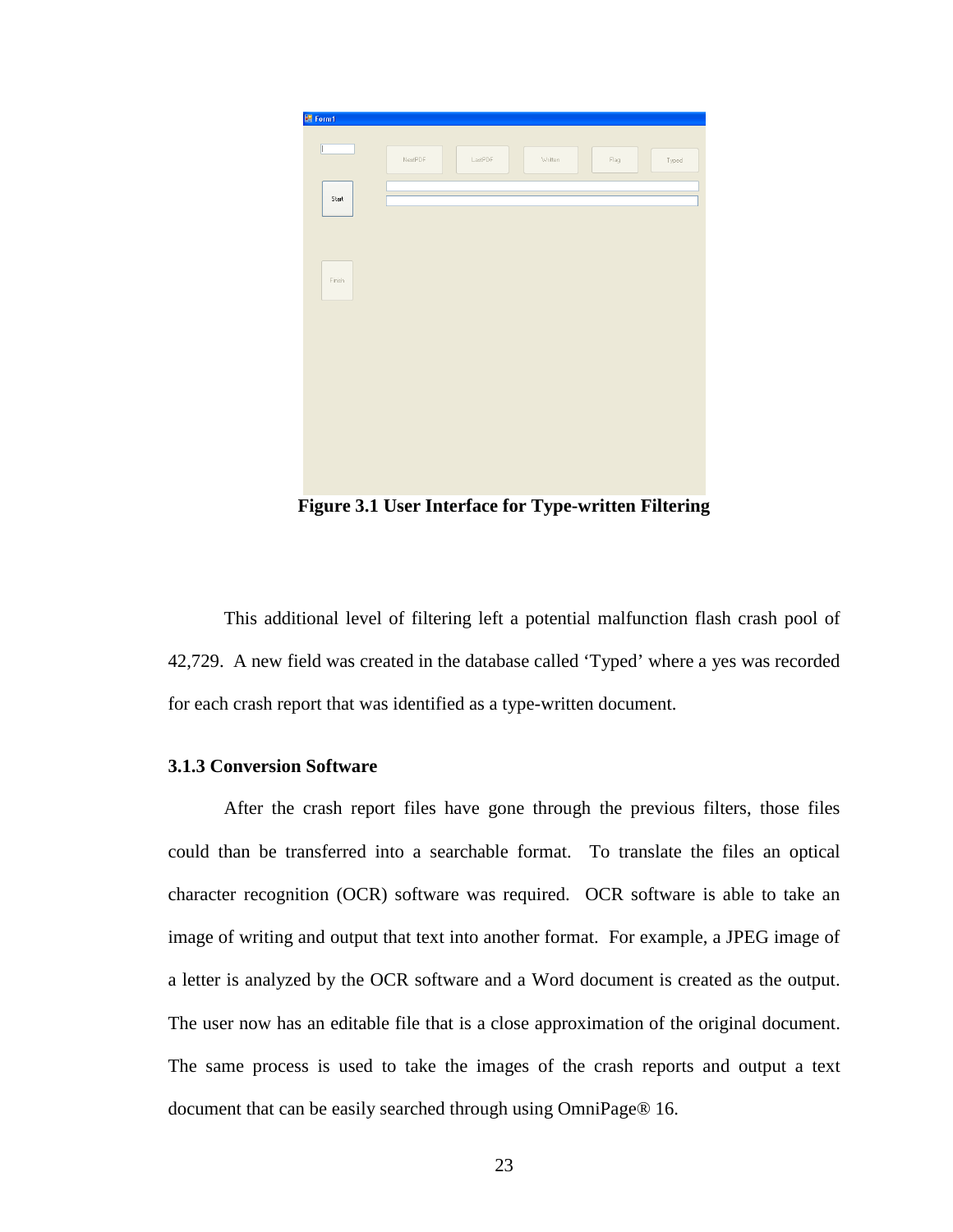OmniPage® 16 is capable of automating this process on large batches of files accurately [15]. The program analyzes the PDF crash reports, recognizes the text, and then outputs the results into the requested format. The entire crash report was converted into a text file. This was done because the remarks section could not be selected for every document. Some crash reports required lengthy descriptions which caused the remarks to continue onto another page. This required that the entire document be converted into a text file so that it could be searched by certain keywords described in the next section.

#### **3.1.4 Malfunction Flash Search**

 After the entire crash report PDF had been converted into a text file it could now be searched by using keywords. These keywords are common descriptors of malfunction flash events and were used to find the crash reports that most likely occurred under those conditions. The following words were used in the search for malfunction flash events: malfunction, flash, mode, yellow, red, flashing, amber, light, signal, red/red, yellow/red, lightning, ball, and traffic.

 By searching for these terms a majority of the malfunction flash crashes can be found quickly without individually reading every report. The search program was set to search through every text file in a targeted folder. To account for small errors such as an officer misspelling a keyword or the OCR program misreading a letter the program performed a wildcard search. One at a time each letter in a keyword would be replaced by a '?.' The use of this character tells the Visual basic program that any character may be in that position. For example if the search string was 'malfunctio?' the program would search for a word that started with 'malfunctio' and ended with any type of character.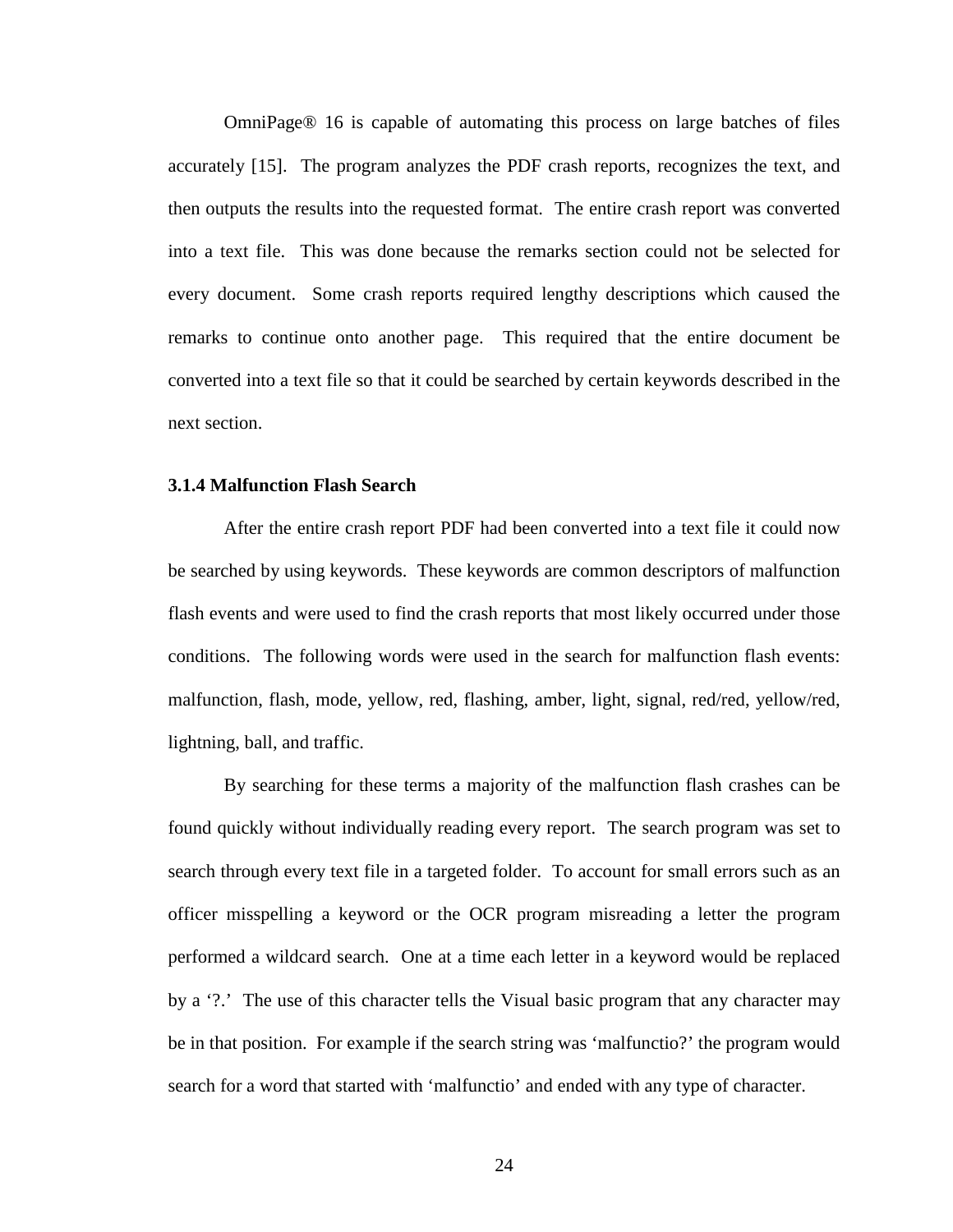This search did result in several false positives being identified. To account for this a result list was created of files for which the program found a matching search string. The reader would then look through the result list to determine which files were actual malfunction flash crashes by reading the crash reports. In most cases, there were far more false positives than malfunction flashes, such as 30 false positive to 1 actual flash event. A new field was then created in the GDOT Accident Database called 'Malfunction' to list each malfunction flash crash.

### **3.1.5 ArcGIS**

 ArcGIS© by ESRI is a software package that is used for geographic information systems (GIS). GIS software can present large volumes of data, that are spatially referenced, on interactive maps. This software allows the user to search the data based off many different characteristics such as county names, population densities, roads, zip codes, or distance from another object.

 ArcGIS was used to map the locations of accidents within Georgia and to show other characteristics spatially. This was accomplished by creating a connection between the ArcGIS software and the GDOT accident database. Since several tables in the accident database include latitude and longitude data, the crashes could be placed above a map of Georgia.

 Population data was taken from the US Census Bureau statistics for 2000 [16]. The population data was uploaded to ArcGIS using the 'Add Data' command and then selecting the census track shapefiles. Population data was connected to the GDOT database by using the 'Join' command. This was done by creating a new table in the GDOT accident database called 'CountyCodes.' This table contained the GDOT codes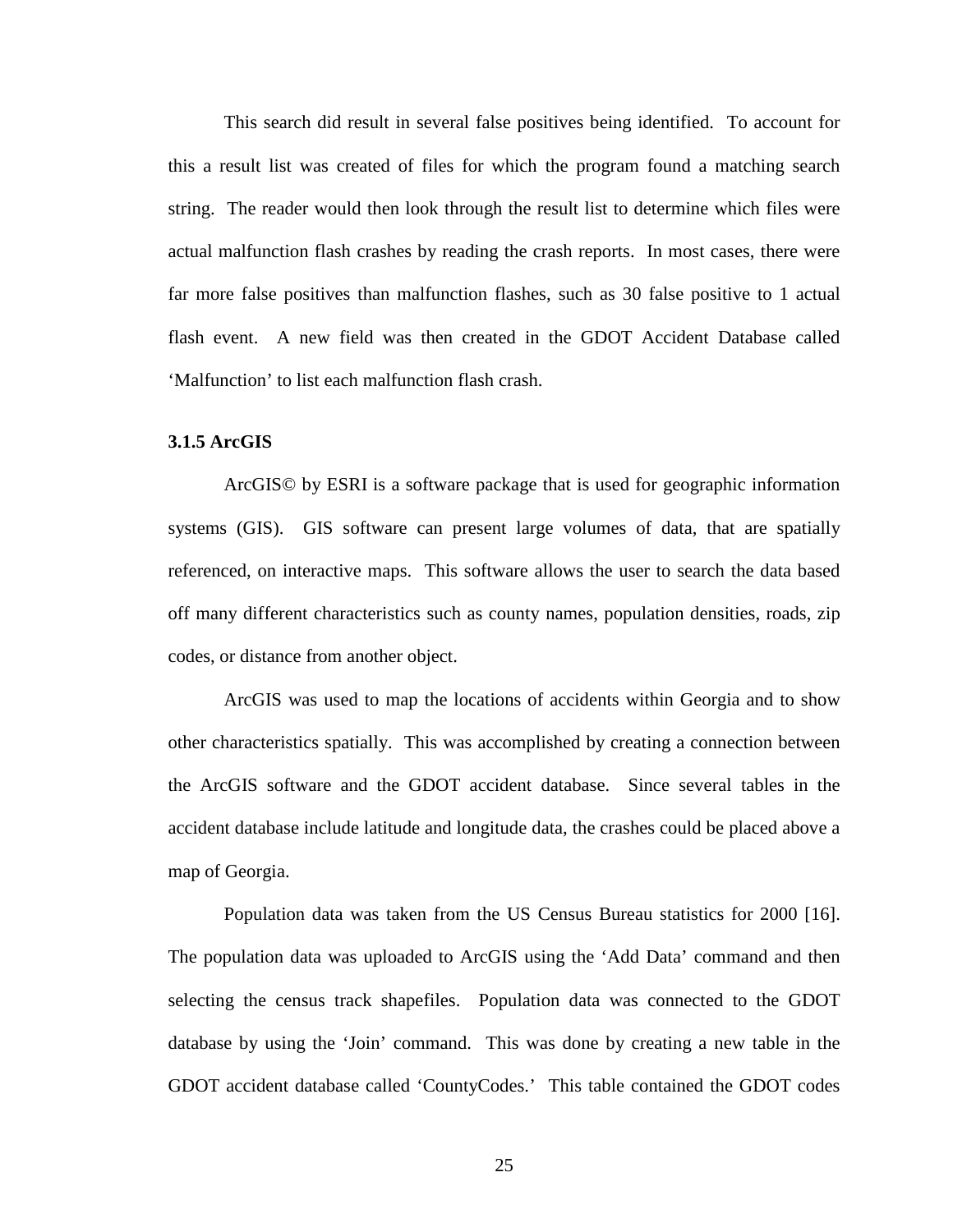for every county in Georgia along with the number of type-written reports by county. The GDOT code matches the Federal Information Processing Standard (FIPS) code which can relate entries in both datasets to be displayed in ArcGIS.

#### **3.1.6 SPSS**

 Statistical analysis in this thesis was performed using SPSS 17©. SPSS can quickly evaluate the large datasets used for this thesis and present the results in forms designed by the user.

 For this research the analysis consisted of cross tabulation and frequency comparisons of several groups of crashes. The crash data was split into 4 groups; all crashes, two-way and four-way stop intersection crashes, malfunction flash crashes, and signalized intersection crashes. In this research the characteristics of each group were evaluated on the basis of manner of collision, contributing factors, and crash severity. Malfunction flash crashes were further examined by location and flash mode.

# **3.1.7 Result Summary**

 After the filtering process 83 malfunction flash crashes were identified out of the 42,729 crashes that were type-written, occurred at signalized intersections, and involved at least 2 vehicles. In this set of crashes only 65 events were confirmed to have had yellow/red or red/red flash occur before the crash. Fifty-seven of the malfunction flash crashes were yellow/red flash events. Eight crashes were confirmed to be red/red malfunction flash events.

 There were several false positives that were removed after the keyword search. Crash reports that contained the keywords were read thoroughly to determine if a malfunction flash occurred before the event and to determine the type of flash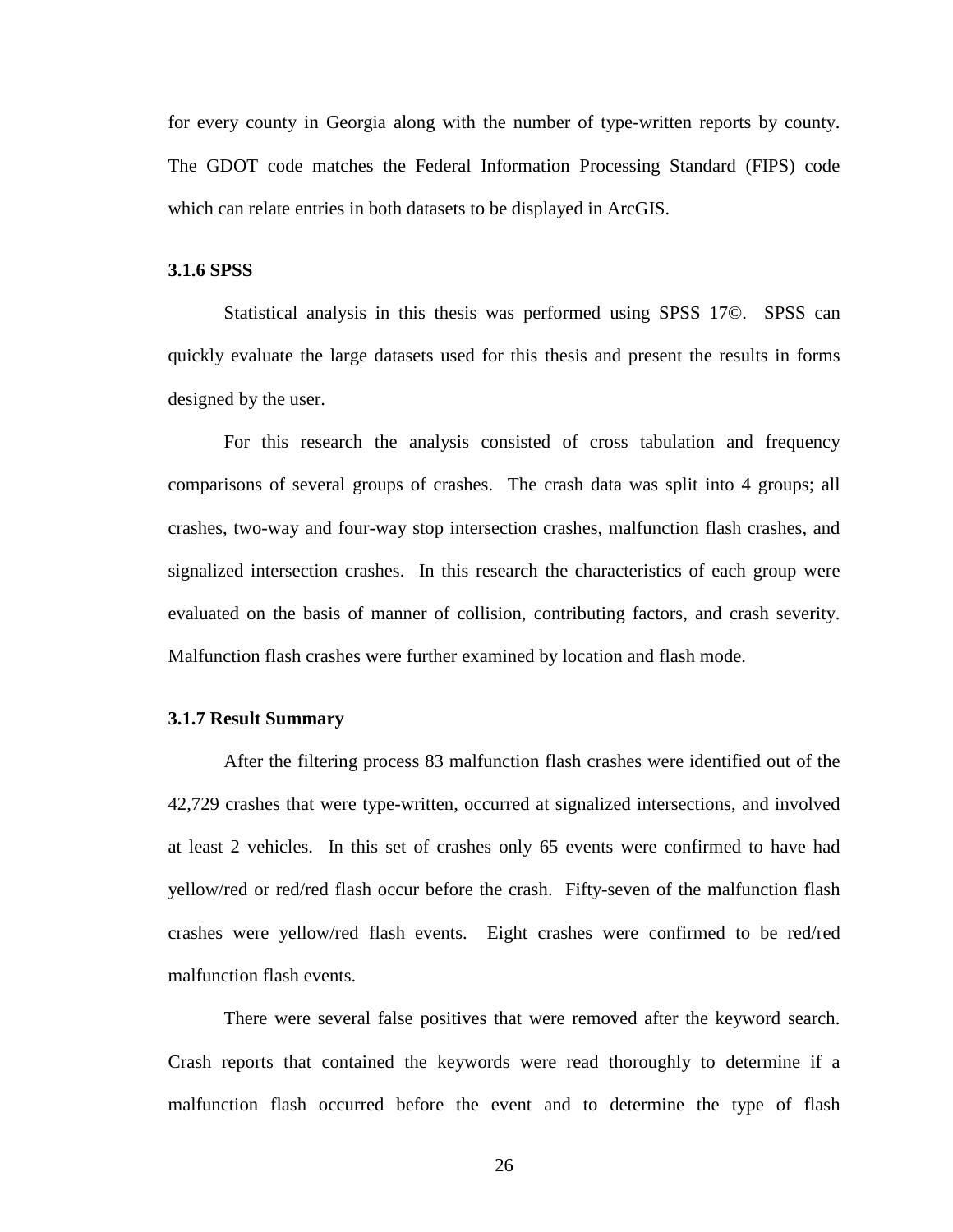(yellow/red or red/red). Six crashes occurred before or directly caused the malfunction flash to occur by damaging signal equipment. Three of the crashes mentioned malfunction flash occurring, but the police officer, witnesses, or one of the drivers stated that flash operation did not occur at the time of the crash.

 Nine out of the 83 malfunction flash crashes did occur during a flash event, but could not be identified as yellow/red or red/red. The crash reports for these crashes stated the traffic signal was in malfunction flash without distinguishing the flash mode or only discussed the flashing red approach. When a crash report only discussed a single flashing red approach it cannot be determined if the flash mode was yellow/red or red/red, as both have a flashing red approach.

 Only the 65 crashes that were identified as yellow/red or red/red will be included for analysis later in this study. Table 3.1 shows how the original data set was reduced with each step of the filtering process.

| Table 3.1 Data Groupings of 2006 GDOT Accident Database [17] |         |
|--------------------------------------------------------------|---------|
| <b>Total Crashes:</b>                                        | 342,535 |
| Signalized:                                                  | 75,115  |
| $TNV(2\leq X)$ :                                             | 280,694 |
| Signalized and TNV $(2\leq X)$ Reports:                      | 68,006  |
| Type-written:                                                | 42,729  |
| Hand-written:                                                | 25,277  |
| Crashes Where a Malfunction Flash Occurred:                  | 83      |
| Confirmed Yellow/Red and Red/Red Flash Events:               | 65      |

**Table 3.1 Data Groupings of 2006 GDOT Accident Database[17]**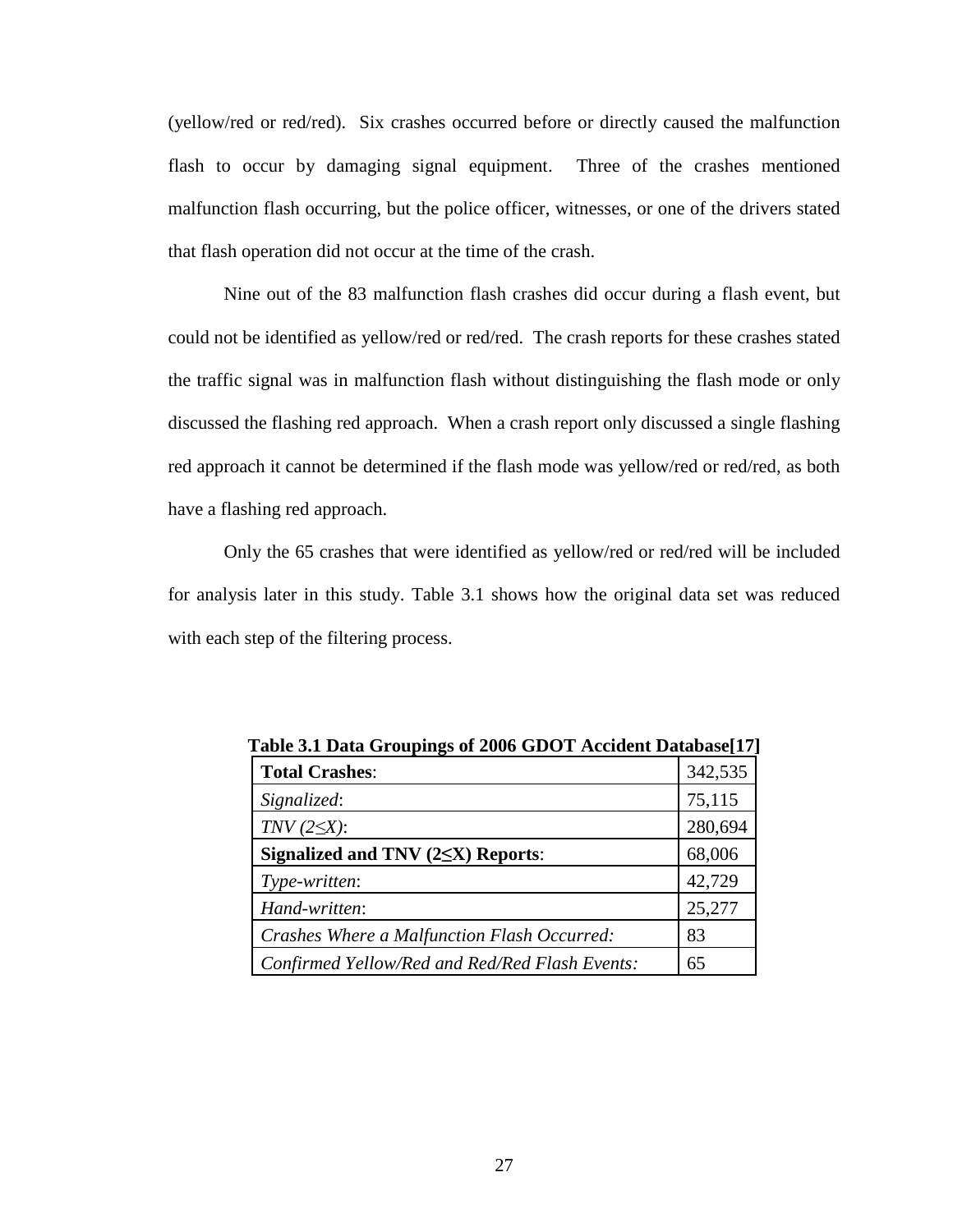## **CHAPTER 4**

## **DATA ANALYSIS**

 Chapter 4 discusses the crash characteristics from the GDOT accident database and crash reports. As this thesis is focused on crashes that occurred during a malfunction flash event, the data was separated based on a few criteria for comparison purposes. The overall GDOT accident dataset consists of 342,535 reported crashes that occurred in Georgia during 2006 [17]. Through database filtering the list was reduced to 72,968 crashes that occurred at signalized intersection and that involved at least a total number of vehicles (TNV) of at least 2. The added restriction of at least 2 vehicles was used as this research is focused mainly on crashes that occur between vehicles. The files from this group were then separated out based on whether the crash report was type-written or hand-written. Although the database was comprehensive this research did not have a complete set of crash reports. Using the previous criteria there were 68,006 crash report PDF's available to search for malfunction flash crashes. Out of this group it was found that 42,729 crashes had reports that were typed-written. These files were searched and reduced to a group of 65 confirmed malfunction flash crashes.

 There are three main crash grouping that will be discussed; all crashes, signalized crashes, and confirmed malfunction flash crashes. These groups will be analyzed and compared to determine their defining characteristics. In addition, national data for 2006 was taken from the National Accident Sampling System (NASS) General Estimates System (GES) and used as a basis for comparison to the findings from 2006 Georgia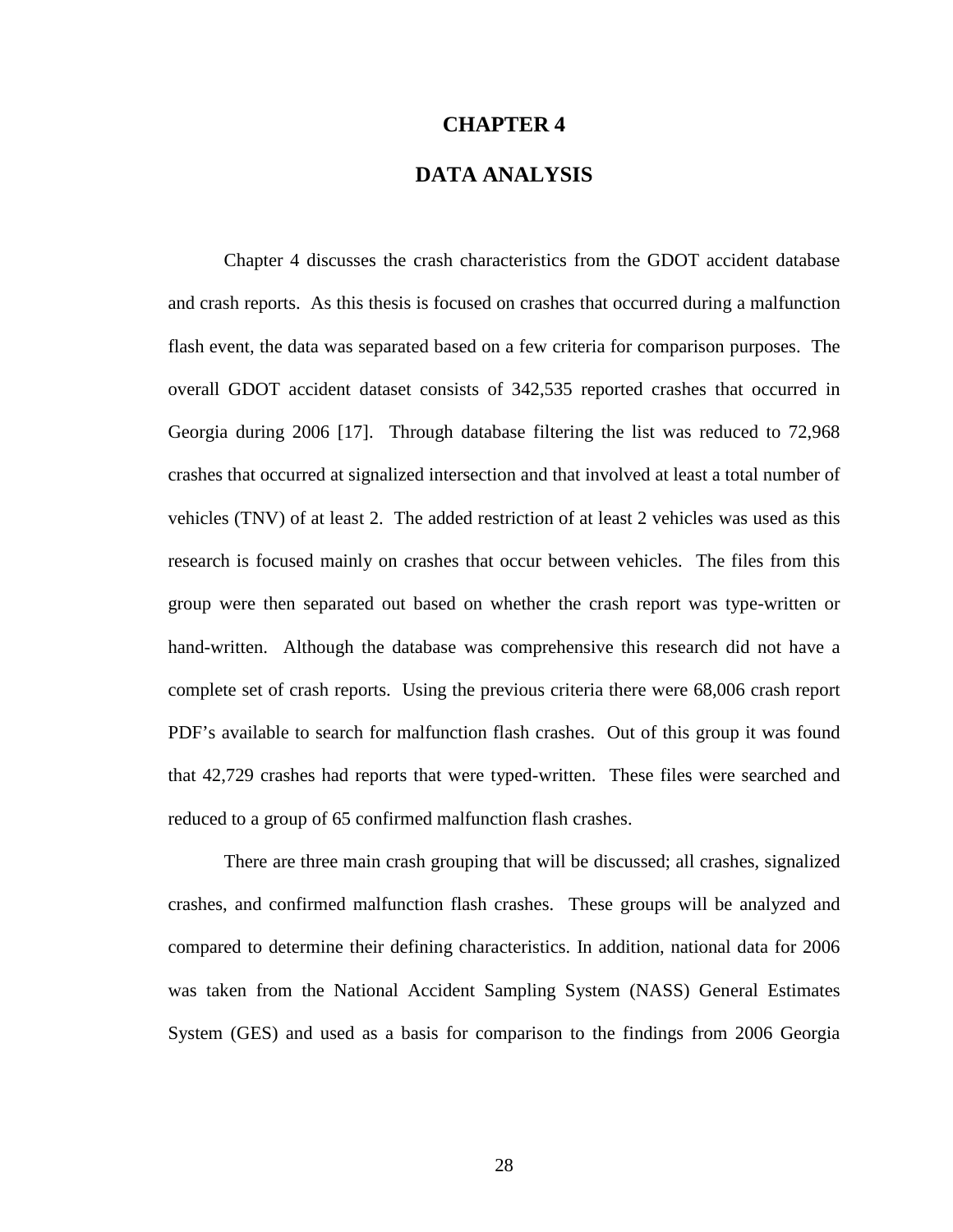crashes [18]. GES data is gathered from a nationally representative sampling of 6 million reported crashes each year.

#### **4.1 Data Validation**

 As discussed in chapter 3 not all of the crash reports could be hand reviewed to find malfunction flash crashes. Without reading each crash report it is difficult to know how many malfunction flash events actually occurred in Georgia in 2006. By using an automated search method, however, a large sample of the events could be found to represent the population.

## **4.1.1 Search Method Validation**

 From the 2006 crash reports the search method found 65 yellow/red and red/red malfunction flash crashes out of the 42,729 typed reports that met the criteria. The criteria were that the crash occurred at a signalized intersection and involved at least 2 vehicles. This validation attempts to estimate the percentage of malfunction crash reports in the typed records identified using the OCR text search discussed in Chapter 3.

A the random sample 3000 crash reports were selected from the group of 68,006 available crash reports that occurred at signalized intersections and involved 2 or more vehicles. Each crash report was read thoroughly and a total of 5 confirmed malfunction flash crashes were found in the random selection, which is a rate of .16 percent. This matches well with the expected rate of .15 (65 out of 42,729 reports) from the OCR based search method. This would suggest that a large portion of malfunction flash crashes were found through the automated search.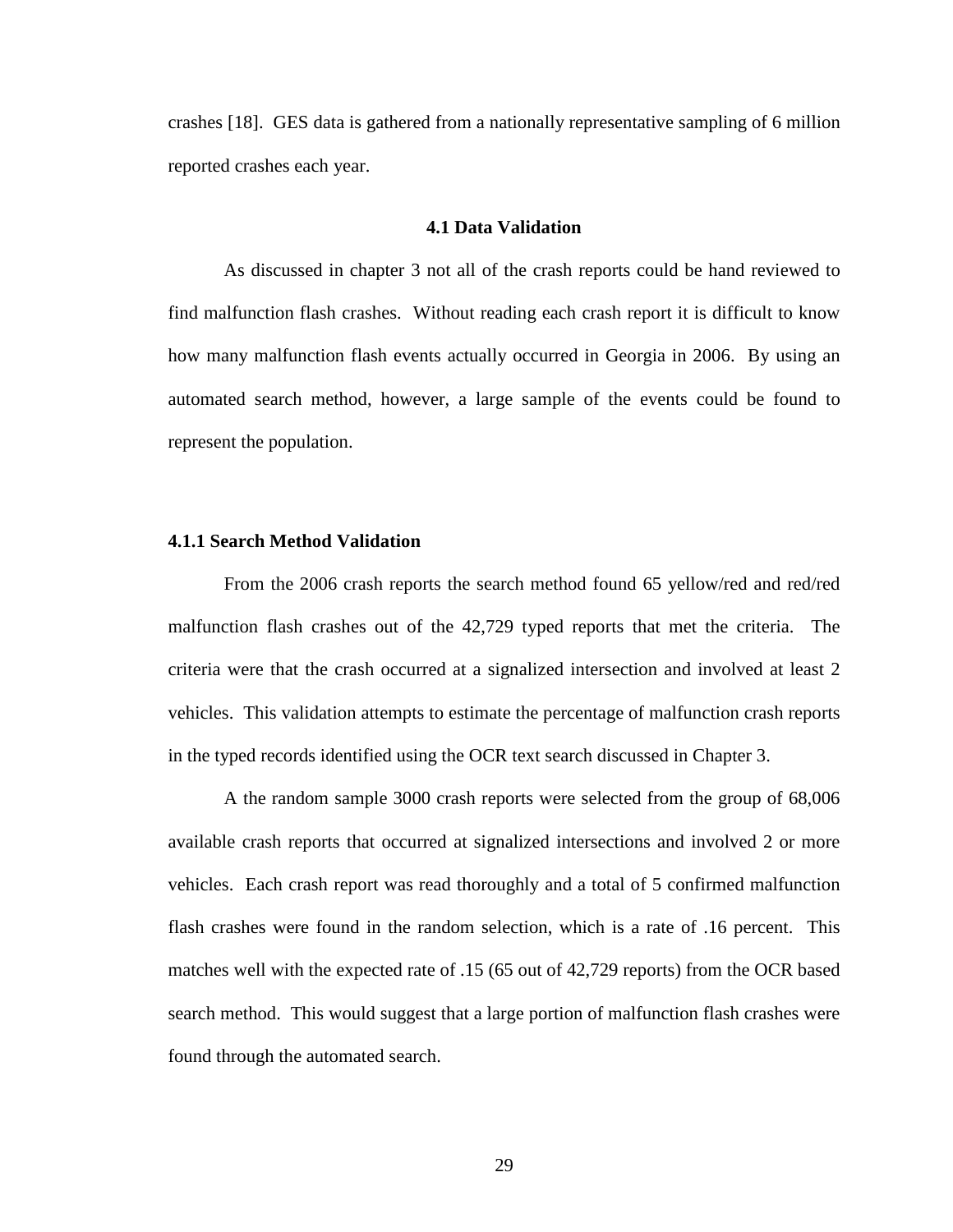To determine if the automated search method can find a majority of the malfunction flash events, the results were compared to a Poisson distribution derived from the random sample. Since malfunction flash events are relatively rare events a Poisson distribution may be used to describe their probability mass function [19]. The first series, in Figure 4.1, consists of the typed reports that occurred at signalized intersections and involved at least 2 vehicles. The second series is an estimation of the curve as predicted by the sample over all of the 68,006 available crash reports.



**Figure 4.1 Poisson Probability Mass Function of Malfunction Flash Events** 

 Based on the 3000 random sample set the mean of the Poisson distribution would be about 71 malfunction flash crashes among the 42,729 crash reports. This matches well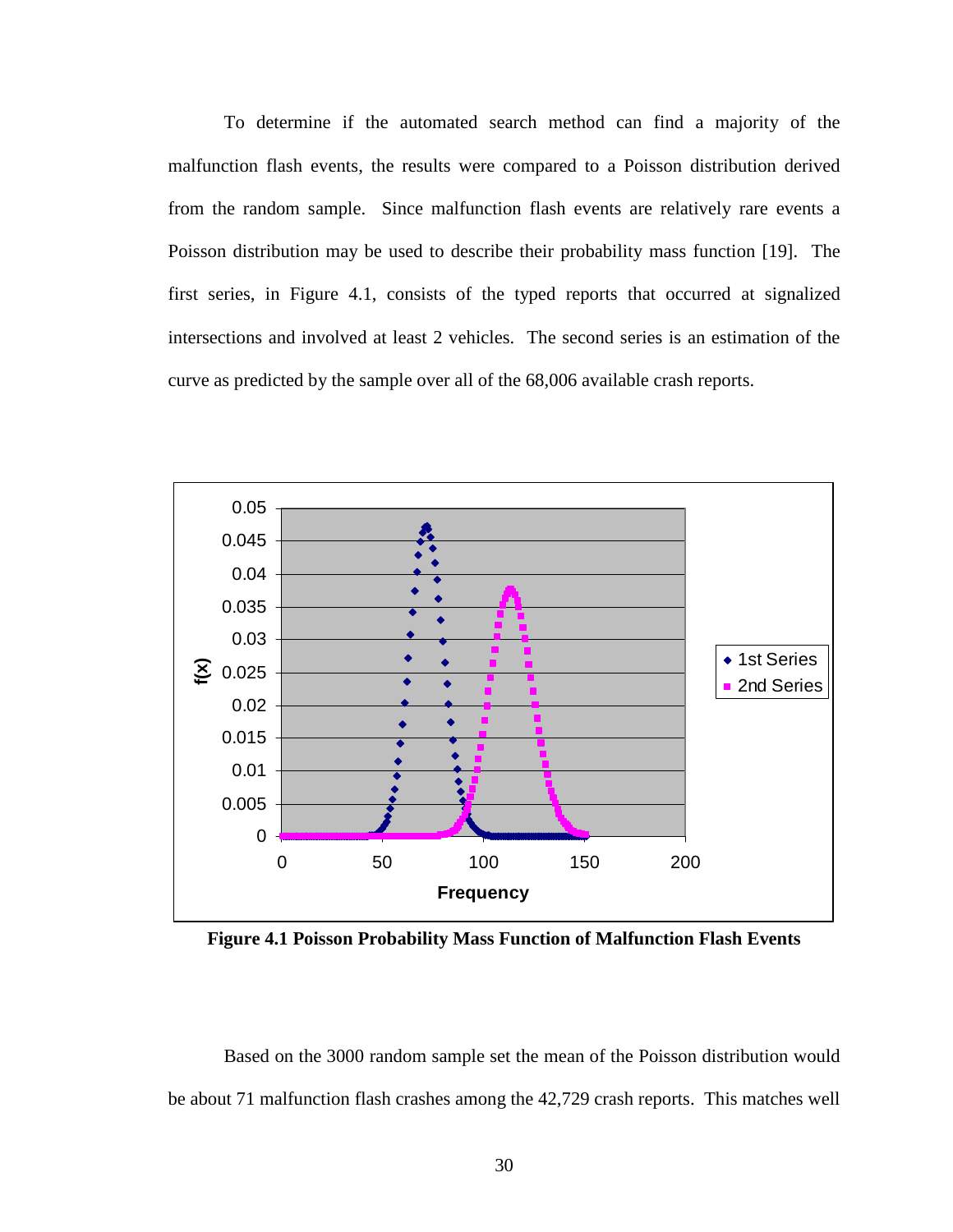with the search method which found 65 crashes in the same dataset. Taking this further the mean for the available 68,006 crash report set for 2006 would be 113 malfunction flash events. This estimate implies that the automated procedure described above was probably able to identify more than 50 percent of the total 2006 malfunction flash crashes.

#### **4.2 Data Analysis**

 In this section the characteristics of the malfunction flash crashes can be examined and compared against crashes in general. For this examination four groups will be compared; all crashes, all signalized crashes, two-way and four-way stop intersection crashes, and malfunction flash crashes. The data for this comparison will be taken from the GDOT accident database. This database contains a wide variety of information about the crash itself, the drivers, passengers, location, and other characteristics.

## **4.2.1 Categories of Malfunction Flash Crashes**

There is no field in the GDOT accident database or on the crash report to identify a malfunction flash event, so the only method for identification is to read the 'Remarks' section of crash reports. Crash reports identified as a malfunction flash event were read in detail to determine the circumstances that the crash occurred under.

 In most cases, the flash mode (red/red or yellow/red) can be properly identified, but there are cases where such identification is not possible. A traffic signal operating under malfunction flash will either present the driver with a red/red or yellow/red flash. However, some crash reports only describe a red flash in a single direction which means the signal could be flashing red/red or yellow/red on the cross street. In other cases there is a dispute as to the particular flash mode the signal was under at the time of the crash.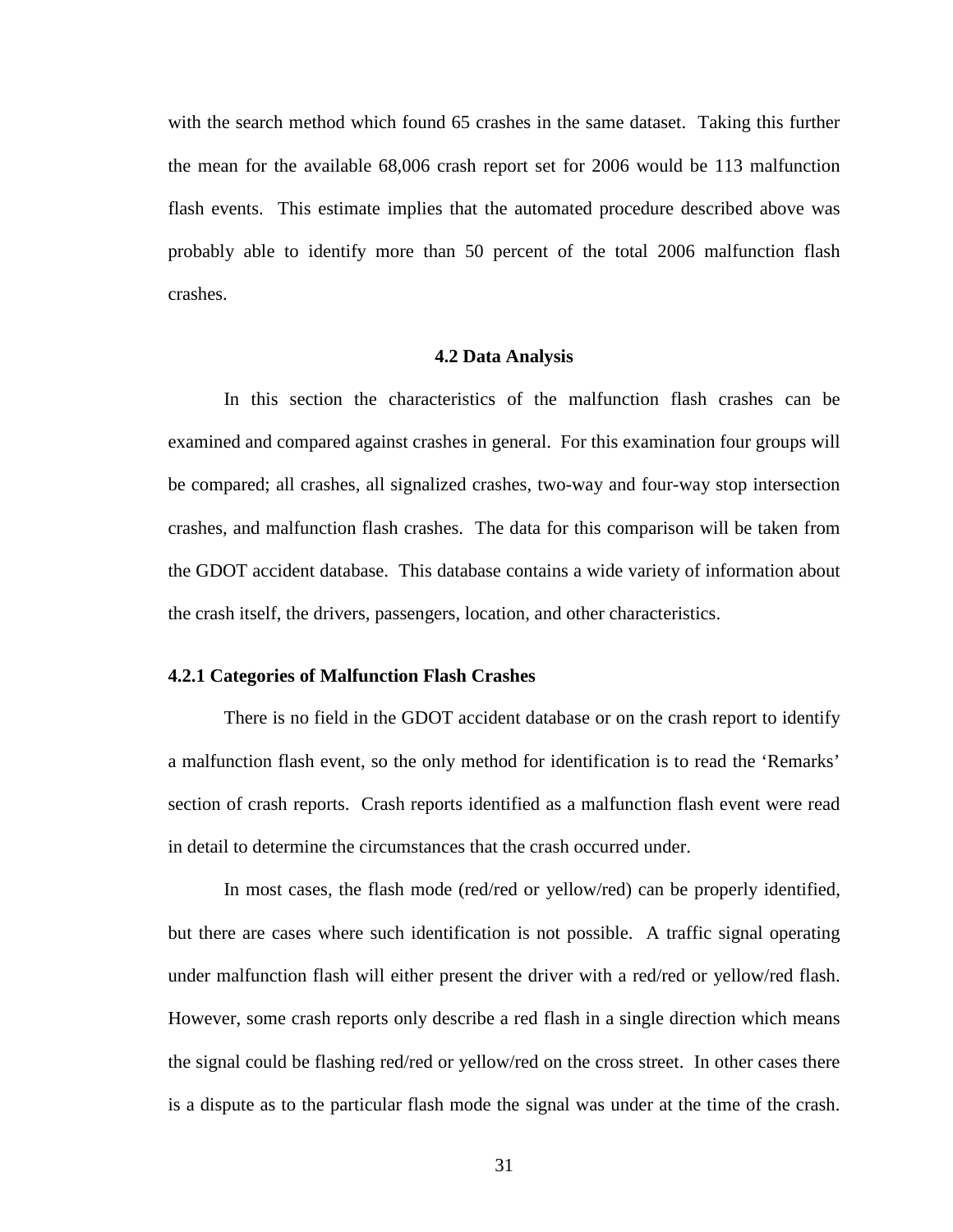During other events the crash itself caused the malfunction flash by damaging signal equipment.

 To account for these different situations a new field was created, called 'Malfunction,' in the GDOT accident database that described the malfunction flash event. Crashes that were determined to have occurred during a malfunction flash were recorded under this new field as R/R (red/red flash), Y/R (yellow/red flash), R/X (confirmed malfunction flash, but not known if it was red/red or yellow/red), Unknown (Driver or officer disagreement about condition of flash mode), or 'Flash occurred after the crash.' In total there were 83 crashes that involved a malfunction flash in some manner. Only 65 of these events were identified as yellow/red or red/red. This group of yellow/red and red/red malfunction flashes will be used for analysis later in this thesis. The distribution of these flash categories is presented in Figure 4.2.



**Figure 4.2 Categories of Malfunction Flash Crashes for 2006**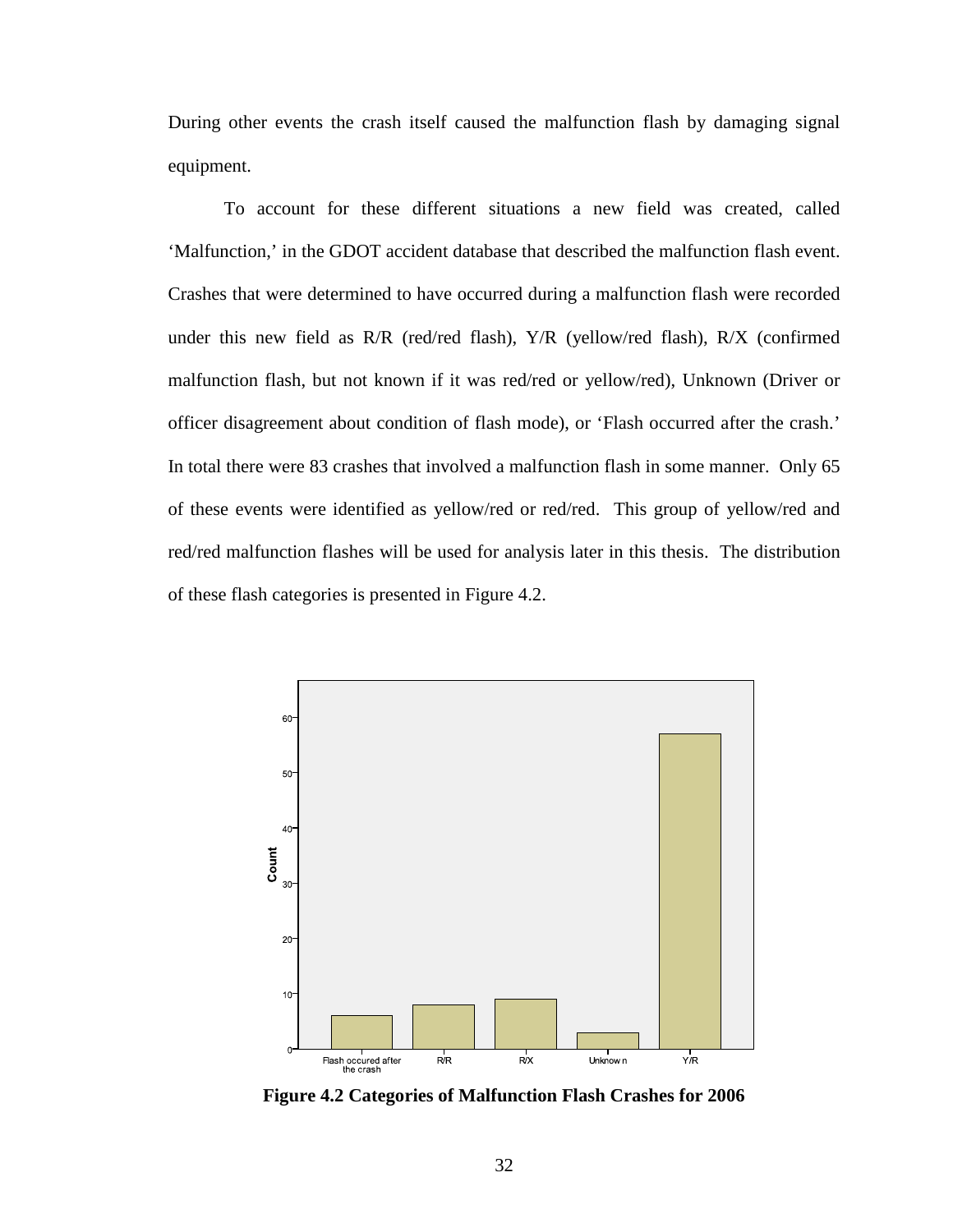Yellow/red flash mode crashes are found in 20 counties in Georgia while red/red flash crashes are reported in 3 counties. However, additional counties could have crashes during malfunction flash as not all instances are included in this analysis, as discussed earlier. For instance, it was noted during the data filtering that several counties have a bias toward hand-written reports and thus crashes from these counties were not included since they could not be converted into a searchable format.

 It is clear from the dataset that in most cases a crash at a traffic signal in malfunction flash operation will be a yellow/red flash. Yellow/red flash mode poses a concern as drivers, facing the red flash, may not know if intersecting traffic will stop or continue. In the 1980 study done by FHWA a survey of drivers found that 28 percent believed if they faced a flashing red traffic signal intersecting traffic would stop [10]. Only 33 percent of drivers in the survey correctly stated that they would not be able to know if intersecting traffic would slow or stop. However, it is important to note that it is not possible to discern if yellow/red malfunction crashes are overrepresented relative to red/red malfunction crashes as there is no existing database of malfunction flash type at intersections throughout Georgia. Thus it is not possible to determine the relative exposure of drivers to yellow/red versus red/red flash.

## **4.2.2 Malfunction Flash Overrepresentation**

 In previous research by Jenior, survey responses of local agencies reported that signals are normally repaired in less than 2 hours after notification [2]. Assuming that most signals under malfunction flash are repaired within this time period it can be determined if there is an overrepresentation of malfunction flash crashes (yellow/red + red/red) in the dataset.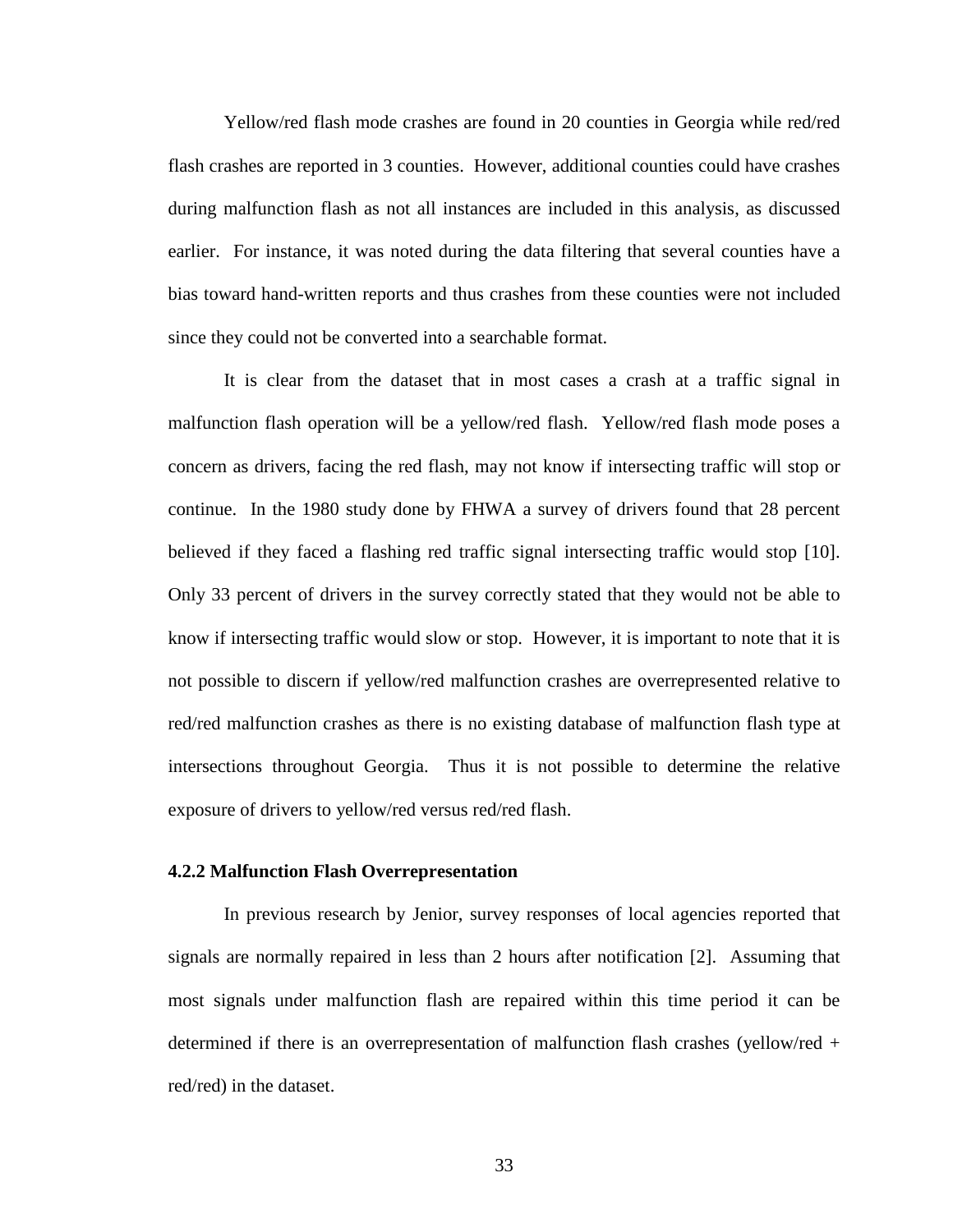|                             |                         | twole http://www.twoleta.com/distribute.com/and/catalogue.com/and/catalogue/ |          |
|-----------------------------|-------------------------|------------------------------------------------------------------------------|----------|
| <b>Accident Rate Method</b> | Total                   | <b>Malfunction Flash Event Ratio</b>                                         |          |
| Ratio of Accidents          | 42,729 Crashes Searched | 74 Confirmed Crashes                                                         | 1 0.0017 |
| Time out of Year            | 8,760 Hours Per Year    | 2 Hours Per Year                                                             | 0.00023  |

**Table 4.1 Accident Rates as Determined by Ratio of Accidents and Time** 

Based on these assumptions, there is a 7.4:1 ratio between the percentage of crashes that occur during malfunction flash and percentage of time signals are in flash. This indicated that malfunction flash is over represented in the crash database. However, Jenior states that the survey responses were based on the judgment of the responder and not maintenance logs [2]. Due to this possible discrepancy 2 hours may not accurately represent the time an average intersection spends in malfunction flash. He goes on to also state that there may be considerable time before the agency is notified of the malfunctioning signal. Assuming a crash is no more likely during malfunction flash than normal operations it would be expected that the average signal would be in malfunction flash for 14.9 hours per year, based on the 2006 crash data. While the reported 2 hours may be low a 14.9 hour average appears high. Thus, it is likely the conclusion that crashes during malfunction flash are overrepresented, even given errors in the stated assumptions, is correct.

## **4.2.3 Urban and Rural**

 When filling out crash reports in Georgia, there is no requirement to fill out the form using computer type characters, only that they should be filled out legibly [20]. Some counties may hand-write the information into the forms while other counties may type most of their crash reports. When this is also combined with certain counties of Georgia being the major population centers, this could lead to an urban bias in the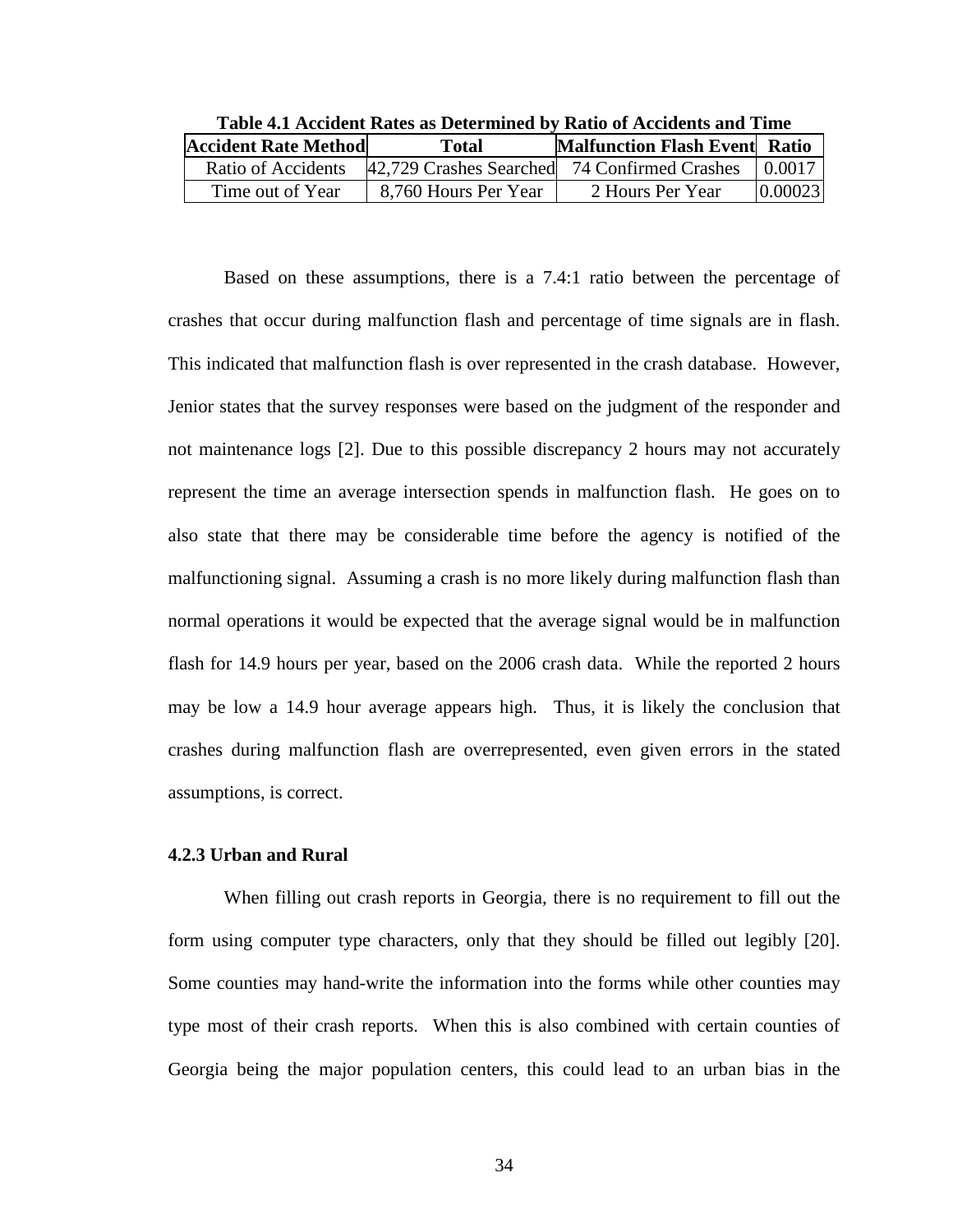reporting of malfunction flash crashes on type-written forms (the only data considered in this report). Areas that hand-write most reports and have a relatively low population would probably not be well represented in the dataset used for this research. Handwritten reports were not converted to text files so malfunction flash crashes in those reports would not be found by the automated search.

 Figure 4.3 shows the population percentages by county in Georgia with an overlay of the yellow/red and red/red crashes. Figure 4.4 shows the percentage each county reported toward the total amount of typed reports.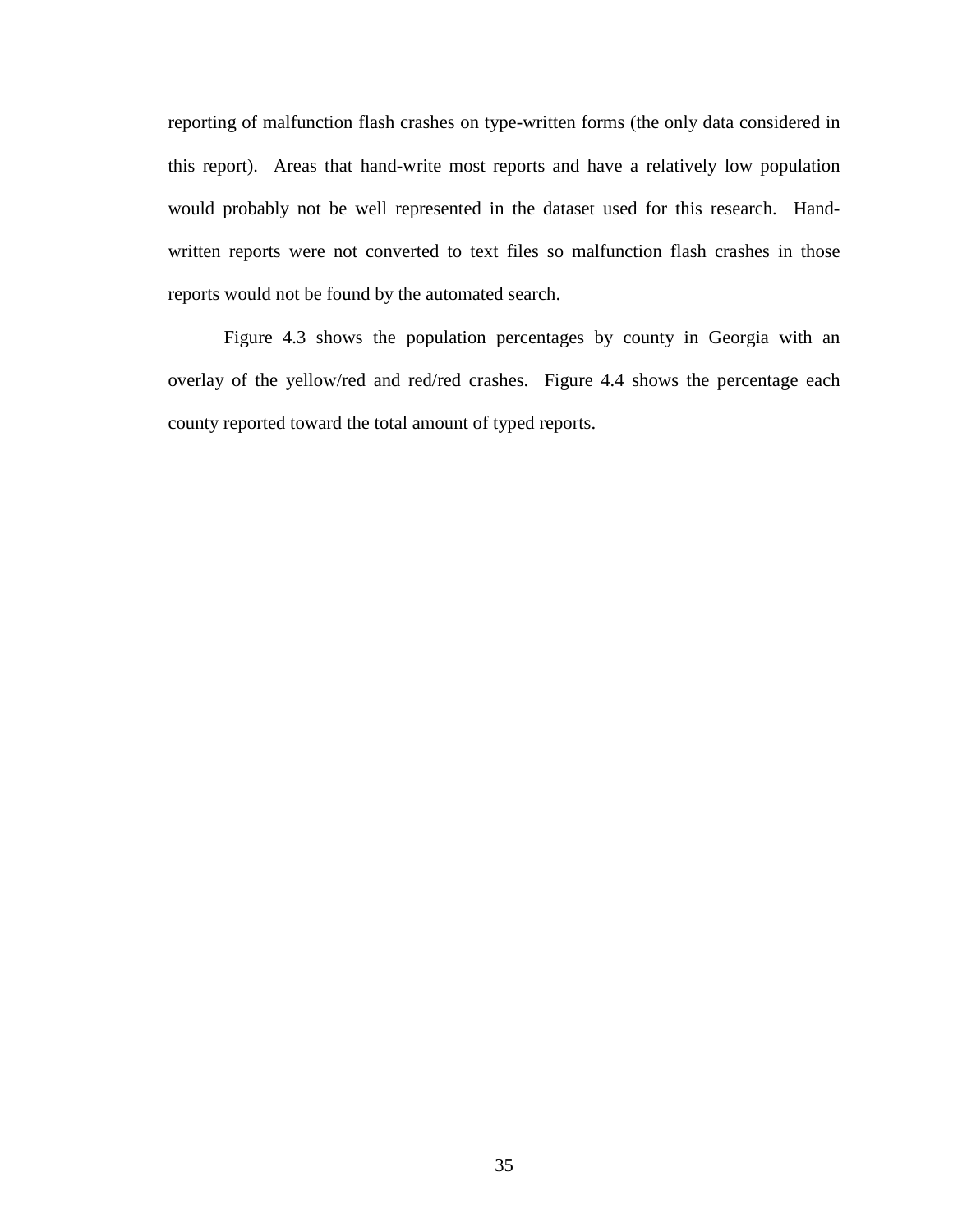

**Figure 4.3 Population of Georgia in by Census Tract in 2000 with Yellow/Red and Red/Red Malfunction Flash Overlay [16]**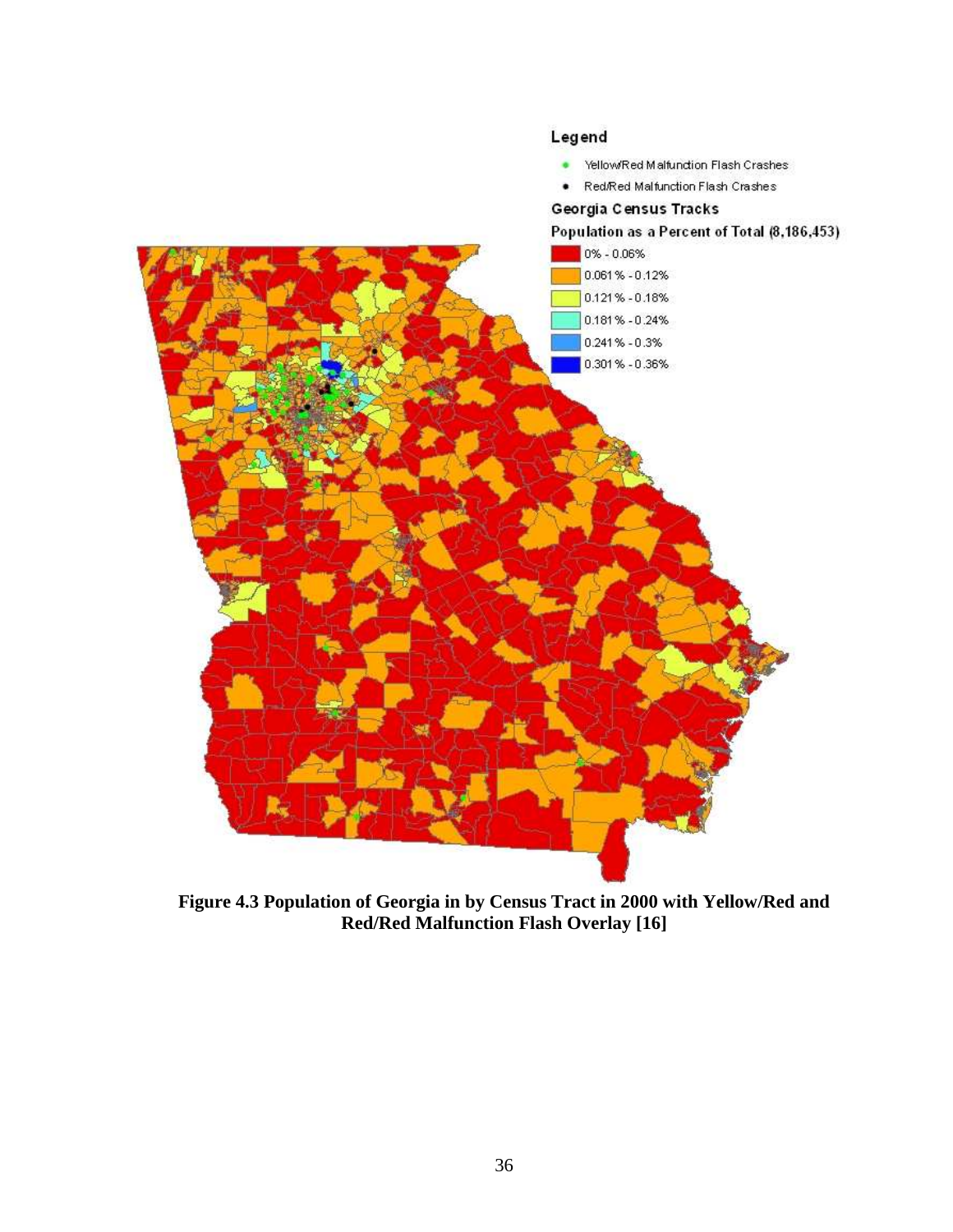

**Figure 4.4 Typed Reports Presented by County as a Percentage of the Total Reviewed Reports (TNV > 1 at Signalized Intersections) with Yellow/Red and Red/Red Malfunction Flash Overlay**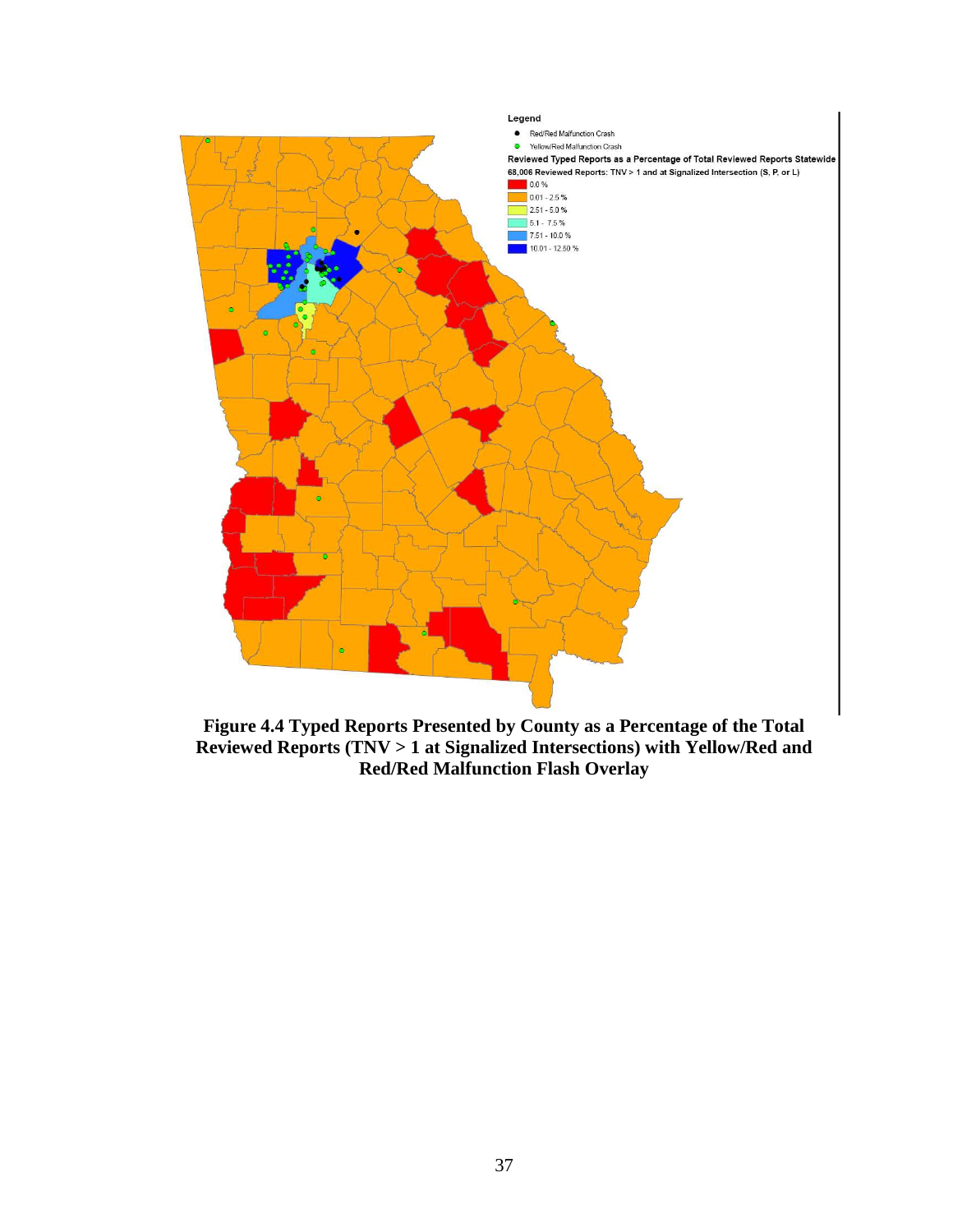From Figure 4.3 the major population center in Georgia, for 2000, was the Atlanta metro area while the least dense areas of Georgia were in the southern half of the state. This is similar to Figure 4.4 that shows percentage each county contributed to the reports that were searched. Most of the crash reports that were searched for malfunction flash crashes came from the Atlanta metro area.

As a consequence of population and percentage of typed reports by county most of the malfunction flash events that were found were within the Atlanta metro area. Because of these issues, even though the majority of malfunction flash crashes found for this study center around Atlanta, this does not imply that signals in this area are more prone to malfunction flash issues than those in rural areas. Although with much of the population centered near Atlanta it would imply that malfunction flash in this area would be exposed to a greater number of drivers than rural areas. The higher population leads to the concentration of malfunction flash crashes to occur in this area with a few recorded incidents across other parts of Georgia.

It could be beneficial to concentrate efforts to minimize incidents of traffic signals falling into malfunction operation in the Atlanta metro area. Minimizing the exposure of malfunction flash to drivers in this area would have the greatest impact in reducing malfunction flash crashes.

## **4.2.4 Manner of Collision**

The manner of collision is a description of how vehicles initially made contact. This category describes crashes as angle, head on, rear end, sideswipe (opposite or same direction), or 'Not a Collision with a Motor Vehicle.' For this analysis the category 'Not a Collision with a Motor Vehicle' was removed since this term is used for one vehicle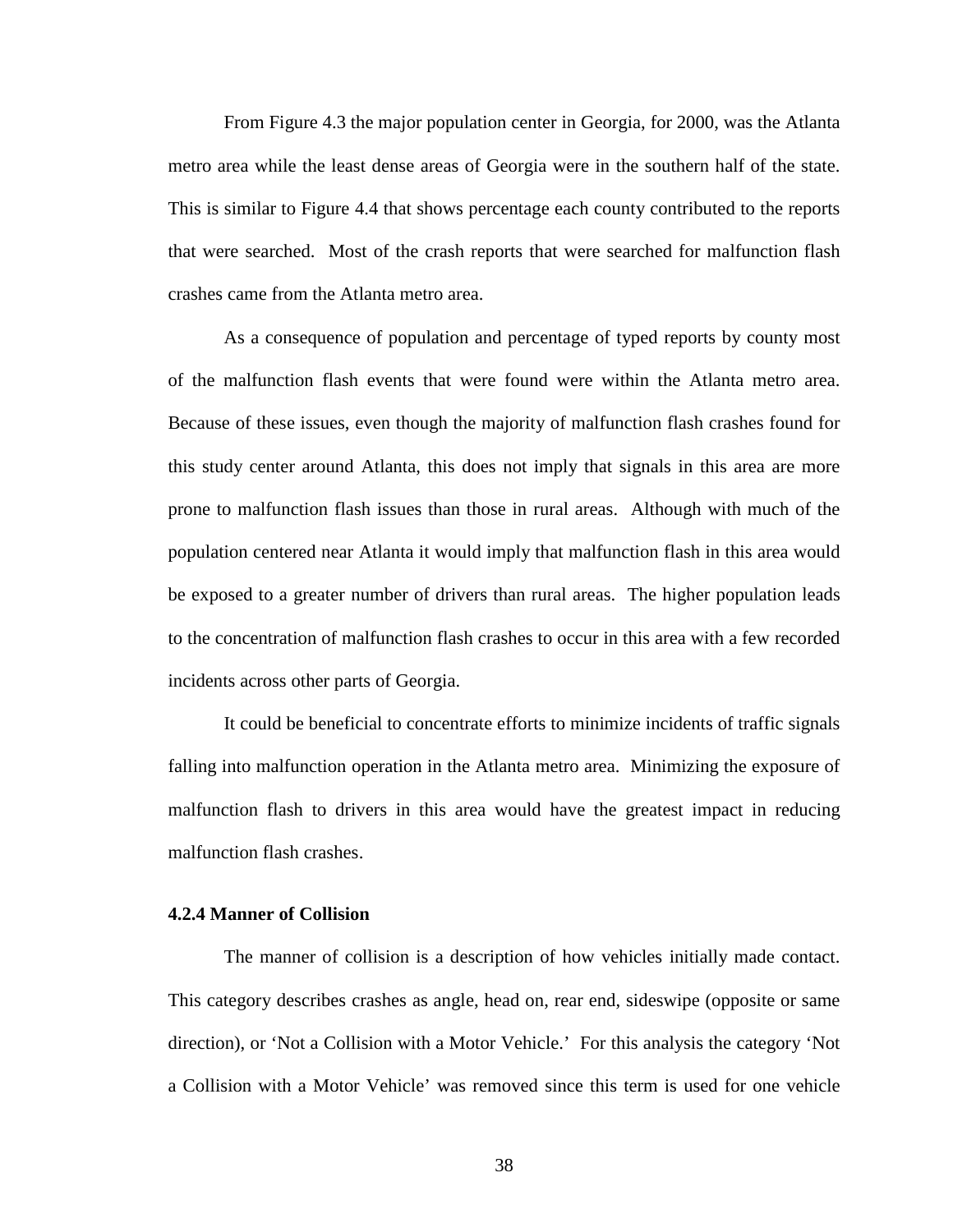accidents [20]. Figures 4.5, 4.6, and 4.7 show the general trends for all crashes, signalized crashes, and malfunction flash crashes respectively for the Georgia 2006 dataset.



**Figure 4.5 Manner of Collision of All 2006 Crashes**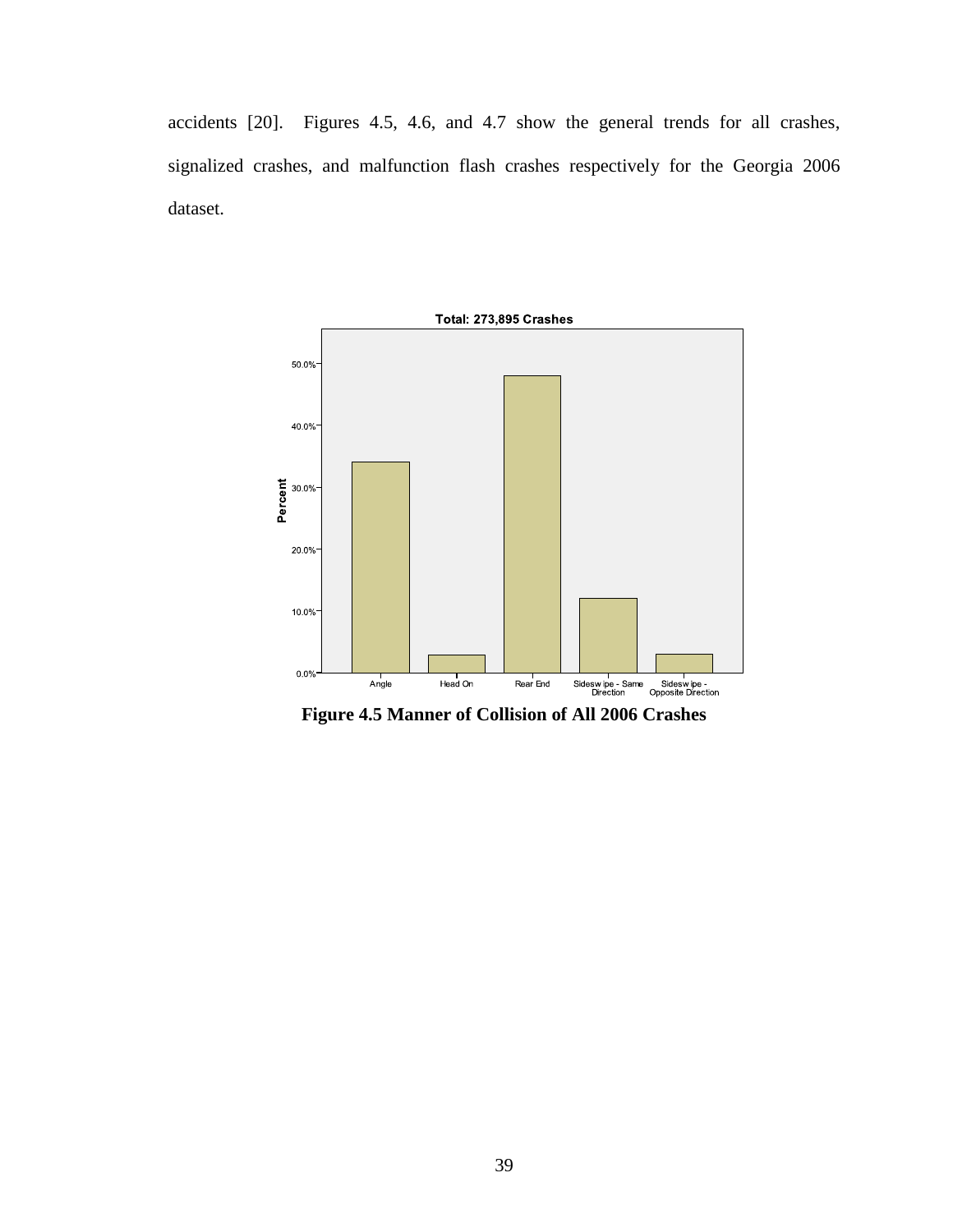

**Figure 4.6 Manner of Collision of All 2006 Signal Crashes** 



**Figure 4.7 Manner of Collision of 2006 Malfunction Flash Crashes**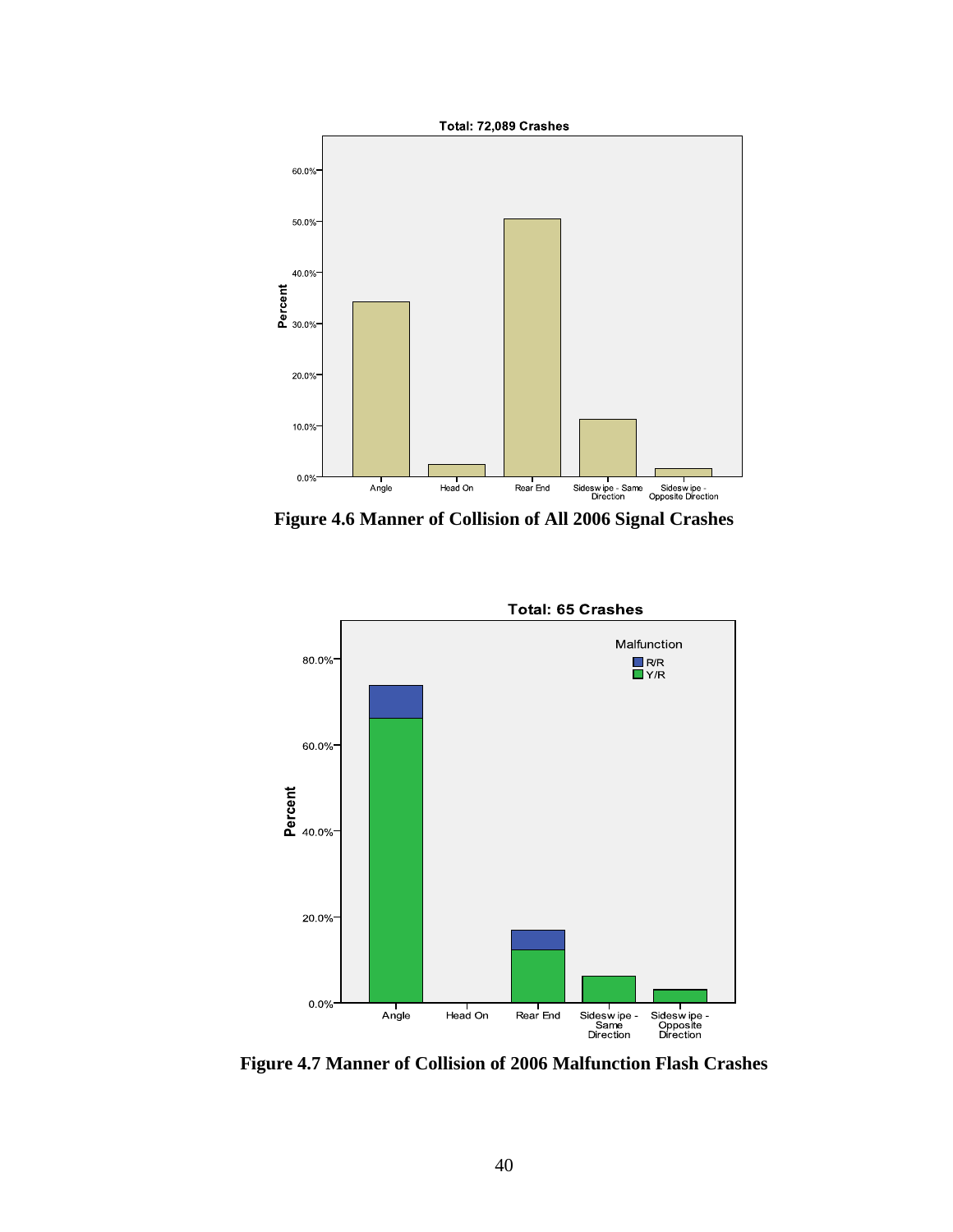

**Figure 4.8 Manner of Collision of 2006 Two-way and Four-way Stop Sign Intersection Crashes** 



**Figure 4.9 Manner of Collision Based on GES 2006 Data for the US**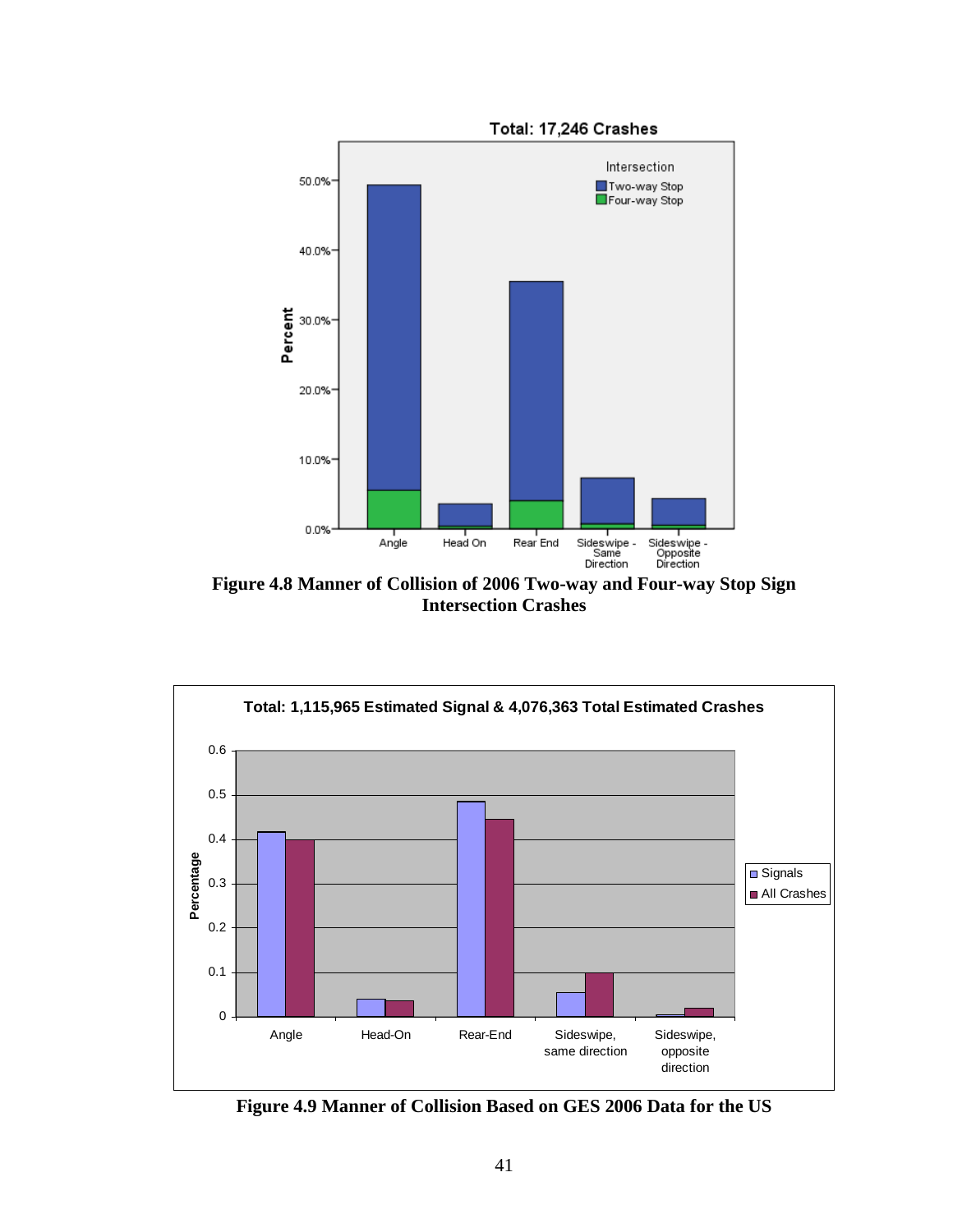It was found when examining all 2006 Georgia crashes that rear end crashes tend to be the most prevalent followed by right angle crashes. Signalized intersection crashes tend to follow a very similar trend as seen in Figure 4.6 despite representing just 22 percent of the overall crash dataset. In Figure 4.9, the GES data shows comparable characteristics on the national level. Although signalized intersections represent a different set of circumstances than most crashes, the figures show that drivers tend to have collisions in similar ways.

In the case of malfunction flash crashes, Figure 4.7, 73.8 percent are right angle crashes. Rear end crashes represent a much smaller fraction at only 16.9 percent. This is similar to results in the literature review that found right angle crashes tend to be over represented during yellow/red or red/red operation [5, 9-12].

Comparing two-way and four-way stop intersection crashes, right-angle crashes represent 49.3 percent of those kinds of crashes. Rear-end crashes represented 35.5 percent of all two-way and four-way stop crashes. Although right-angle accidents, at stop sign intersections, do not constitute as high a percentage as in malfunction flash crashes this could be due to drivers' familiarity with stop signs.

When the data is examined by order of driver control (traffic signal, stop sign, malfunction flash) there is an increase in the number of right angle crashes as drivers decide for themselves the right-of-way. At signalized intersections in normal operations, right-of-way is clearly indicted while stops signs allow the driver to make a conscious decision as to whether they have right-of-way. Yellow/red and red/red flash events can present similar situations to two-way or four-way stops respectively, but are less familiar with drivers and contradict driver expectation at that intersection. It is likely that the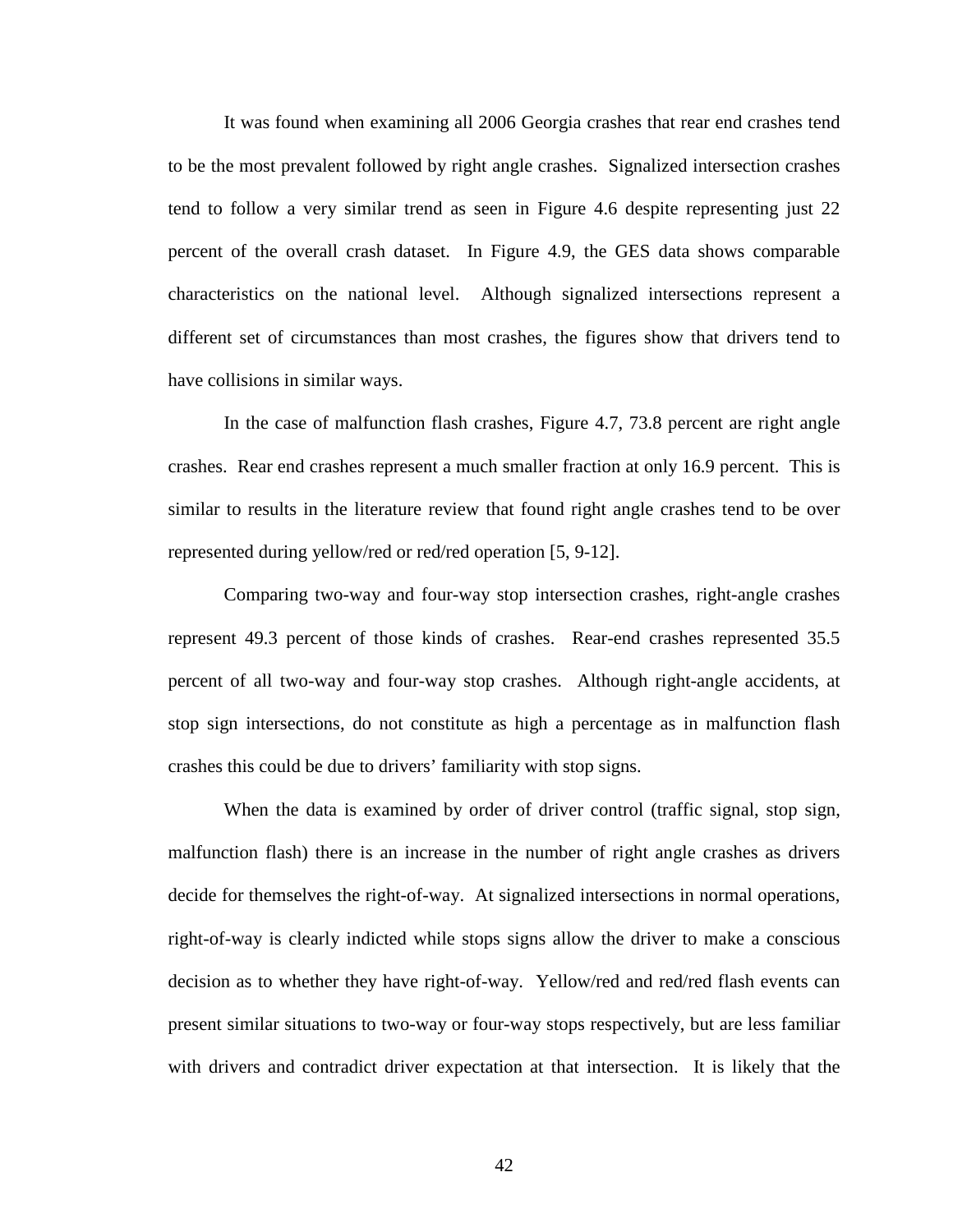increased uncertainty in right-of-way at malfunction flash intersections is reflected in the increased likelihood of right angle crashes.

## **4.2.5 Contributing Factors**

After the officer has reviewed the crash, they will indicate what factors contributed to the crash in a field called 'Contributing Factors.' The GDOT accident database lists 28 common contributors to crashes such as weather conditions, distraction, failure to yield, and also an option to list 'No Contributing Factors.' This field can show what action was taken or situation that existed that most likely lead to the crash. The database contains 4 fields to input contributing factors, but this research will focus on the first.

Figures 4.10, 4.11, 4.12, and 4.13 detail what factors were considered the leading contributor to crashes in all 2006 crashes, signal crashes, two-way and four-way stop intersection crashes, and malfunction flash crashes in Georgia. Table 4.2 displays the value codes used in the accident database.

|    | <b>Contributing Factor Code Values</b> |    |                               |    |                                 |
|----|----------------------------------------|----|-------------------------------|----|---------------------------------|
|    | No Contributing Factors                |    | Changed Lanes Improperly      | 21 | Driverless Vehicle              |
| 2  | D.U.l.                                 | 12 | Object or Animal              | 22 | <b>Too Fast for Conditions</b>  |
| 3  | Following too Close                    | 13 | Improper Turn                 | 23 | Improper Passing of School Bus  |
| 4  | Failed to Yield                        | 14 | Parked Improperly             | 24 | <b>Disregard Police Officer</b> |
| 5  | <b>Exceeding Speed Limit</b>           | 15 | Mechanical or Vehicle Failure | 25 | <b>Distracted</b>               |
| 6  | Disregard Stop Sign/Signal             | 16 | <b>Surface Defects</b>        | 26 | Other                           |
| 7  | Wrong side of Road                     | 17 | Misjudged Clearance           | 27 | Cell Phone                      |
| 8  | <b>Weather Conditions</b>              | 18 | <b>Improper Backing</b>       | 28 | Inattentive                     |
| 9  | Improper Passing                       | 19 | No Signal/Improper Signal     |    |                                 |
| 10 | <b>Driver Lost Control</b>             | 20 | <b>Driver Condition</b>       |    |                                 |

**Table 4.2 Contributing Factor Code Values**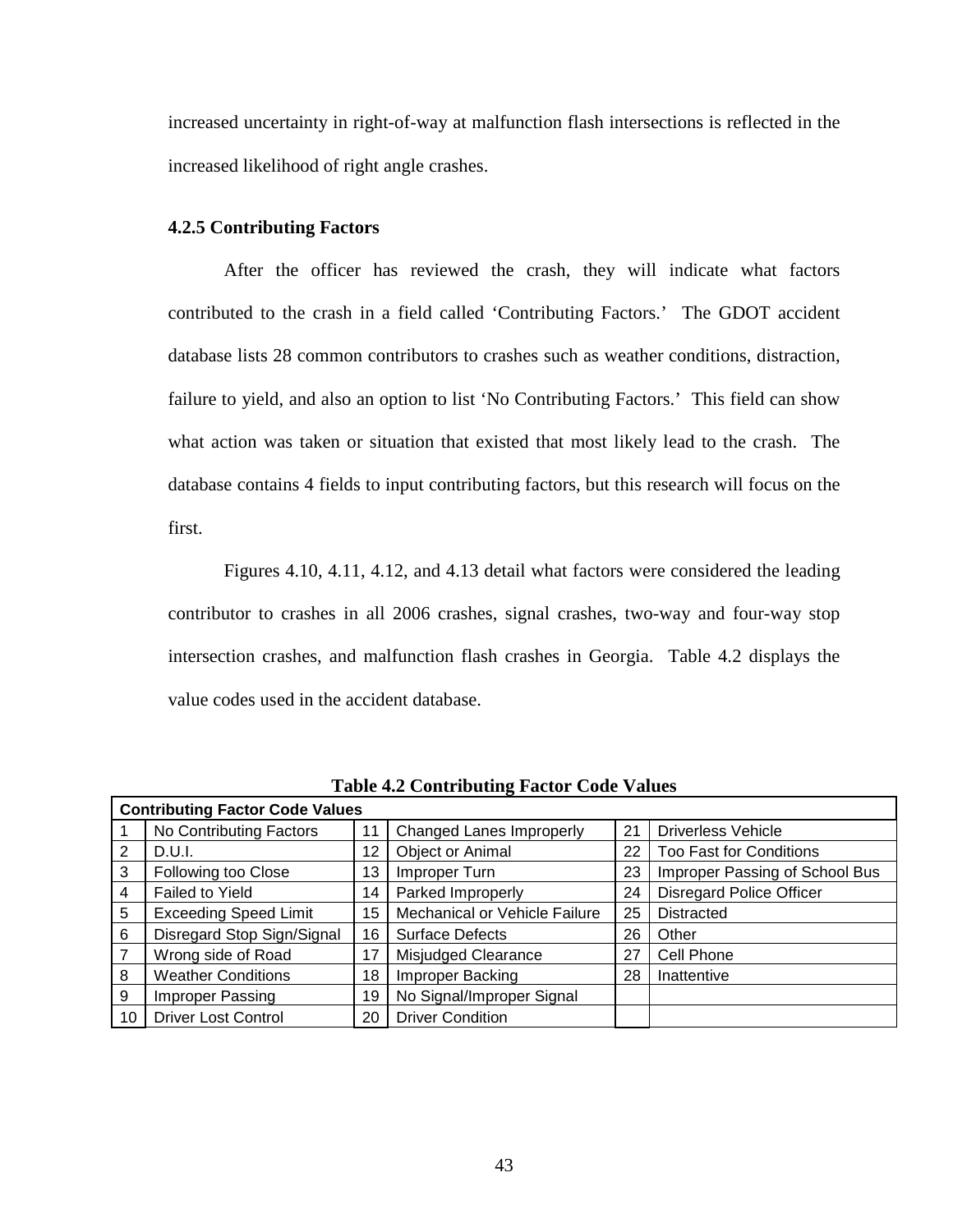

**Figure 4.10 Contributing Factors of All Crashes in Georgia in 2006** 



**Figure 4.11 Contributing Factors of Signalized Intersection Crashes in Georgia in 2006**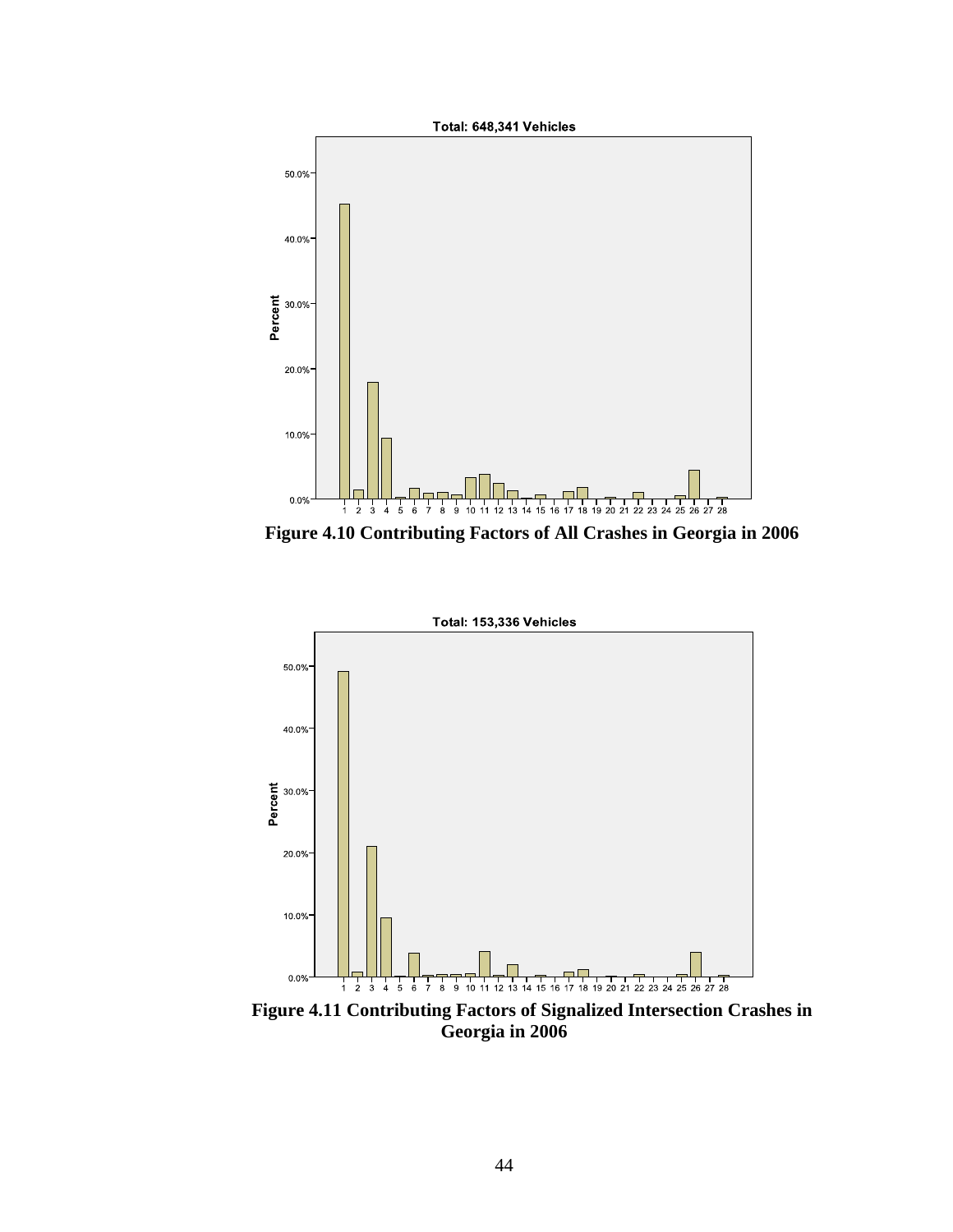

**Figure 4.12 Contributing Factors of Two-way and Four-way Stop Intersection Crashes in Georgia in 2006** 



**Figure 4.13 Contributing Factors of Malfunction Flash Crashes in Georgia in 2006**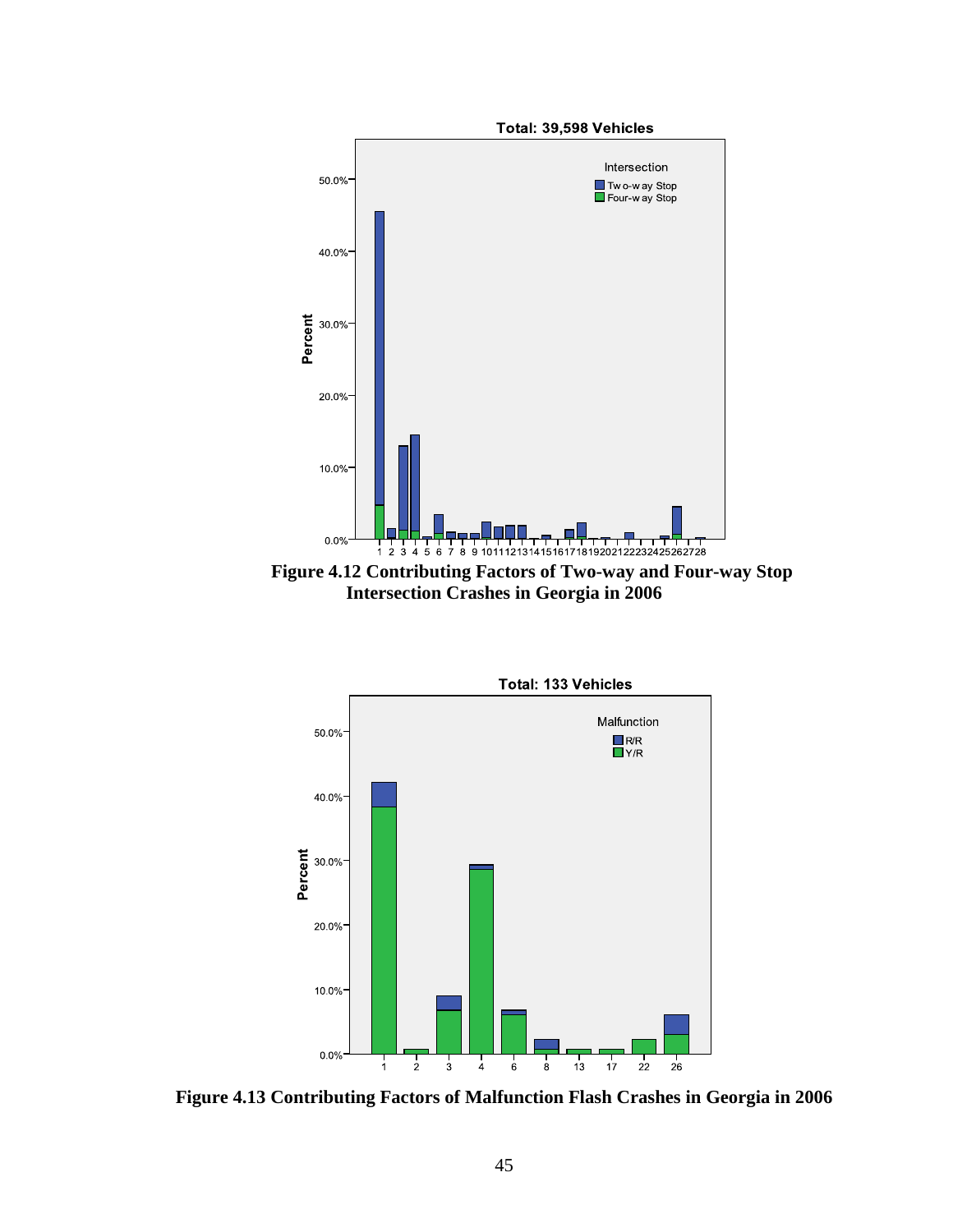A large portion of crashes in general and specifically at signalized intersection do not have an identifiable contributing factor, 45.3 and 49.2 percent respectively in Figure 4.10 and 4.11. 'Following too Close' is the second most common category between all crashes and signalized at 17.9 and 21.0 percent, respectively. For all crashes and the signalized crash groups 'Failed to Yield' represents 9.4 and 9.5 percent of vehicles involved.

In the cases of stop sign intersections, there is a reduction in crashes that were 'Following too Close' to 13.0 percent while 'Failed to Yield' increased to represent 14.5 percent relative to all crashes as shown in Figure 4.12.

The complete 2006 crash and signalized crash groups contrast with malfunction flash crashes as 'Failed to Yield' is the second most common category at 29.3, displayed in Figure 4.13. Only 9 percent of crashes have a contributing factor of 'Following too Close.' From the data, there is a distinct increase in the amount of driver's failing to yield. This increase may be an underlying factor in the higher percentage of right angle collisions (as seen earlier), possibly leading to a higher likelihood of injuries and fatalities.

 There is a similarity in crashes at two-way intersections and yellow/red malfunction flash crashes. Both categories tend to have a higher percentage of 'Failure to Yield' over 'Following too Close.' The even higher 'Failure to Yield' crash rate at yellow/red malfunction flash may be due to mistaken driver expectations. Several crash reports mentioned drivers facing the red flash expected traffic approaching the yellow flash to stop.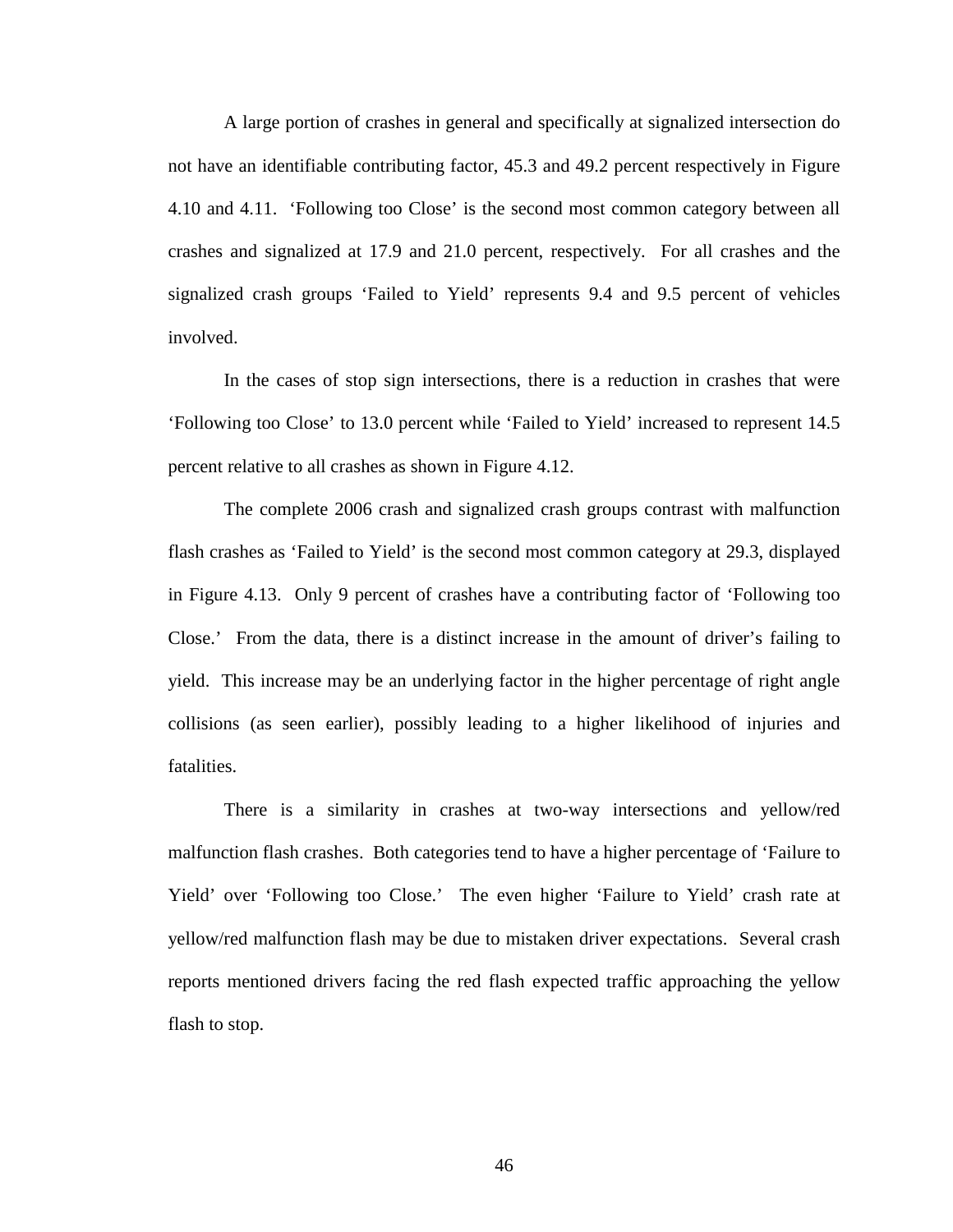Table 4.3 examines the decisions of drivers in crashes at signals in yellow/red flash mode that had 'Failed to Yield' resulting in right angle crashes. In most cases, 73.3 percent, drivers facing the yellow flash did not stop while those facing the red flash did stop. That is, the vehicle facing the flashing red did come to a stop and then pulled out either assuming the cross street vehicle would stop or misjudged the acceptable gap. Cases where either both vehicles stopped or both vehicles continued represent 13.3 percent each. The majority of drivers (86.6%) facing a flashing red and involved in a crash treated the red flash correctly (at least initially) by stopping before entering the intersection. This suggests a significant issue in driver expectation of conflicting traffic behavior.

**Table 4.3 Actions Taken by Drivers at Yellow/Red Malfunction Flash Crashes who 'Failed to Yield'** 

| Neither | Yellow            | Did | Not   Yellow | Stopped, |                     |         |
|---------|-------------------|-----|--------------|----------|---------------------|---------|
| Stopped | Stop, Red Stopped |     | Red Did Not  |          | <b>Both Stopped</b> | Total   |
|         | 22                |     |              |          |                     | 30      |
| 13.3%   | 73.3%             |     | 0.0%         |          | 13.3%               | 100.00% |

#### **4.2.6 Crash Severity**

Crashes can leave lasting and debilitating issues long after the event occurs. Through proper driver caution and safety planning crash severity can be reduced. For that purpose this section will compare and contrast the qualities of malfunction flash crashes to other 2006 crashes.

 In the GDOT accident database there are several categories to describe injuries; Not Injured, Killed, Serious, Visible, and Complaint. A serious injury is defined as any injury that prevents that person from walking, driving, or continuing normal activity as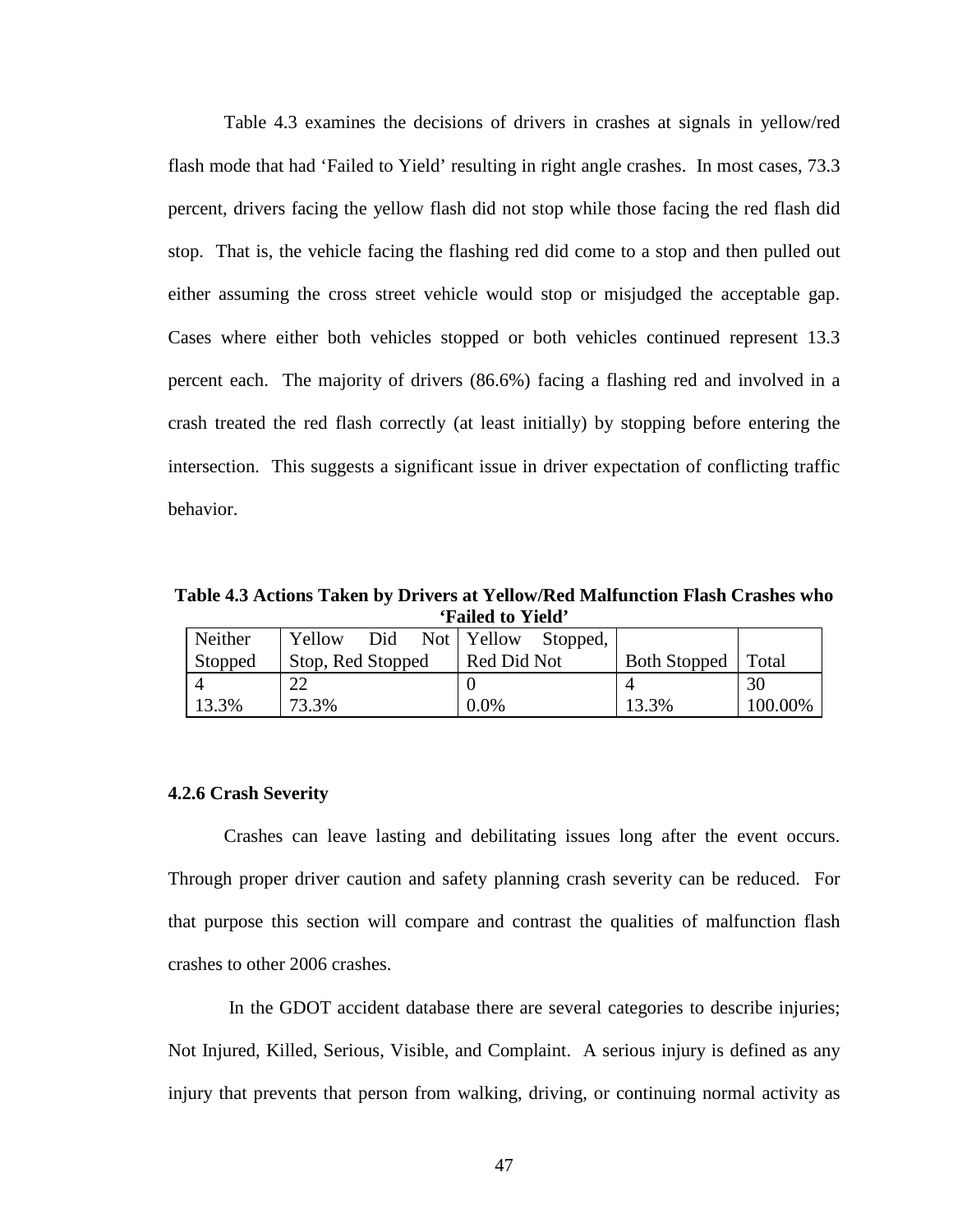they did prior to the crash [20]. A visible injury is any injury that is apparent to anyone other than the injured person. Complaints are any injury that is claimed by someone in the crash, but are not indicated by any wounds. Table 4.4 outlines the relationship between the manner of collision and severity of driver injuries in crashes at least two vehicles.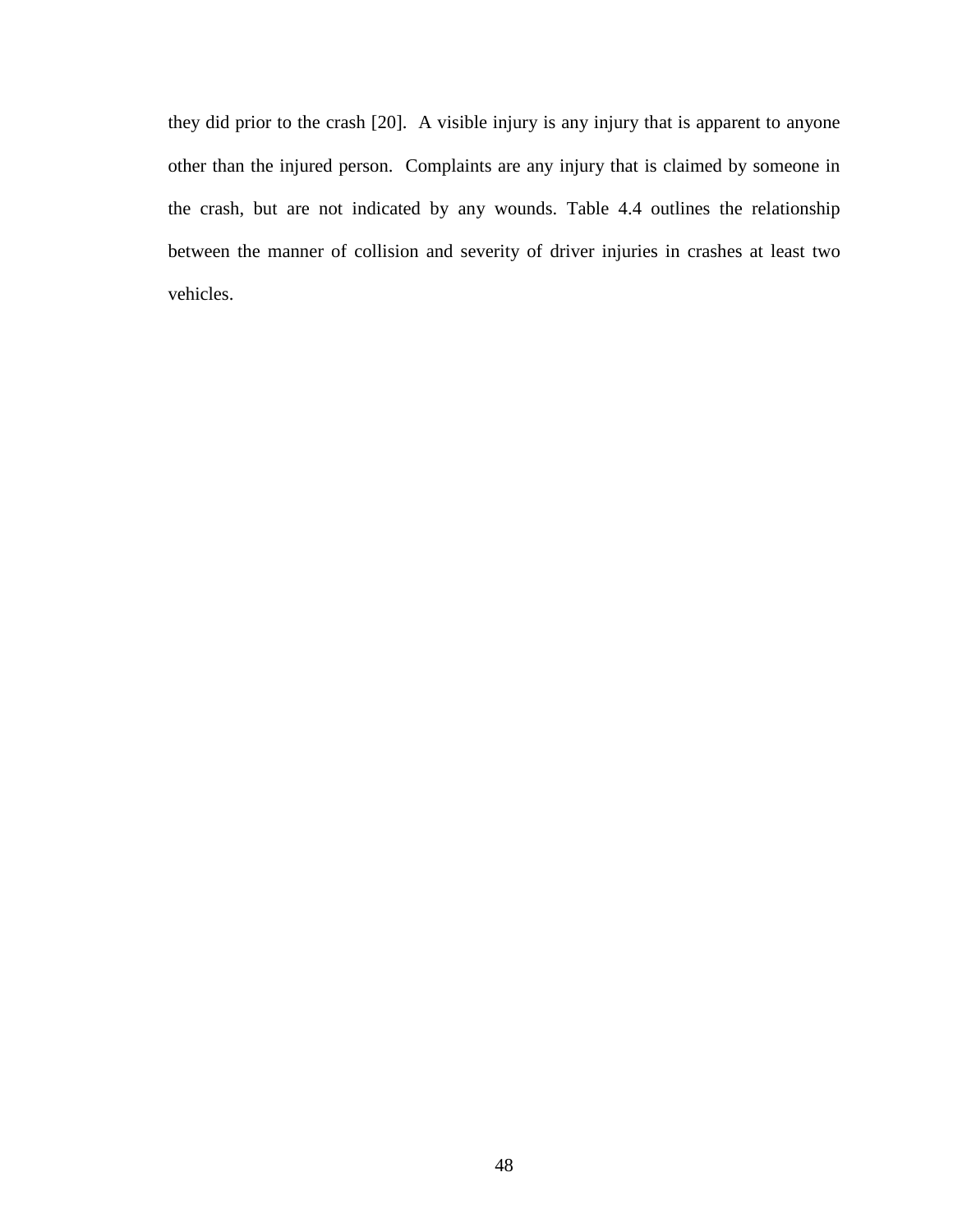|        | Table 4.4 Cross Tabulation of Manner of Collision and Severity of Injury in Crashes of TNV > 1 |             |           |                                   |                                       |                 |                |                |               |                                                |                  |
|--------|------------------------------------------------------------------------------------------------|-------------|-----------|-----------------------------------|---------------------------------------|-----------------|----------------|----------------|---------------|------------------------------------------------|------------------|
|        |                                                                                                |             |           | Manner of Collision (All Crashes) |                                       |                 |                |                |               | Manner of Collision (Signalized Intersections) |                  |
|        |                                                                                                |             |           |                                   | Sideswipe                             | Sideswipe       |                |                |               | Sideswipe                                      | Sideswipe        |
|        |                                                                                                |             | Head      | Rear                              | -Same                                 | - Opposite      |                | Head           | Rear          | -Same                                          | - Opposite       |
|        |                                                                                                | Angle       | $\delta'$ | End                               | Direction                             | Direction       | Angle          | $\delta$       | End           | Direction                                      | Direction        |
|        |                                                                                                | Count       | ount<br>Ŭ | Count                             | Count                                 | Count           | Count          | $_{\rm Count}$ | Count         | Count                                          | Count            |
| Driver | Not Injured                                                                                    | 160124      | 1452      | 249153                            | 64064                                 | 14911           | 42207          | 2662           | 68974         | 15730                                          | 2224             |
| Injury | % of Injury Type                                                                               | 32.0%       | 2.3%      | 49.9%                             | 12.8%                                 | 3.0%            | 32.0%          | 2.0%           | 52.3%         | 11.9%                                          | 1.7%             |
| Type   | Killed                                                                                         | 331         | 152       | 72                                | $\overline{6}$                        | $\overline{16}$ | 35             | $\mathbf 2$    | $\mathcal{L}$ |                                                | 0                |
|        | % of Injury Type                                                                               | 55.2%       | 25.3%     | 12.0%                             | 4.8%                                  | 2.7%            | 87.5%          | 5.0%           | 5.0%          | 2.5%                                           | 0.0%             |
|        | Serious                                                                                        | 1269        | 440       | 622                               | 186                                   | 103             | 278            | 57             | 128           | 33                                             | ⌒                |
|        | % of Injury Type                                                                               | 48.4%       | 16.8%     | 23.7%                             | 7.1%                                  | 3.9%            | 55.1%          | 11.3%          | 25.4%         | 6.5%                                           | 1.8%             |
|        | Visible                                                                                        | 7232        | 1614      | 3363                              | 662                                   | 553             | 1723           | 290            | 470           | 54                                             | 63               |
|        | % of Injury Type                                                                               | 53.9%       | 12.0%     | 25.1%                             | 4.9%                                  | 4.1%            | 66.3%          | 11.2%          | 18.1%         | 2.1%                                           | 2.4%             |
|        | Complaint                                                                                      | 22413       | 2700      | 26868                             | 2479                                  | 1163            | 6368           | 661            | 6317          | $\frac{42}{3}$                                 | 214              |
|        | % of Injury Type                                                                               | 40.3%       | 4.9%      | 48.3%                             | 4.5%                                  | 2.1%            | 45.5%          | 4.7%           | 45.1%         | 3.2%                                           | 1.5%             |
|        | Collision % of Total                                                                           | 33.5%       | 2.9%      | 49.0%                             | 11.8%                                 | 2.9%            | 34.0%          | 2.5%           | 51.0%         | 10.9%                                          | 1.7%             |
|        |                                                                                                | Manner of C |           |                                   | Collision (Malfunction Flash Crashes) |                 |                |                |               | Manner of Collision (Two and Four Way Stop)    |                  |
| Driver | Not Injured                                                                                    | 83          | $\circ$   | $\frac{8}{18}$                    |                                       |                 | 14304          | 928            | 1147          | 2430                                           | 1379             |
| Injury | % of Injury Type                                                                               | 74.8%       | $0.0\%$   | 16.2%                             | 6.3%                                  | 2.7%            | 46.9%          | 5.7%           | 75.0%         | 63.8%                                          | 100.0%           |
| Type   | Killed                                                                                         |             | $\circ$   |                                   | ⊂                                     | ⊂               | $\overline{c}$ | ⊂              | $\mathcal{C}$ |                                                | $\mathrel{\sim}$ |
|        | % of Injury Type                                                                               | 0.0%        | 0.0%      | 0.0%                              | 0.0%                                  | 0.0%            | 82.8%          | 0.0%           | 6.9%          | 3.5%                                           | 6.9%             |
|        | Serious                                                                                        |             | $\circ$   | ○                                 | 0                                     |                 | 93             | 17             | 23            | ৩                                              |                  |
|        | % of Injury Type                                                                               | 0.0%        | 0.0%      | 0.0%                              | 0.0%                                  | 0.0%            | 63.7%          | 11.6%          | 15.8%         | 4.1%                                           | 4.8%             |
|        | Visible                                                                                        | 5           | $\circ$   | ⊂                                 | ⊂                                     |                 | 697            | 101            | 149           | $\frac{8}{18}$                                 | 39               |
|        | % of Injury Type                                                                               | 83.3%       | 0.0%      | 0.0%                              | 0.0%                                  | 16.7%           | 69.4%          | 10.1%          | 14.8%         | 1.8%                                           | 3.9%             |
|        | Complaint                                                                                      |             | $\circ$   | 4                                 |                                       |                 | 2188           | 217            | 1211          | $\overline{5}$                                 | 5                |
|        | % of Injury Type                                                                               | 68.8%       | 0.0%      | 25.0%                             | 6.3%                                  | 0.0%            | 57.6%          | 5.7%           | 31.9%         | 2.4%                                           | 2.4%             |
|        | Collision % of Total                                                                           | 74.4%       | 0.0%      | 16.5%                             | 6.0%                                  | 3.0%            | 48.8%          | 3.6%           | 36.2%         | 7.2%                                           | 4.3%             |

 $\overline{\mathcal{C}}$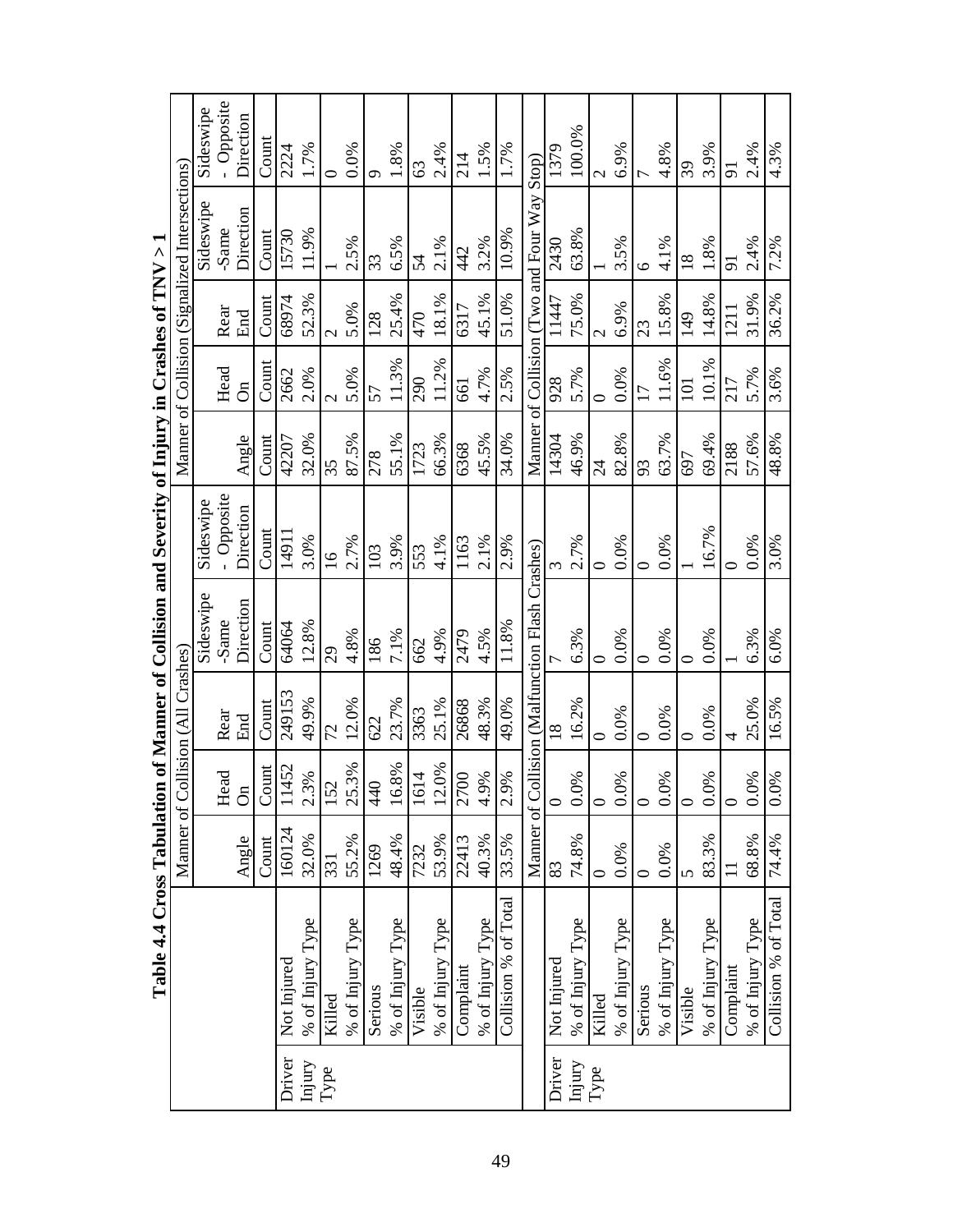After examining the severity of injuries for all crashes in 2006, there is a disproportionate amount of fatalities due to head on crashes. Drivers involved in head on crashes are only 2.9 percent of the dataset, but are 25.3 percent of fatalities. Head on collision deaths represent 8.8 times their proportion of the data. Further, drivers in right angle collisions represent 33.5 percent of all crashes, but are 55.2 percent of the fatalities. Rear end collisions are 49 percent of crashes in general, but are 12 percent of fatalities.

Crashes at signalized intersection tended to be rear end crashes at 51 percent of the dataset however representing only 5 percent of the fatalities. For this group of drivers right angles were the majority of fatalities at 87.5 percent for 2006, but are only 34 percent of signalized crashes. There was a reduction in the number of fatalities relative to all crashes in head on collisions. Head-on collisions are 2.5 percent of signalized intersection crashes and are 5 percent of fatalities in the same group.

In the group of two-way and four-way stop intersections there were no recorded fatalities for head on collisions. Right angle collisions are 82.7 percent of fatalities while only being 48.8 percent of two-way and four-way stop intersection crashes.

For the malfunction flash crashes 16.5 percent of drivers complained or had some kind of injury. In the two and four way stop intersection group 14.0 percent of drivers had complained or had at least a visible injury. The complete 2006 crash group and signalized intersection crash group had 12.6 and 11.5 percent of drivers with complaints of injury, visible injury, serious injury, or fatality.

The two and four way stop and malfunction flash groups share similar qualities. Both groups tend to have a more right angle crashes than crashes in general and at signalized intersections. Drivers involved in malfunction flash crashes were listed as

50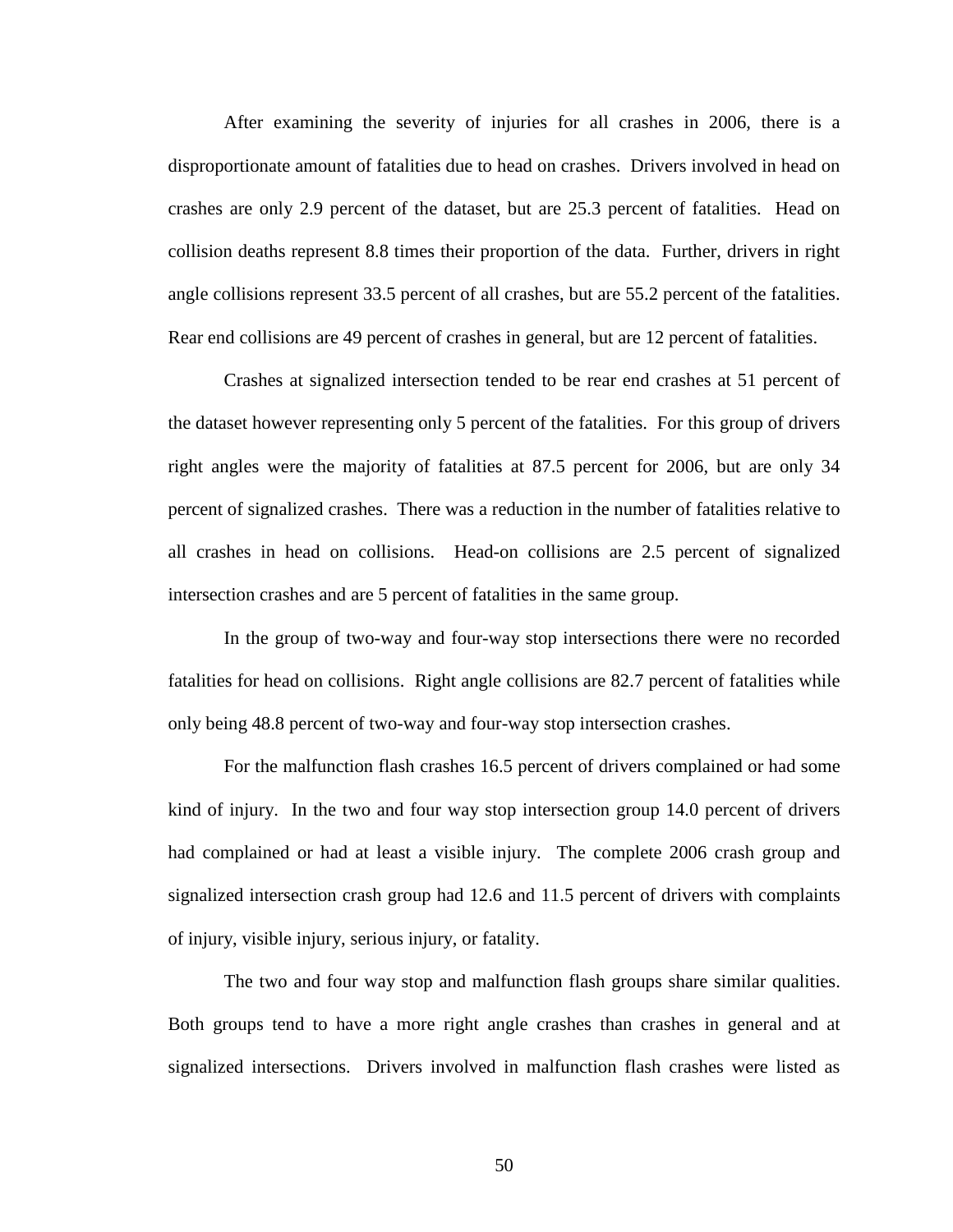right angle collisions 74.4 percent of the time while two-way and four-way stops tended to be right angle collision in 48.8 percent. While two-way and four-way right angle collisions are not as high a percentage as in malfunction flash crashes, it does represent a significantly larger percentage than crashes in general (33.5) and signalized crashes (34).

Amongst the malfunction flash crashes found in the dataset there were no recorded driver deaths. A review of other years of crash datasets is needed to see the relationship between malfunction flash events and fatalities. However, by examining the rates of complaints of injury, visible injuries, serious injuries, and fatalities in all crash groups inferences can be made about malfunction flash. In each group right angle collisions represented a significantly greater portion of fatalities than the percentage of drivers involved in that category. From this it can be inferred that malfunction flash crashes represent a riskier situation with their high rate of right angle collisions (74.44 percent).

Although the data is not sufficient to distinguish characteristics of red/red flash versus yellow/red flash it is likely that red/red flash is the preferable mode of flashing operation. It is likely that when all drivers face a flashing red signal higher speed right angle crashes would be exchanged for rear end and low speed right angle crashes.

51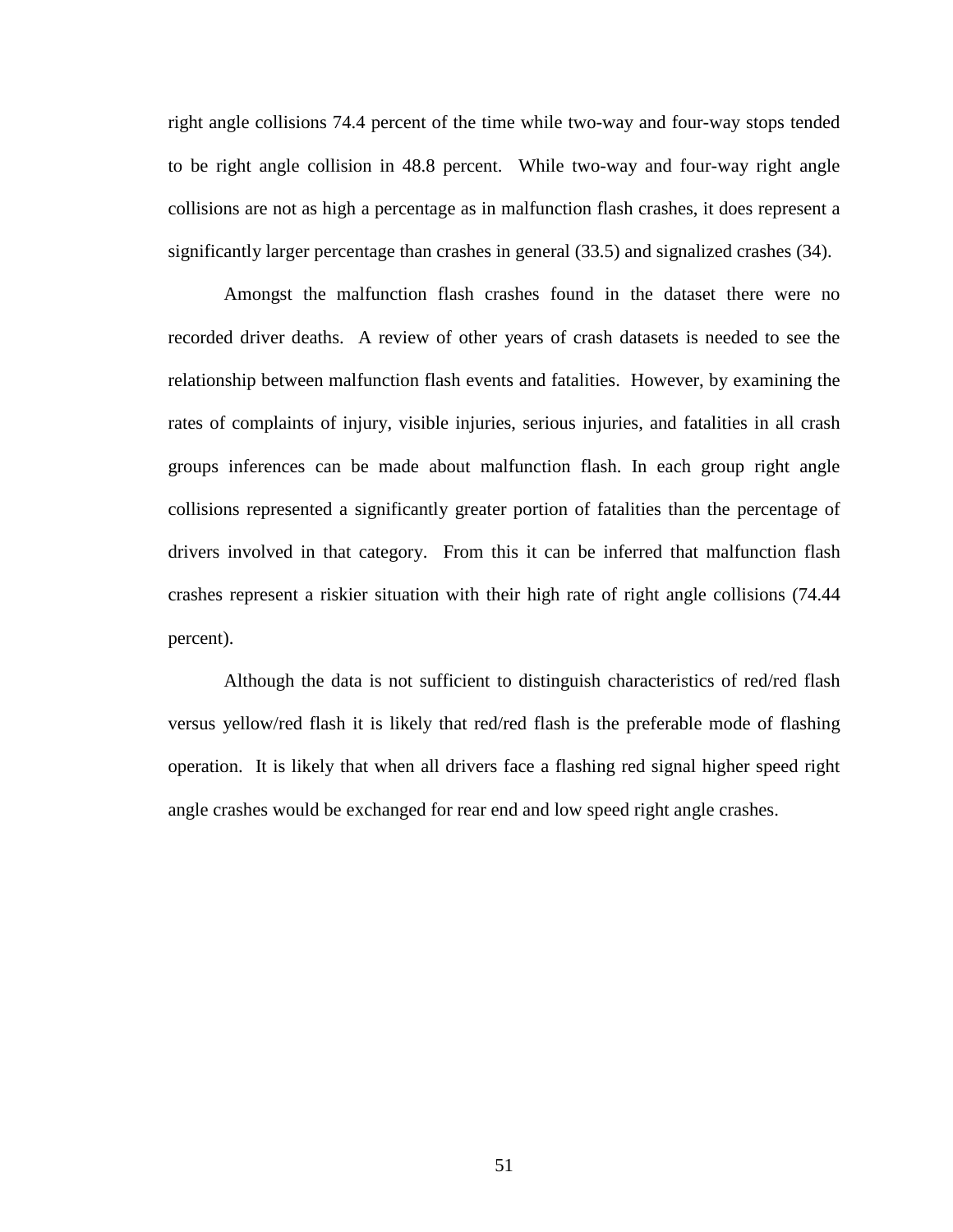## **CHAPTER 5**

## **CONCLUSIONS**

Malfunction flash is a necessary, but undesirable mode of signal operation. Using malfunction flash operation means that in some way the traffic signal failed. By understanding the characteristics of crashes at malfunctioning signals, risks can be minimized for drivers. Up to this point most research into malfunction flash has focused on preprogrammed night use. Preprogrammed night flash can present drivers with a very different situation than malfunction flash during high demand periods. The conclusions reached by this thesis are presented in the following section.

#### **5.1 Data Analysis**

For 2006 there were 342,535 total reported crashes in Georgia. Of these crashes this thesis examined signalized intersection (72,968), two and four-way stop intersection (39,598), and malfunction flash crashes (65) from the GDOT accident database.

Malfunction flash crashes were found by a filtering process and automated word search. The first filter limited the search to signalized intersections crashes. The second filter further reduced the search to type-written reports. This restriction was made due to study time limits and certain restrictions on the OCR software. Typed crash reports were processed by the OCR software and text files were created from the original file. This conversion from PDF to text format was done because the PDF crash reports did not allow editable search. With the text files an automated keyword search was done to find likely malfunction flash crash reports. The remarks section of crash reports were then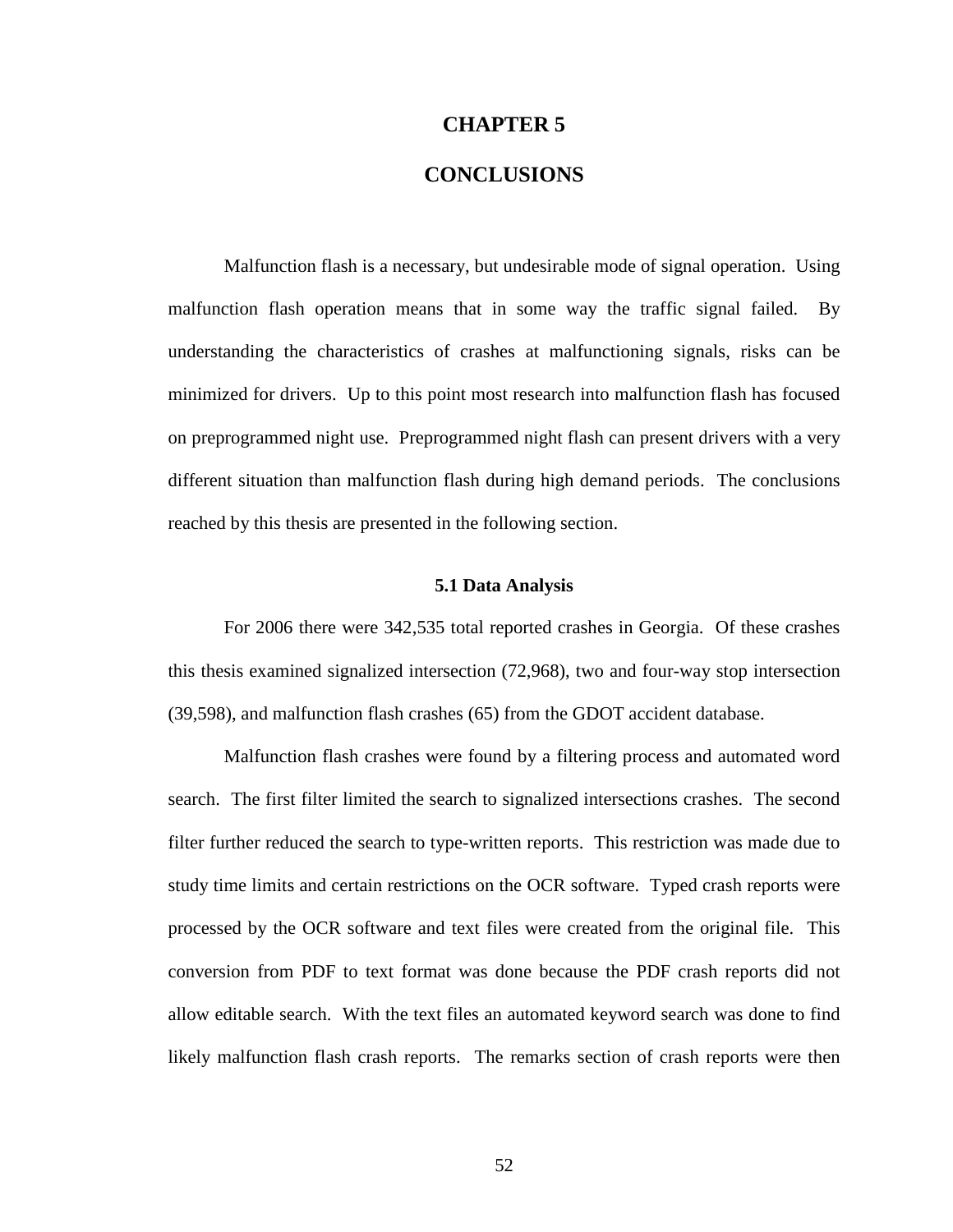read thoroughly to determine if they were malfunction flash crashes. Positive results of this search were recorded and updated in the GDOT accident database.

Most malfunction flash crashes, found in this thesis, occurred within the Atlanta metro region. This was most likely due to the much higher population density relative to other parts of Georgia. The high population density means more drivers could be exposed to a malfunction than in any other area of Georgia. Focusing resources on minimizing malfunction flash operation in this area would have the most significant impact on lowering the rate of malfunction flash crashes.

The majority, 73.8 percent, of malfunction flash crashes result in right angle collisions while crashes in general and those at signalized intersections are most often rear end crashes (51 percent). Two-way and four-way stops act similarly to malfunction flash crashes in that the most common manner of collision were right angles, at 49.3 percent. However, this difference is not as pronounced as malfunction flash crashes since rear ends crashes represent 35.5 percent of two-way and four-way crashes compared to only 16.9 percent under malfunction flash. Since two-way and four-way stop intersections are comparable to how yellow/red and red/red flashing signals should operate the differences are most likely due to driver expectations and lack of driver understanding of the flashing traffic control under higher volume conditions. Drivers may not know whether the intersecting traffic will continue through or stop, creating a risky situation.

The most common contributing factor category for crash type was 'No Contributing Factor.' In crash groups of all crashes and signalized intersection crashes 'Following too Close' was the second most common at 17.9 and 21.0 percent,

53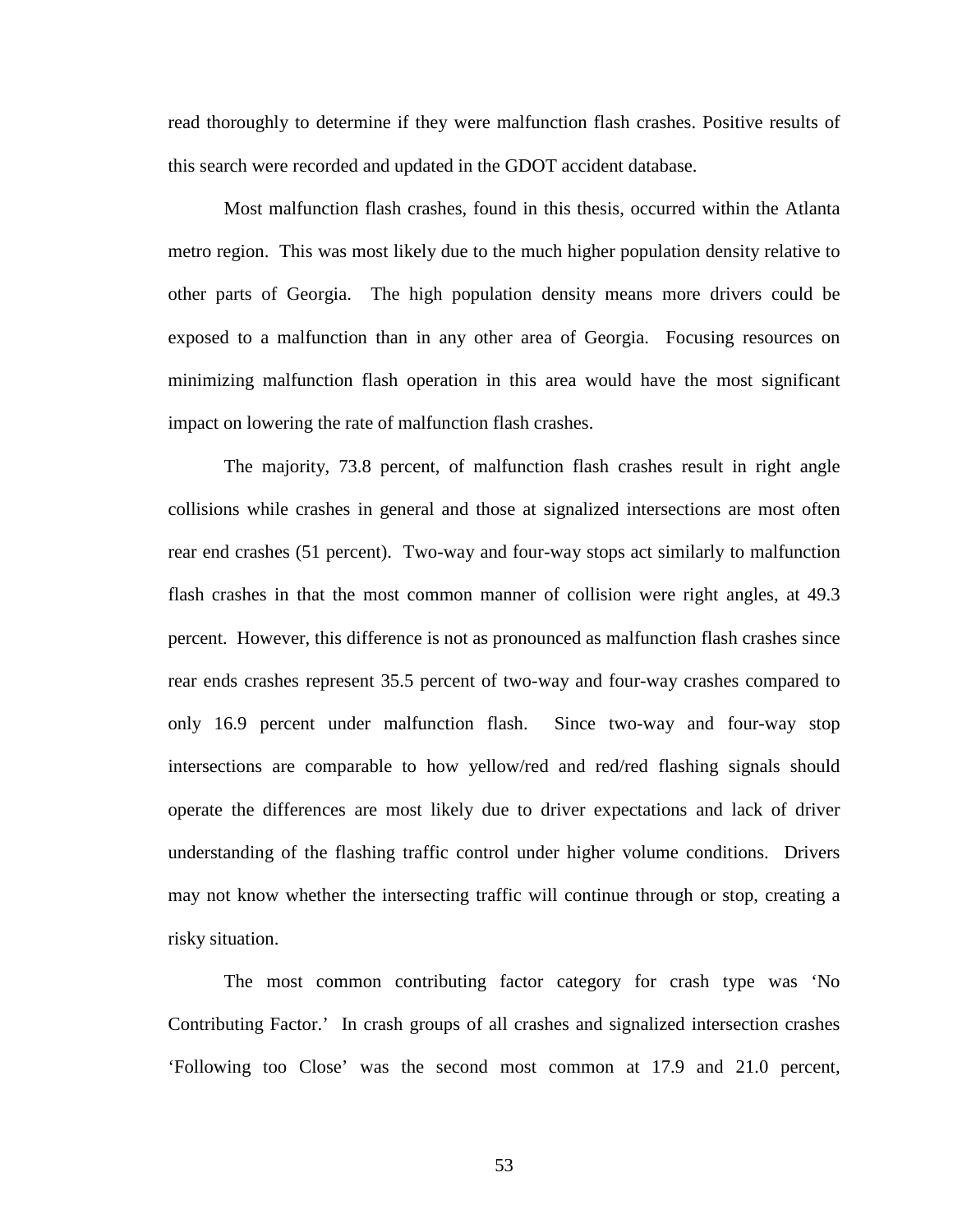respectively. This was then followed by 'Failed to Yield' category by 9.4 and 9.5 percent for all crashes and signalized intersection crash groups. Two-way and four-way stop displayed significantly different behavior with 13 percent belonging to 'Following too Close' and 14.5 percent being 'Failed to Yield.' Malfunction flash crashes showed an even greater shift toward 'Failed to Yield' at 29.3 percent and 'Following too Close' at 9.0 percent.

From analysis of crash data severity there are two categories of crashes that are overrepresented in fatalities; head on and right angles. In all crashes head on collisions involve only 2.9 percent of drivers, but are 25.3 percent of fatalities. Right angle crashes are 33.5 percent of total drivers and represent 55.2 percent of fatalities. Signalized intersection and stop sign intersections show a sharp decrease in the representation of fatalities due to head on collisions. Two-way and four-way stop intersection did not have any reported fatalities for head on collisions, however, right angle collisions were 82.8 percent of fatalities while only 48.8 percent of drivers were involved in that type of crash. In each group right angle crashes represented a higher percentage of fatalities than its percentage of drivers. In malfunction flash crashes right angle collisions involve 74.4 percent of drivers. The overrepresentation of fatalities for right angle collisions in the general dataset suggests a very unsafe situation for drivers during this flash mode.

#### **5.2 Recommendations**

Although malfunction flash mode may operate in a similar fashion to stop sign intersections the data suggests that drivers tend have a higher likelihood of involvement in more hazardous right angle crashes. There are several different approaches that can be taken to try to minimize the risk of drivers to malfunction flash mode.

54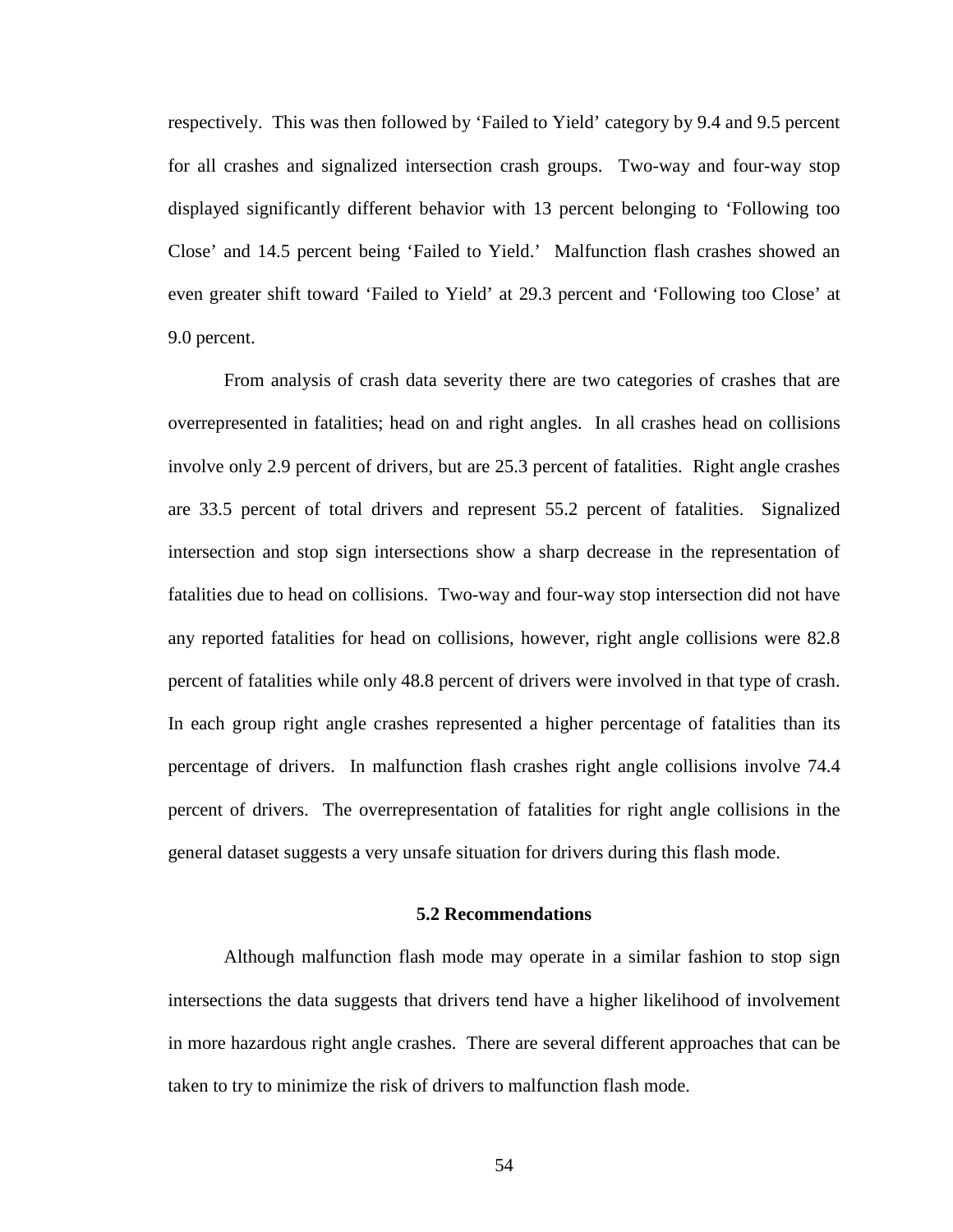- Traffic signals should use only red/red flash for malfunction flash mode. This promotes more drivers to come to a complete stop before entering the intersection. Yellow/red flash should not be used at all in this case as driver expectation may become to expect all intersecting traffic to stop leading to more right angle crashes.
- Traffic signal monitoring should be improved through automatic notification or increased public awareness of contact information. Quicker response times would limit the exposure to drivers and reduce accidents of this type.
- The focus should be on reducing malfunction flashing the Atlanta metro area. A signal operating in malfunction flash mode would expose more drivers in Atlanta than most other areas of Georgia.

#### **5.3 Limitations and Recommendations for Future Study**

Road safety encompasses a wide variety of situations that determine a driver's overall safety. By understanding the characteristics that lead to malfunction flash crashes a more comprehensive approach can be taken to reduce risks to drivers. There are still many paths of inquiry for future research into malfunction flash. A few areas to expand upon in future studies could be:

- Examine all type-written and hand-written reports for malfunction flash crashes.
- Increase the size of dataset to include multiple years of crash data.
- Analyze if there is a correlation between crash severity, manner of collision, red/red flash, and yellow/red flash.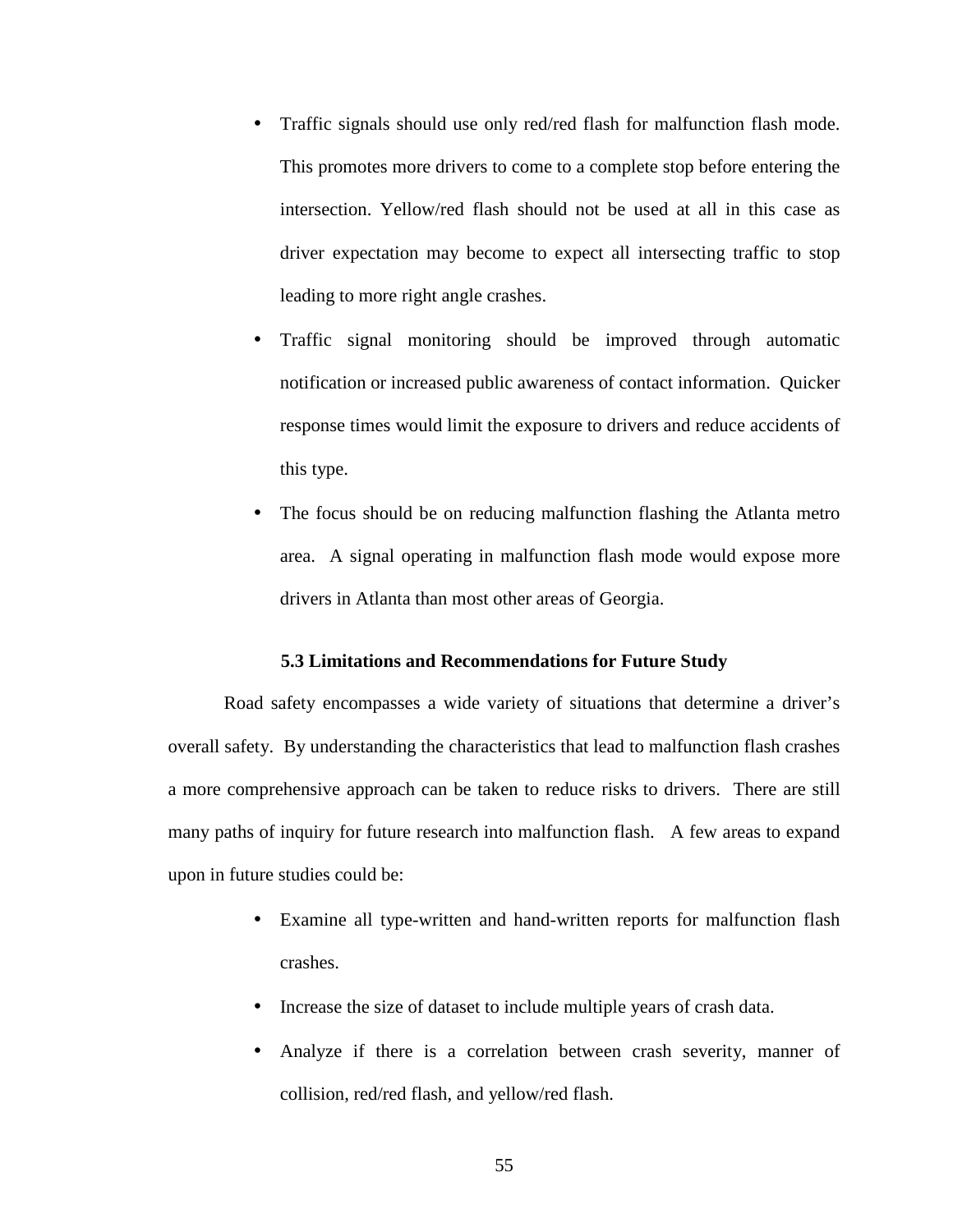• Examine differences between yellow/red and red/red malfunction flash events with a larger dataset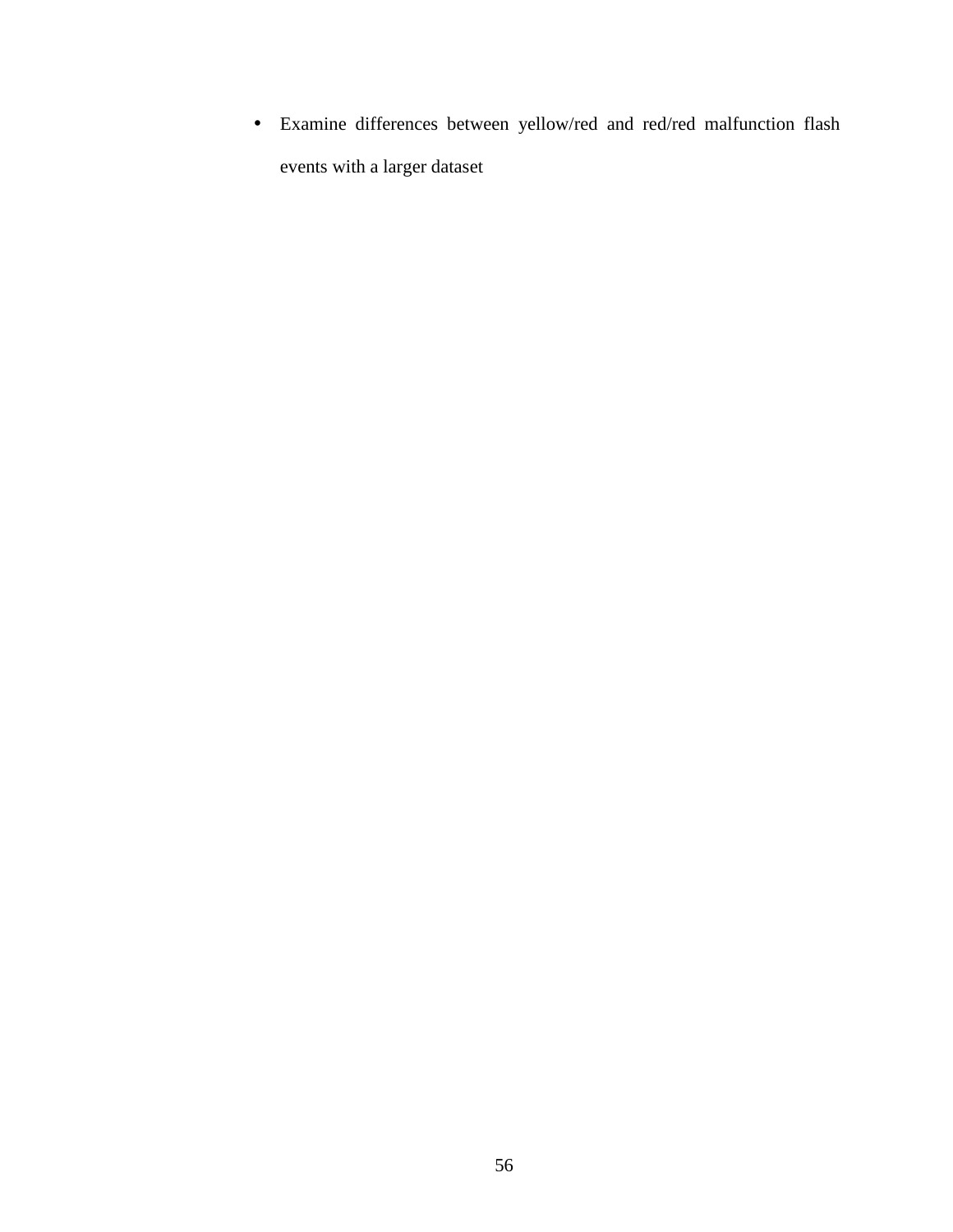# **APPENDIX A**

# MALFUNCTION FLASH EVENT SORTER CODE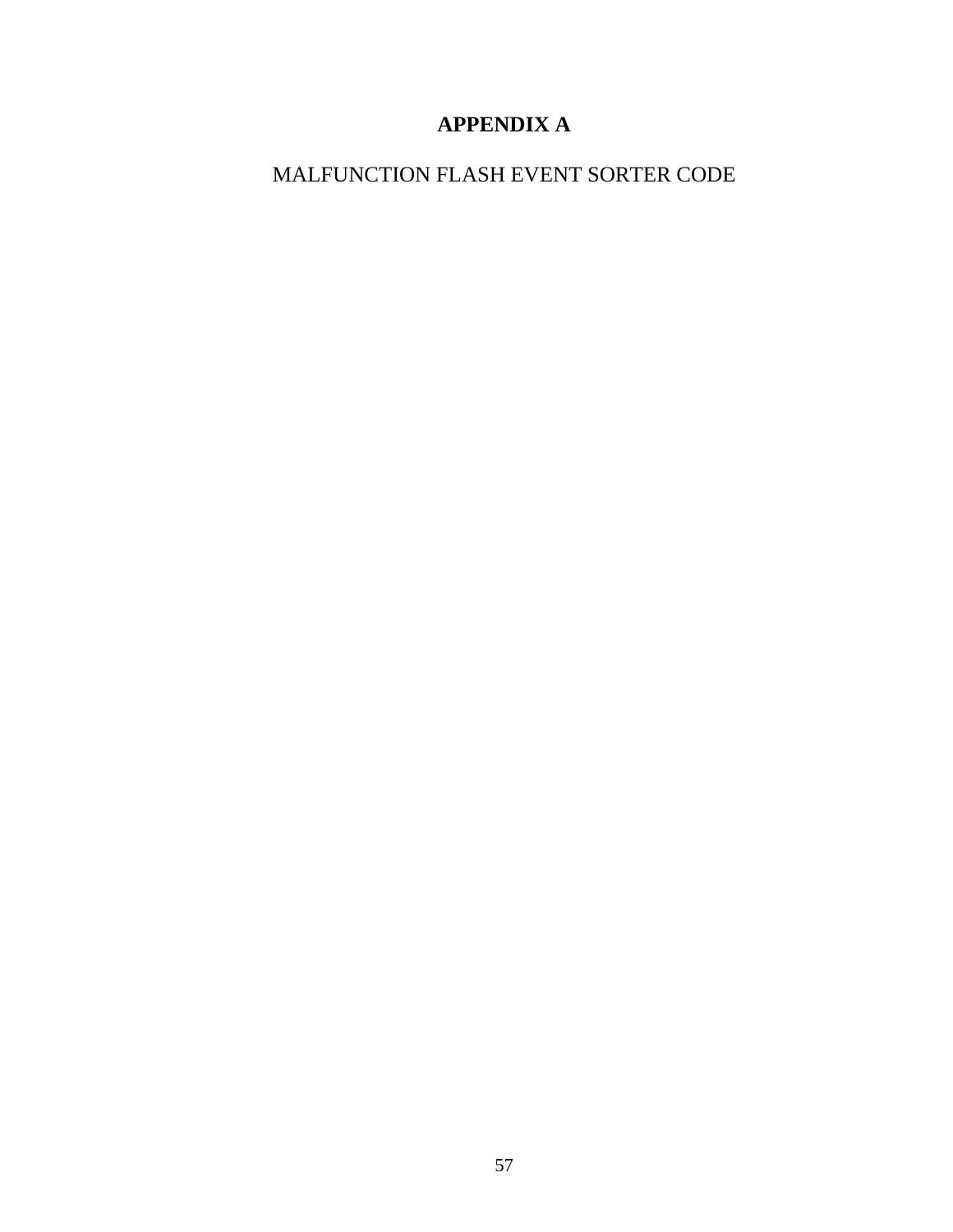Option Compare Text Imports System.IO

Public Class Form1 Dim Pictures() As String 'Records the name of the file. Dim PicType() As Double 'Boolean

'Records if the file is typed(-1, true) or written(0,false). If the file has not been looked at then the default is 0.

 Dim Names As String  $Dim$  Position As Double = 0 Dim i As Double  $= 0$ Dim NoRepeatLists As Double  $= 0$  'Prevents user from accidently hitting start twice. Protected FullPath As String Private MyImage As Bitmap Dim FolderOfPictures As String = "\*\*\*\*\*\*\*\*\*\*\*\*\*\*\*\*\*\*\*\*\*\*\*\*\*\*\*\*\*\*\* Dim Results As String 'This is where results file will be printed. . Dim Test As String 'This is used as a test to see if a file has already been evaluated.

 Private Sub Start\_Click(ByVal sender As System.Object, ByVal e As System.EventArgs) Handles Start.Click

## 'Start Button Code

If NoRepeatLists < 1 Then

 Dim TexttoInt As Double If IsNumeric(FolderNumber.Text) Then TexttoInt = CInt(FolderNumber.Text) End If

Dim FILE\_NAME As String = FolderOfPictures + FolderNumber.Text + "\Results.txt"

 If File.Exists(FILE\_NAME) Then Dim objReader2 As New System.IO.StreamReader(FILE\_NAME) Test = objReader2.ReadToEnd objReader2.Close() End If

 If IsNumeric(FolderNumber.Text) And TexttoInt > 0 And TexttoInt < 69 Then Dim di As New DirectoryInfo(FolderOfPictures + FolderNumber.Text + "\")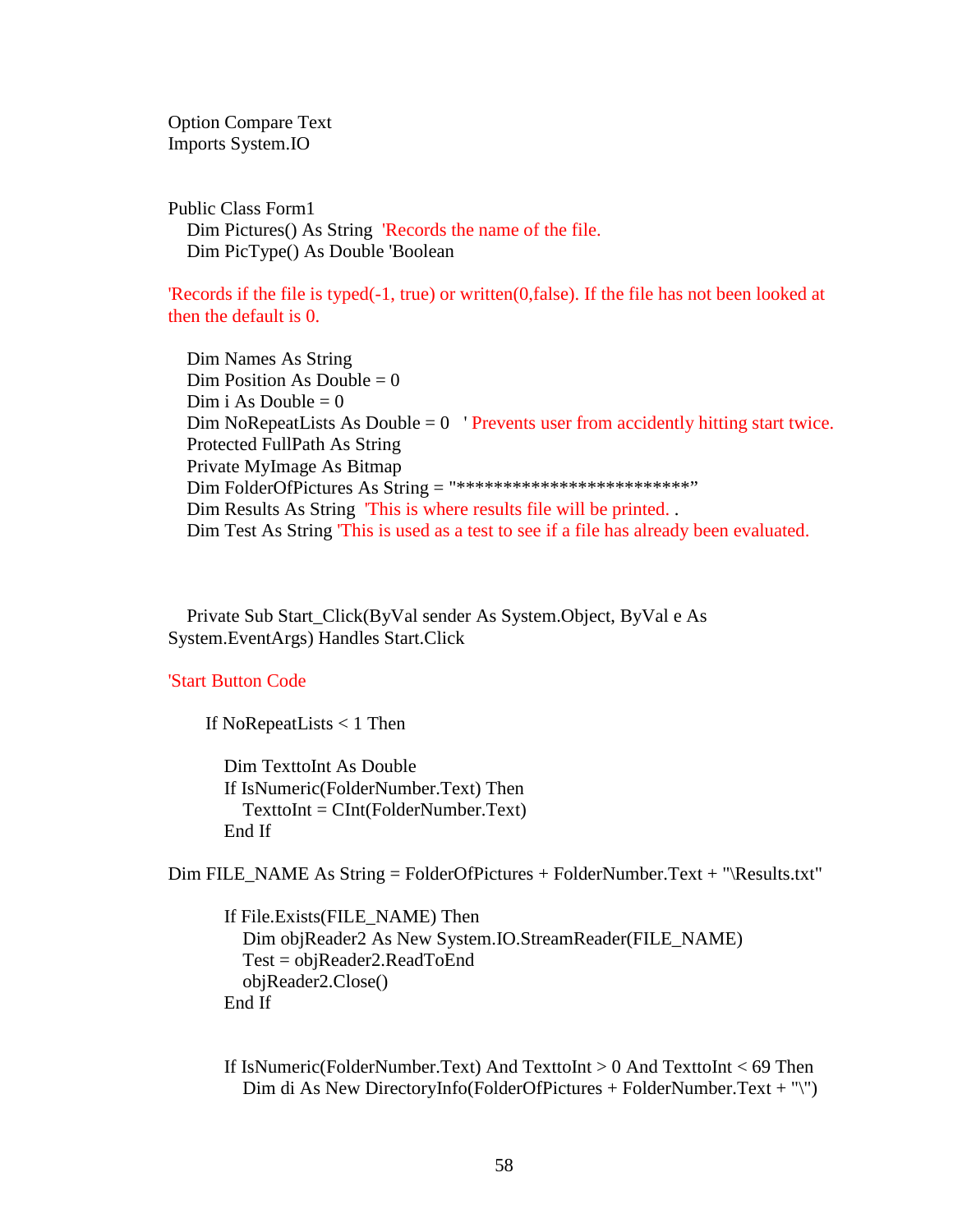'Create an array representing the files in the current directory.

Dim fi As FileInfo $() = di.GetFiles()$ 

Dim fiTemp As FileInfo

 For Each fiTemp In fi Names = fiTemp.Name  $Position = InStr(Names, "Page_1"')$ 

'This value is used to record the position of the file name in the results file. Dim Position 2As Double =  $0$ 

'If the Results file exists, perform a check to determine if the current filename has already been evaluated.

> If File.Exists(FILE\_NAME) Then  $Position2 = InStr(Test, Names)$ End If

'This line is used as a check to ignore files that did not get properly deleted. Some PDF files were long and resulted in multiple pages being converted into JPEG format. File names with "Page\_1\_" indicates the files with the remarks box.

```
If Position > 0 And Position 2 = 0 Then
     ReDim Preserve Pictures(i) 
     ReDim Preserve PicType(i) 
    Pictures(i) = fifTemp.FullNamePicType(i) = 2Position = 0i +1 End If 
 Next fiTemp 
If Not i = 0 Then
  i = 0Dim PicPath As String = Pictures(i)MyImage = New Bitmap(PicPath)FileName.Text = Pictures(i)Designation.Text = "Undesignated" \text{CStr}(\text{Pic}(\text{Type}(i))PictureBox1. Image = CType(MyImage, Image) MessageBox.Show("File list loaded. Ready to start displaying images.") 
  Written.Enabled = True
  Flag.Enabled = True
  LastPDF. Enabeled = TrueNextPDF. Enabeled = True
```
 $Tvoed.*Enabled* = True$  $Finish.Enabled = True$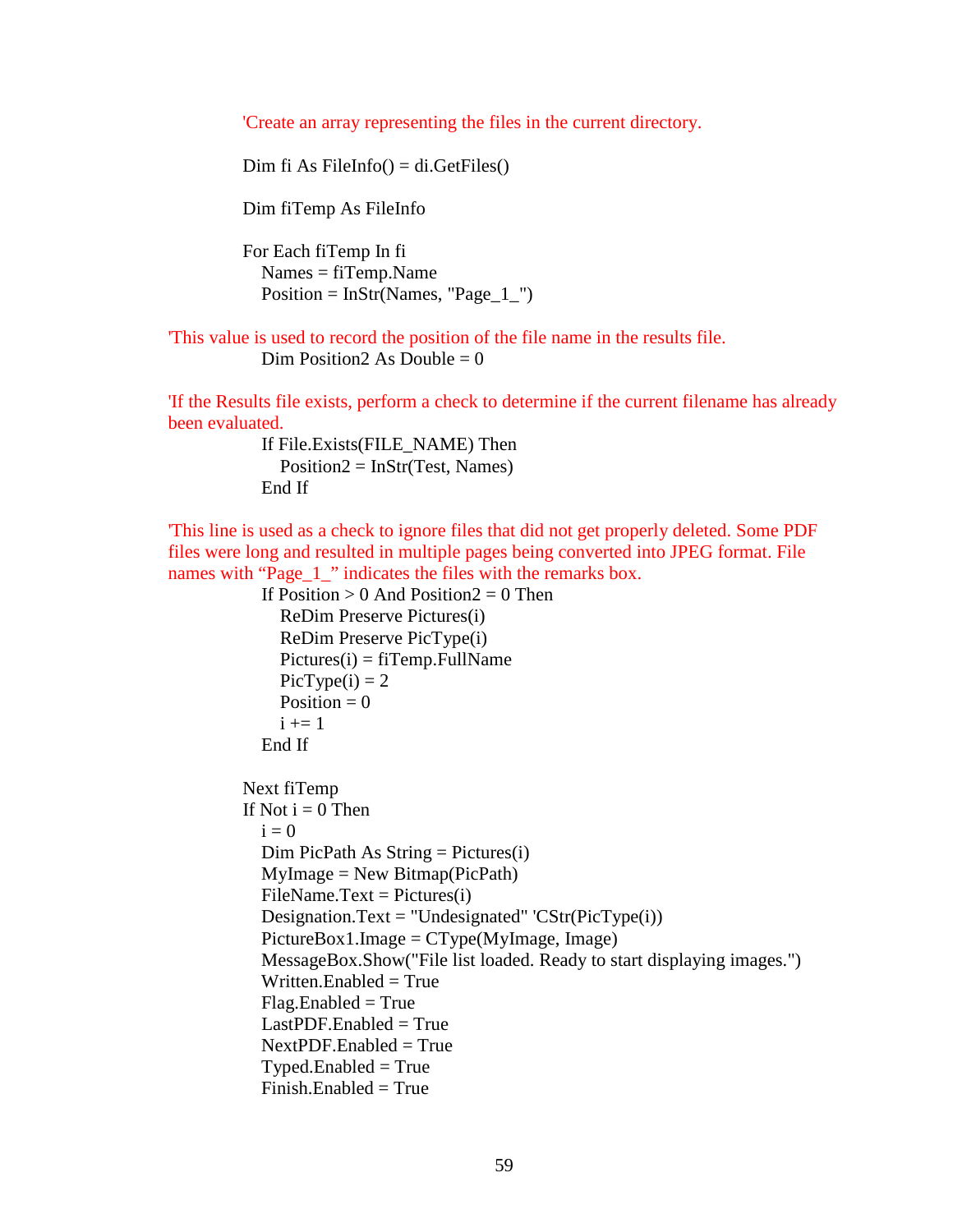$NoRepeatLists = 1$  $FolderNumber. Enahled = False$ Else

'This set of code removes information from the screen and greys out the buttons so the user doesn't create an error. If the picture list is empty and then last, next, written, or typed buttons are used the program will throw an error.

> $FileName.Text = Nothing$ Designation.Text = Nothing  $PictureBox1. Image = Nothing$  Written.Enabled = False  $Flag.Enabeled = False$  $LastPDF. Enabeled = False$  $NextPDF. Enabeled = False$  $T$ yped.Enabled = False  $Finish.Enabeled = False$

FolderNumber.Enabled = True

```
NoRepeatLists = 0
```
 MessageBox.Show("This picture folder has already been completed. Please move on to next folder.")

End If

 $i = 0$ 

 $fi = Notbing$  'Clears out the file list.

Else

 MessageBox.Show("Please put in a valid number into box. Such as 1, 2, 3, ..., 68 for the group of pictures you are going through. Value must be a number and be within 1-68.")

End If

Else

 MessageBox.Show("File list has already been created. Program is ready to start.") End If

End Sub

Private Sub Form1\_Load(ByVal sender As System.Object, ByVal e As System.EventArgs) Handles MyBase.Load

'This codes greys out several buttons when the program loads. The buttons will be usable after the user inputs the folder number.

 $FileName.Text = Nothing$ Designation.Text = Nothing  $PictureBox1. Image = Nothing$  Finish.Enabled = False  $LastPDF. Enabeled = False$  $NextPDF. Enabeled = False$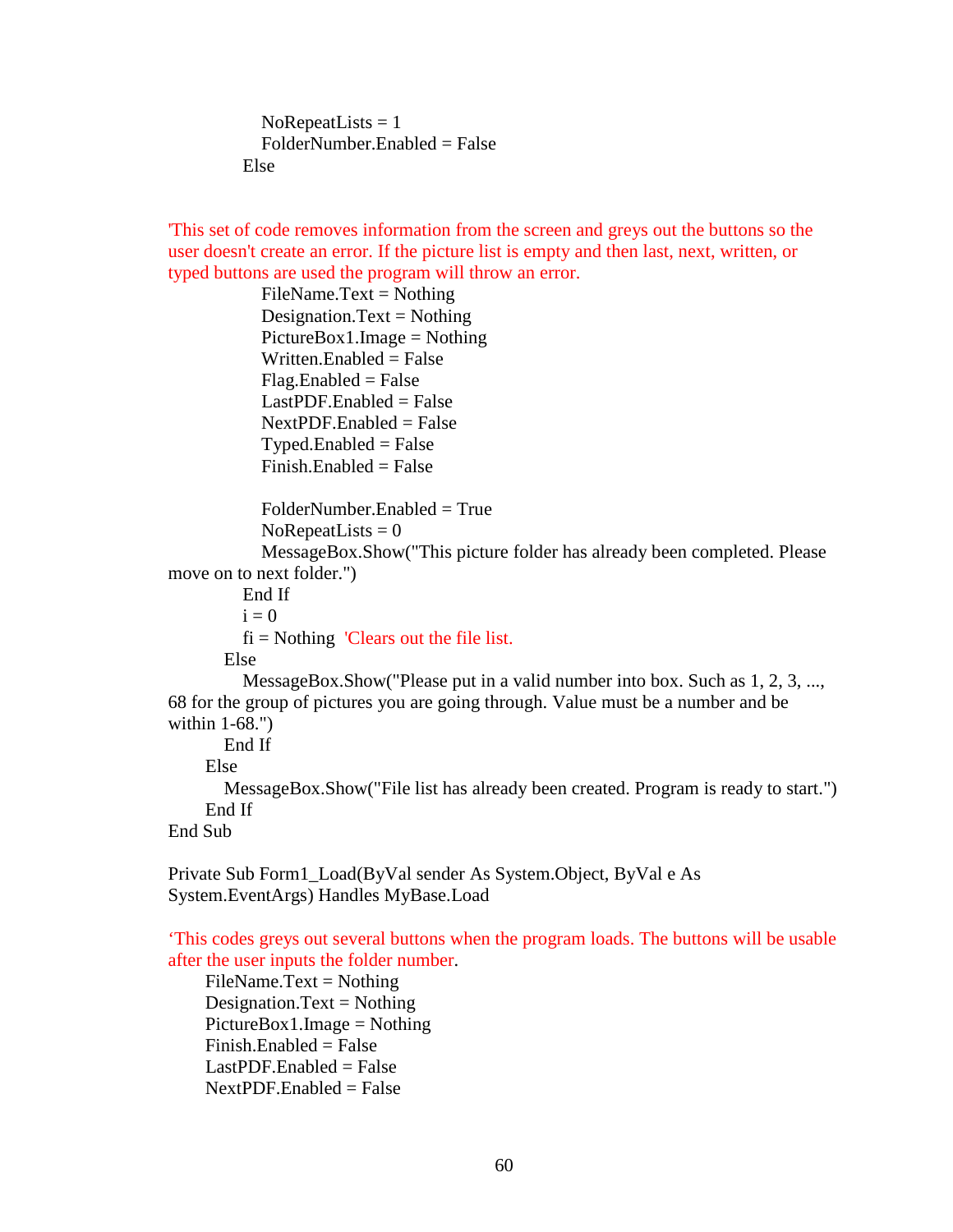Written.Enabled  $=$  False  $Type$ d.Enabled = False  $Flag.Enabeled = False$ 

End Sub

Private Sub Finish\_Click(ByVal sender As System.Object, ByVal e As System.EventArgs) Handles Finish.Click

## 'Finish Button Code

```
 Dim j As Double 
     Dim List As String = "" 
     Dim Bool As String = "" 
     Dim FILE_NAME As String = FolderOfPictures + FolderNumber.Text + 
"\Results.txt"
```

```
 If File.Exists(FILE_NAME) Then 
   Dim objReader As New System.IO.StreamReader(FILE_NAME) 
   List = objReader.ReadToEnd 
   objReader.Close() 
 End If
```
' This loop creates the results string that will be written to the text file as the final output of this program. Each line consists of 'file name True/False/Flagged'

```
 For j = LBound(Pictures) To UBound(Pictures) 
  If PicType(i) = -1 Then
    Bool = "True"List = List + vbNewLine + Pictures(j) + " " + Bool]ElseIf PicType(i) = 0 Then
     Bool = "False"
     List = List + vbNewLine + Pictures(j) + " " + BoolElseIf PicType(i) = 1 Then
     Bool = "Flagged"
     List = List + vbNewLine + Pictures(i) + " " + Bool Else 
     Bool = "Undesignated"
   End If 
 Next 
 Dim objWriter As New System.IO.StreamWriter(FILE_NAME) 
 objWriter.Write(List) 
 'objWriter.Write(CStr(i))
```
objWriter.Close()

MsgBox("Text written to file:" + FILE\_NAME)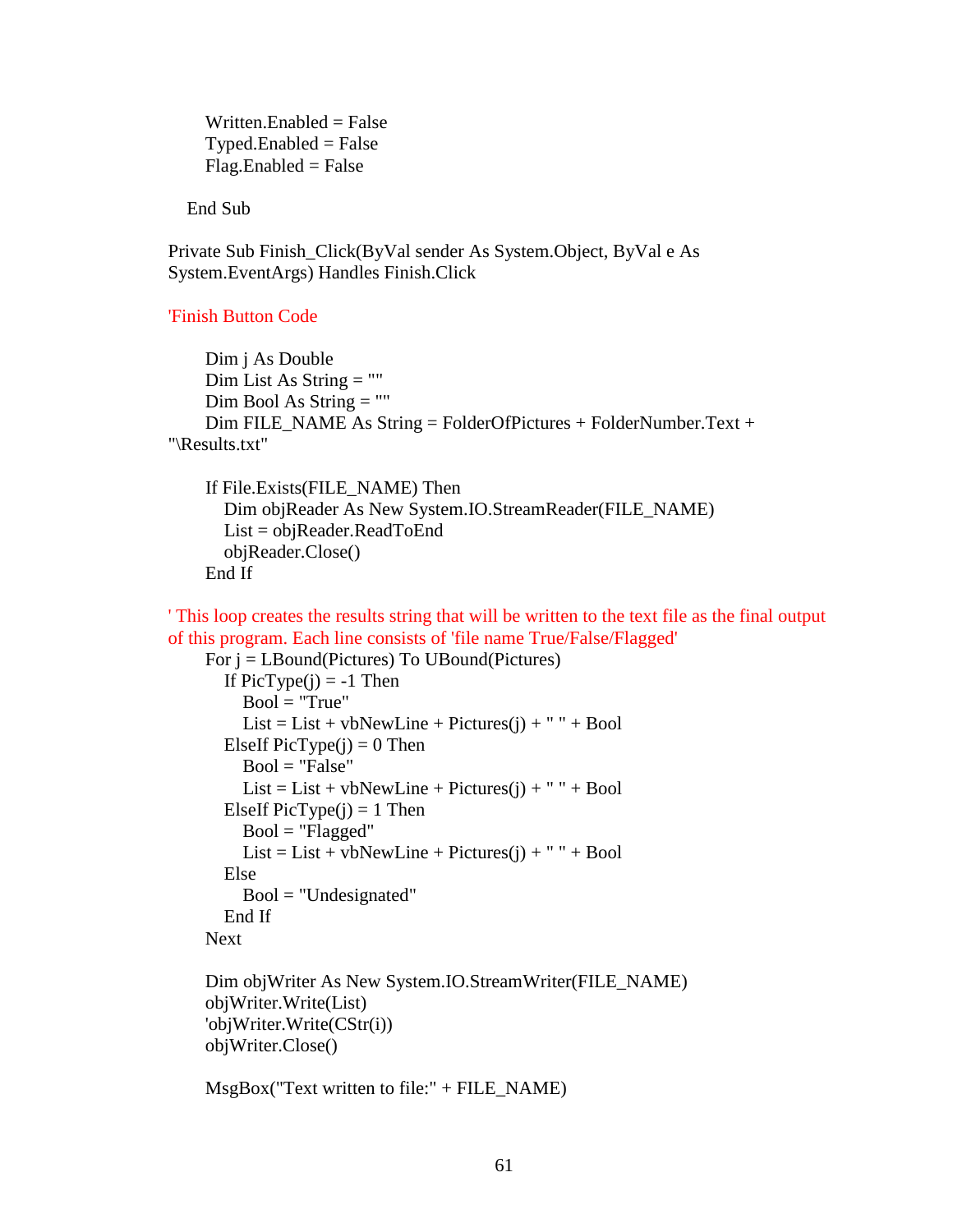Erase Pictures, PicType  $NoRepeatLists = 0$  $i = 0$ FolderNumber.Enabled = True

'This set of code removes information from the screen and greys out the buttons so the user doesn't cause errors in the program.

 $FileName.Text = Nothing$ Designation.Text = Nothing  $PictureBox1. Image = Nothing$  $Flag.Enabeled = False$ Written.Enabled  $=$  False  $LastPDF. Enabeled = False$  $NextPDF. Enabeled = False$  $Type$ d.Enabled = False  $Start. Enabled = True$ End Sub

Private Sub NextPDF\_Click(ByVal sender As System.Object, ByVal e As System.EventArgs) Handles NextPDF.Click

## 'Next PDF button

```
 If i < Pictures.Length - 1 Then 
    i \neq 1MyImage = New Bitmap(Pictures(i))FileName.Text = Pictures(i)If PicType(i) = -1 Then
       Designation.Text = TrueElseIf PicType(i) = 0 Then
       Designation.Text = False
    ElseIf PicType(i) = 1 Then
        Designation.Text = "Flagged" 
     Else 
        Designation.Text = "Undesignated" 
     End If 
     'Designation.Text = CStr(PicType(i)) PictureBox1.Image = CType(MyImage, Image) 
   Else 
      MessageBox.Show("This is the last PDF.") 
   End If 
 End Sub
```
Private Sub LastPDF\_Click(ByVal sender As System.Object, ByVal e As System.EventArgs) Handles LastPDF.Click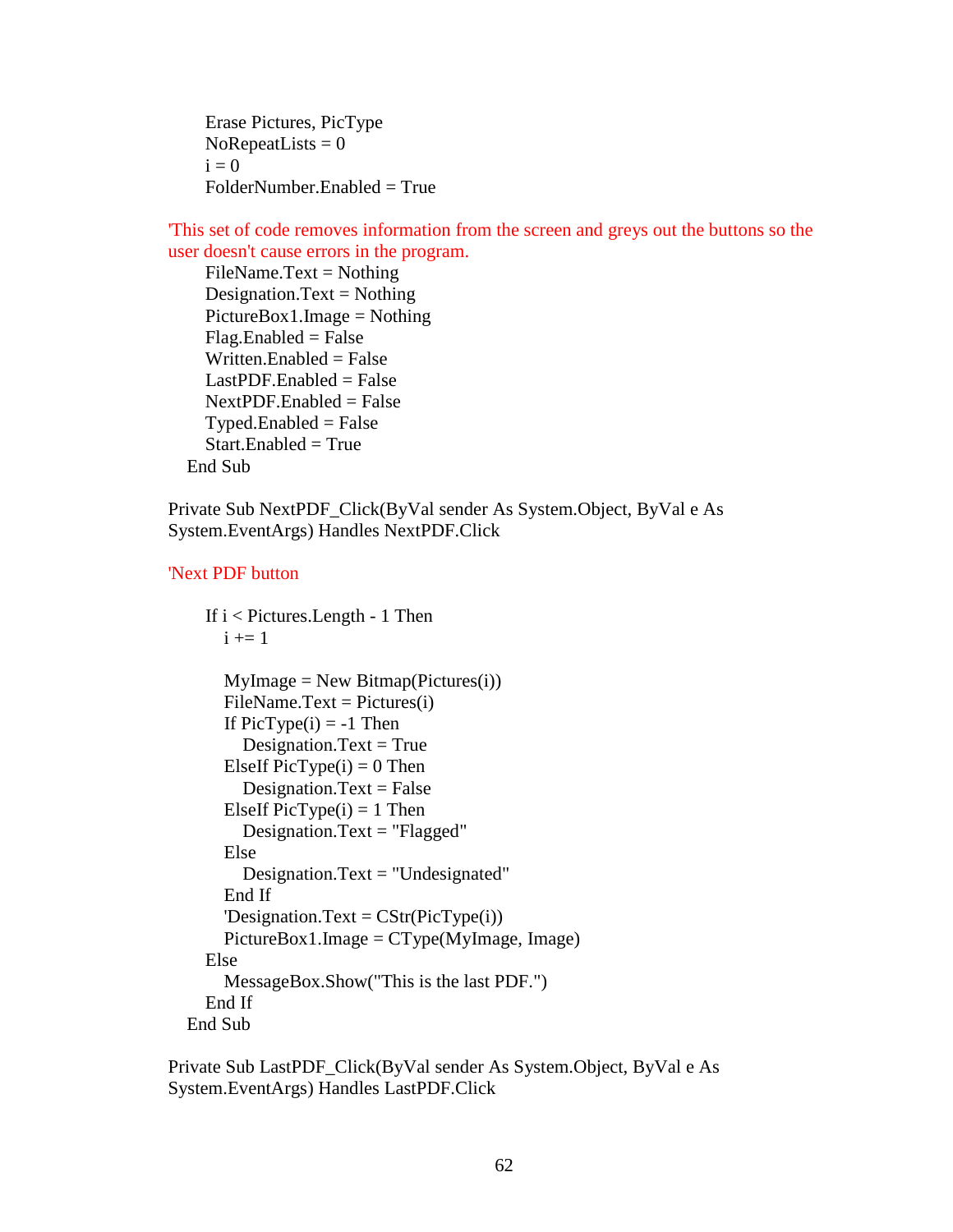### 'Last PDF Button Code

```
If i > 0 Then
    i = 1MyImage = New Bitmap(Pictures(i))FileName.Text = Pictures(i)If PicType(i) = -1 Then
       Designation.Text = True
    ElseIf PicType(i) = 0 Then
       Designation.Text = False
    ElseIf PicType(i) = 1 Then
        Designation.Text = "Flagged" 
     Else 
        Designation.Text = "Undesignated" 
     End If 
    'Designation.Text = CStr(PicType(i)) PictureBox1.Image = CType(MyImage, Image) 
   Else 
     MessageBox.Show("This is the first PDF.") 
   End If 
 End Sub
```
Private Sub Written\_Click(ByVal sender As System.Object, ByVal e As System.EventArgs) Handles Written.Click

## 'Hand-written Button Code

```
Results = Results + vbNewLine + Pictures(i) + " = Written"i \neq 1If i < Pictures. Length Then
  MyImage = New Bitmap(Pictures(i))PicType(i - 1) = 0FileName.Text = Pictures(i)If PicType(i) = -1 Then
    Designation.Text = True
  ElseIf PicType(i) = 0 Then
    Designation.Text = False
  ElseIf PicType(i) = 1 Then
     Designation.Text = "Flagged" 
   Else 
     Designation.Text = "Undesignated" 
   End If 
  'Designation.Text = CStr(PicType(i)) PictureBox1.Image = CType(MyImage, Image)
```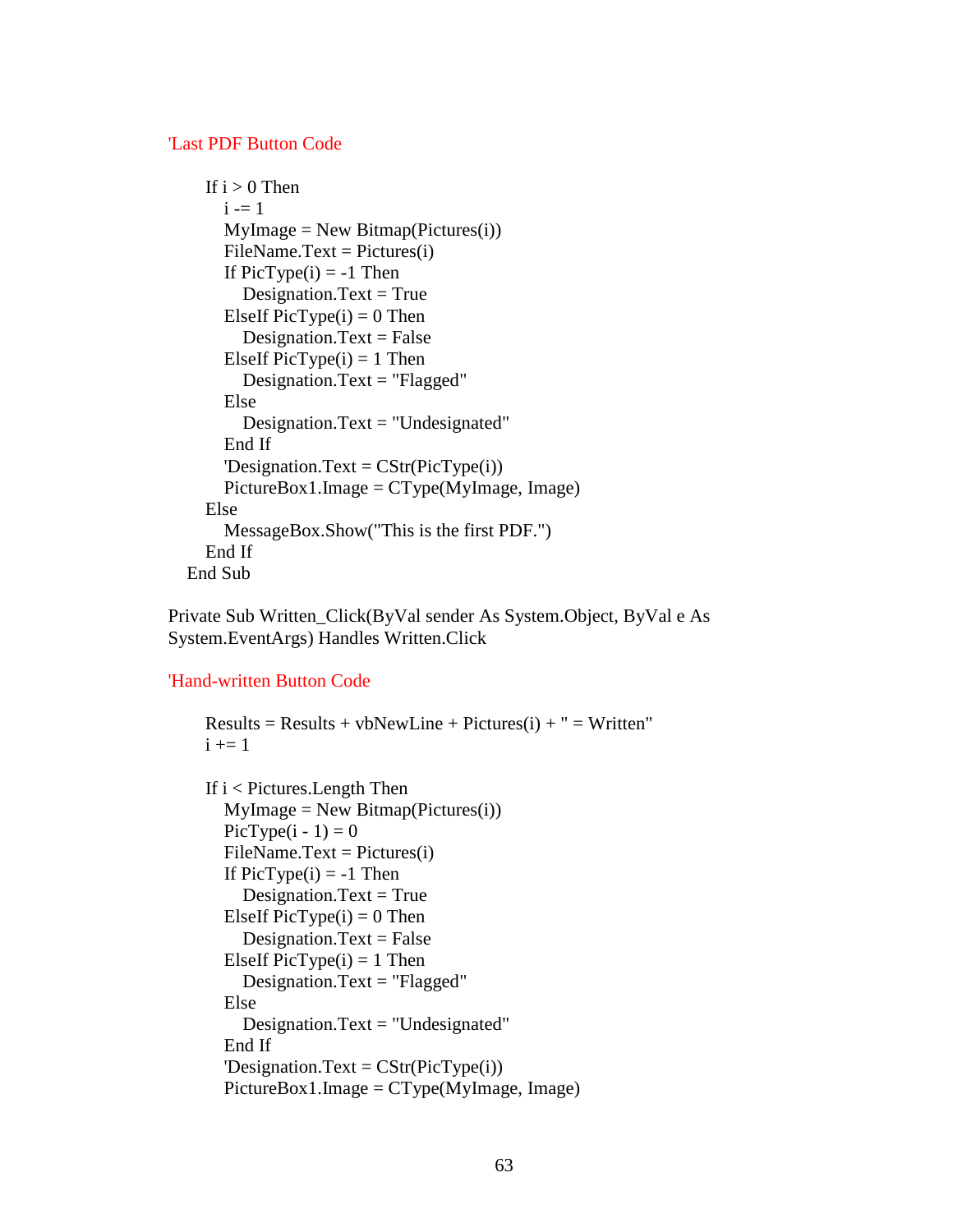```
 Else 
    PicType(i - 1) = 0 MessageBox.Show("This is the last PDF.") 
    i = 1FileName.Text = Pictures(i)If PicType(i) = -1 Then
       Designation.Text = TrueElseIf PicType(i) = 0 Then
       Designation.Text = False
    ElseIf PicType(i) = 1 Then
        Designation.Text = "Flagged" 
     Else 
        Designation.Text = "Undesignated" 
     End If 
   End If 
 End Sub
```

```
 Private Sub Flag_Click(ByVal sender As System.Object, ByVal e As 
System.EventArgs) Handles Flag.Click 
'Flag file button
```

```
Results = Results + vbNewLine + Pictures(i) + " = Flagged"i +1 If i < Pictures.Length Then 
  PicType(i - 1) = 1MyImage = New Bitmap(Pictures(i))FileName.Text = Pictures(i)If PicType(i) = -1 Then
    Designation.Text = TrueElseIf PicType(i) = 0 Then
    Designation.Text = False
  ElseIf PicType(i) = 1 Then
    Designation.Text = "Flagged"
   Else 
     Designation.Text = "Undesignated" 
   End If 
   PictureBox1.Image = CType(MyImage, Image) 
 Else 
  PicType(i - 1) = 1 MessageBox.Show("This is the last PDF.") 
  i = 1FileName.Text = Pictures(i)If PicType(i) = -1 Then
    Designation.Text = TrueElseIf PicType(i) = 0 Then
    Designation.Text = False
```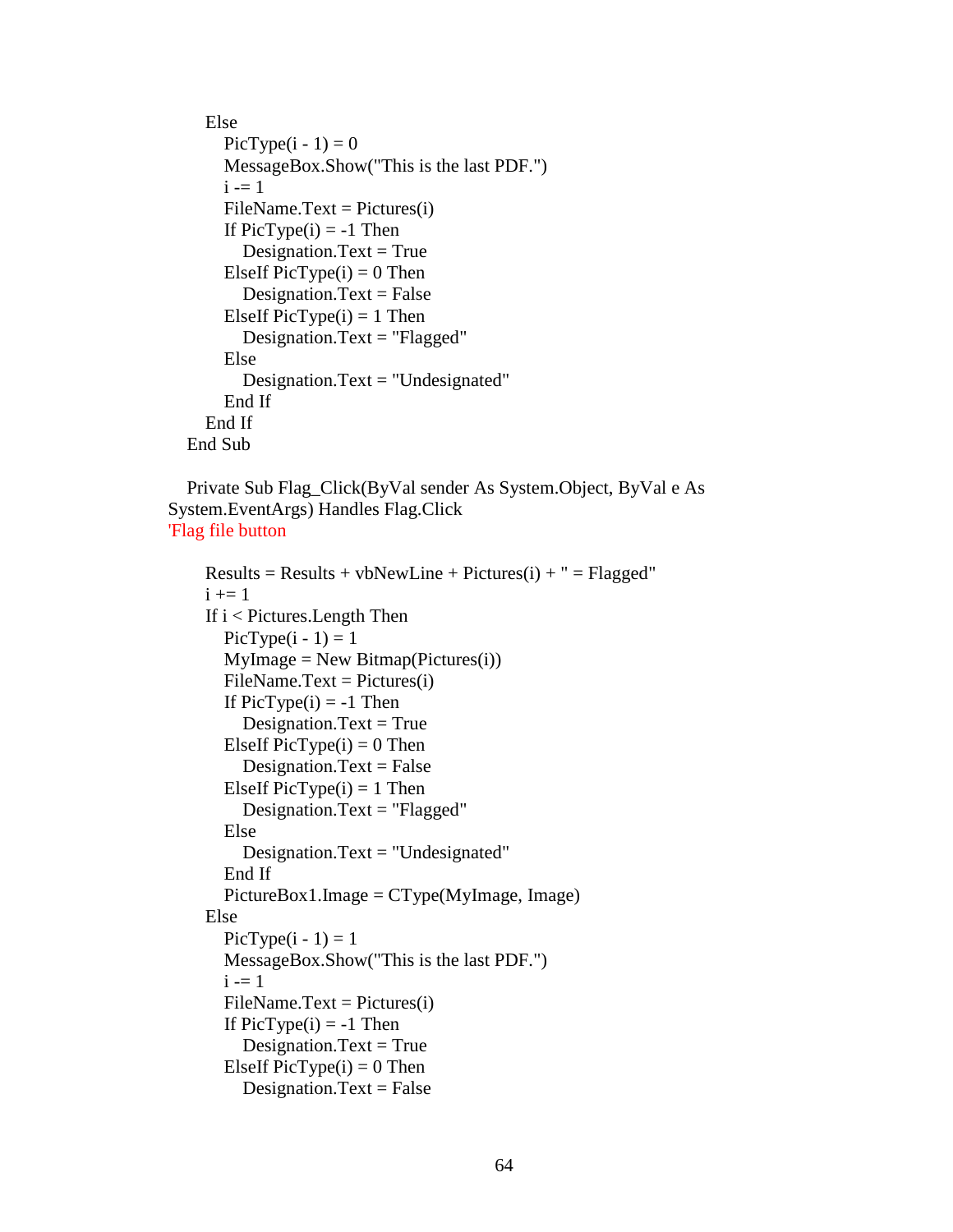```
ElseIf PicType(i) = 1 Then
          Designation.Text = "Flagged" 
       Else 
         Designation.Text = "Undesignated"
       End If 
     End If 
 End Sub
```
Private Sub Typed\_Click(ByVal sender As System.Object, ByVal e As System.EventArgs) Handles Typed.Click

### ' Type Button Code

```
Results = Results + vbNewLine + Pictures(i) + " = Typed"i +1 = 1 If i < Pictures.Length Then 
  PicType(i - 1) = -1MyImage = New Bitmap(Pictures(i))FileName.Text = Pictures(i)If PicType(i) = -1 Then
     Designation.Text = True
  ElseIf PicType(i) = 0 Then
     Designation.Text = False
  ElseIf PicType(i) = 1 Then
      Designation.Text = "Flagged" 
   Else 
     Designation.Text = "Undesignated"
   End If 
  ' Designation.Text = CStr(PicType(i)) PictureBox1.Image = CType(MyImage, Image) 
 Else 
  PicType(i - 1) = -1 MessageBox.Show("This is the last PDF.") 
  i = 1FileName.Text = Pictures(i)If PicType(i) = -1 Then
     Designation.Text = True
  ElseIf PicType(i) = 0 Then
     Designation.Text = False
  ElseIf PicType(i) = 1 Then
      Designation.Text = "Flagged" 
   Else 
      Designation.Text = "Undesignated" 
   End If 
  'Designation.Text = CStr(PicType(i)) End If
```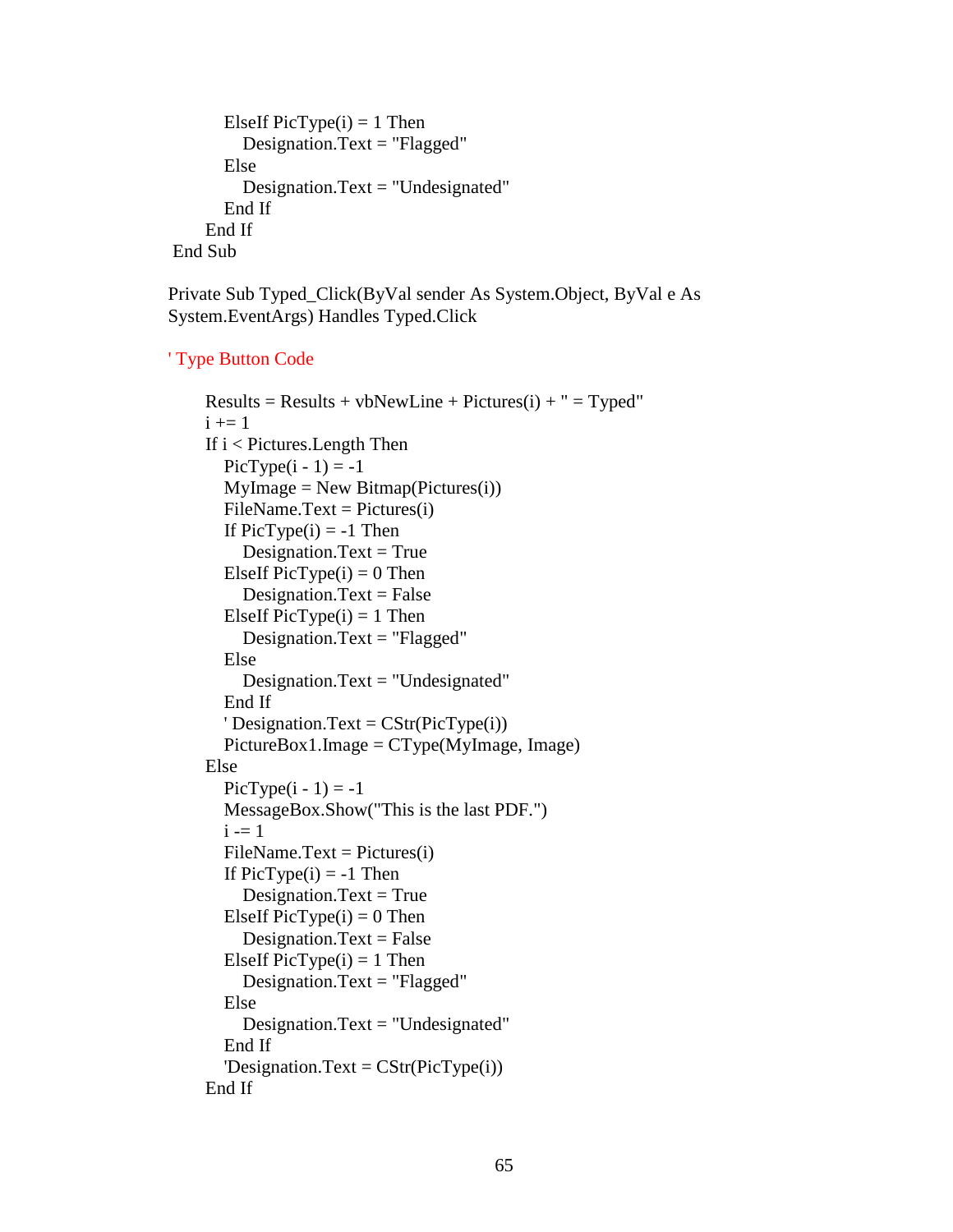End Sub End Class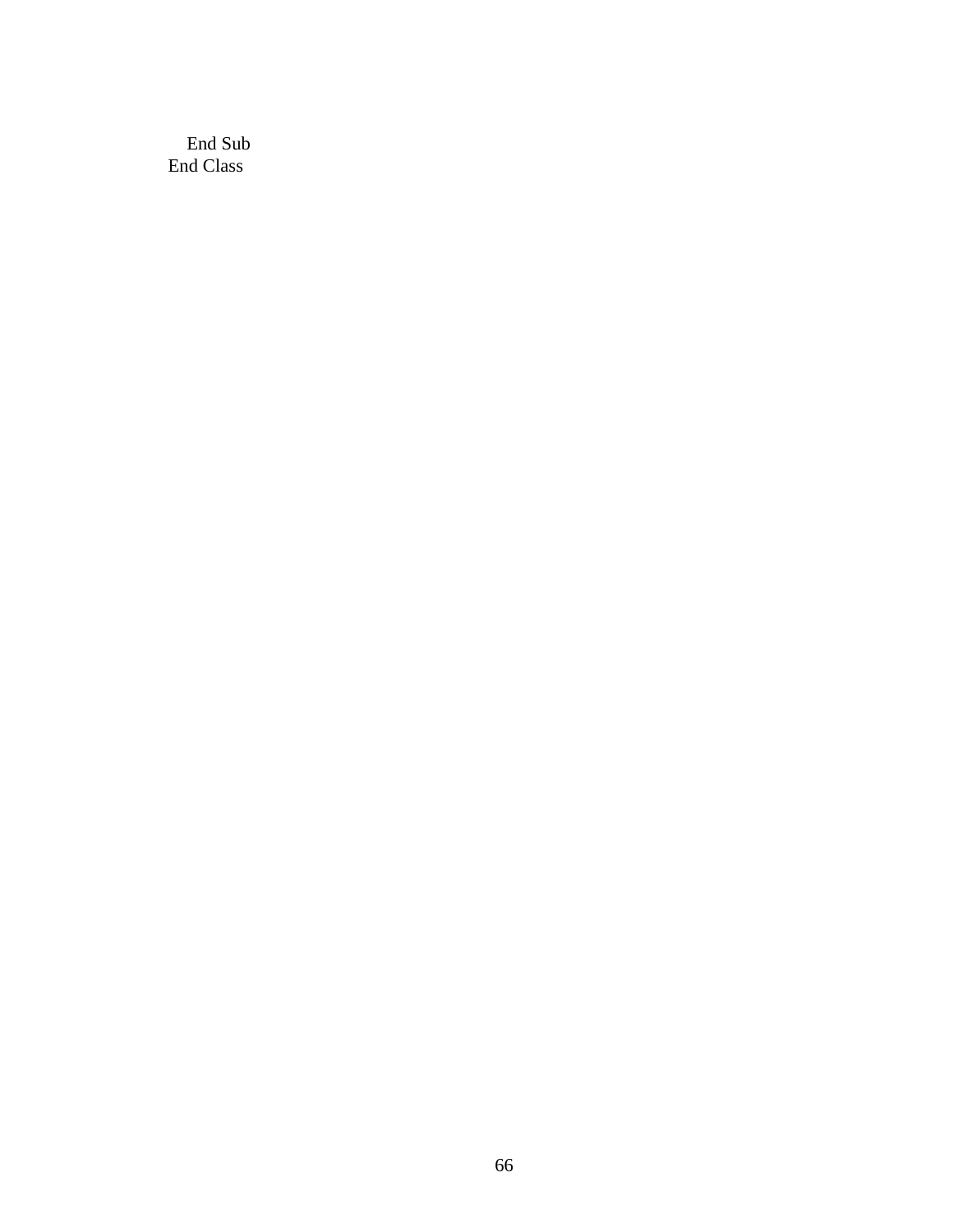# **APPENDIX B**

# **KEYWORD SEARCH CODE**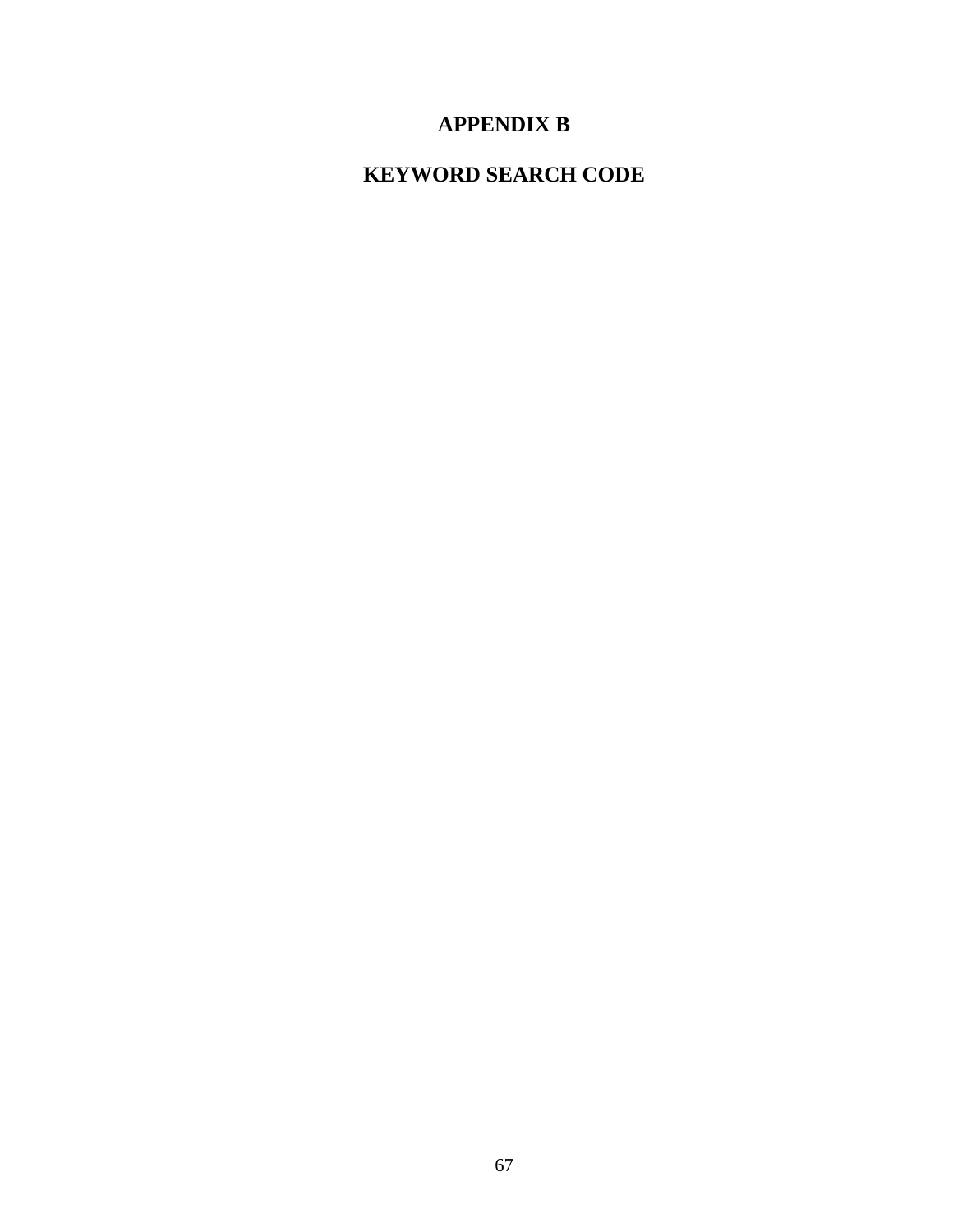Option Compare Text Imports System.IO

Public Class Form1

Private Sub Button1\_Click(ByVal sender As System.Object, ByVal e As System.EventArgs) Handles Button1.Click Dim WA(13) As String  $WA(0) = "malfunction"$  $WA(1) = "flash"$  $WA(2) = "mode"$  $WA(3) = "yellow"$  $WA(4) = "red"$  $WA(5) = "flashing"$  $WA(6) = "amber"$  $WA(7) = "light"$  $WA(8) = "signal"$  $WA(9) = "red/red"$  $WA(10) = "yellow/red"$  $WA(11) = "lightning"$  $WA(12) = "ball"$  $WA(13) = "traftic"$  Dim WC(13) As Double  $WC(0) = 0$  $WC(1) = 0$  $WC(2) = 0$  $WC(3) = 0$  $WC(4) = 0$  $WC(5) = 0$  $WC(6) = 0$  $WC(7) = 0$  $WC(8) = 0$  $WC(9) = 0$  $WC(10) = 0$  $WC(11) = 0$  $WC(12) = 0$  $WC(13) = 0$  Dim TC(13) As Double  $TC(0) = 0$  $TC(1) = 0$  $TC(2) = 0$  $TC(3) = 0$  $TC(4) = 0$ 

 $TC(5) = 0$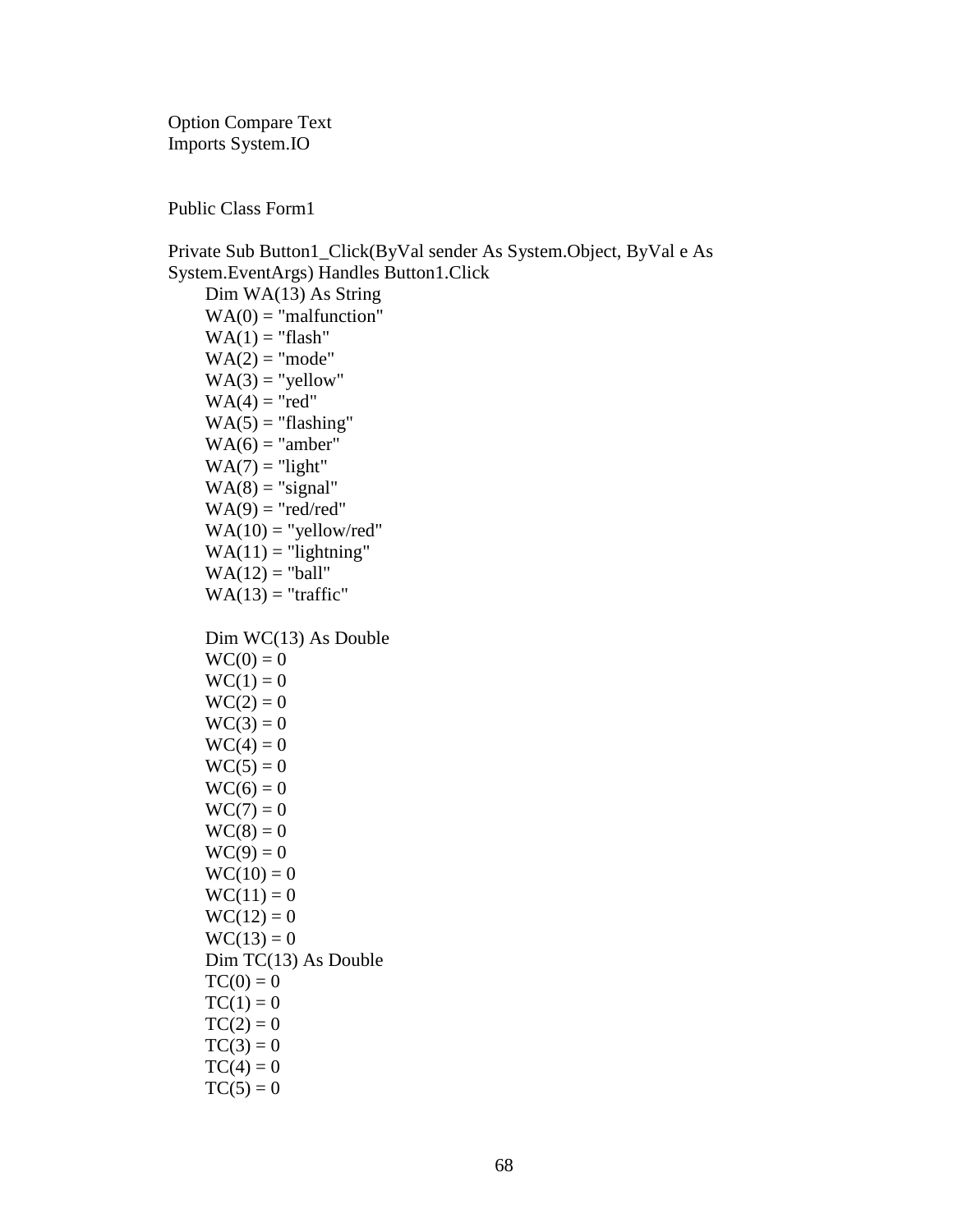$TC(6) = 0$  $TC(7) = 0$  $TC(8) = 0$  $TC(9) = 0$  $TC(10) = 0$  $TC(11) = 0$  $TC(12) = 0$  $TC(13) = 0$ Dim Names As String

 $Dim F As Double = 0$  'String length value Dim J As Double  $= 0$  'Represents keyword in search loop Dim i As Double  $= 0$  'Represents position in keyword replaced with '?'

Dim TestCheck As Boolean

 Dim Sub1 As String = "" Dim Sub2 As String = ""  $Dim SW As String = ""$  Dim Result As String = "" Dim Result2 As String  $=$  "" Dim Check As Boolean = False Dim Record As String = ""

Dim FolderOfText As String = "\*\*\*\*\*\*\*\*\*\*\*\*\*\*\*\*\*\*\*\*\*\*\*\*\*\*\*\*\*\*\*\*\*\*\*\*"

'This command creates an array filled with files in the target directory.

 Dim di As New DirectoryInfo(FolderOfText) Dim fi As FileInfo() =  $di.GetFiles()$ Dim fiTemp As FileInfo

'Loop to go through each file in the target directory.

 For Each fiTemp In fi Names = fiTemp.Name  $Dim$  FILE\_NAME As String = fiTemp.FullName Dim objReader As New System.IO.StreamReader(FILE\_NAME) Dim Text As String = objReader.ReadToEnd objReader.Close()

' Loop to go through each keyword in the list

For  $J = L$ Bound(WA) To UBound(WA)  $F = WA(J)$ . Length

'This loop replaces each letter with ? so that searches can pick up small spelling errors. For  $i = 0$  To F - 1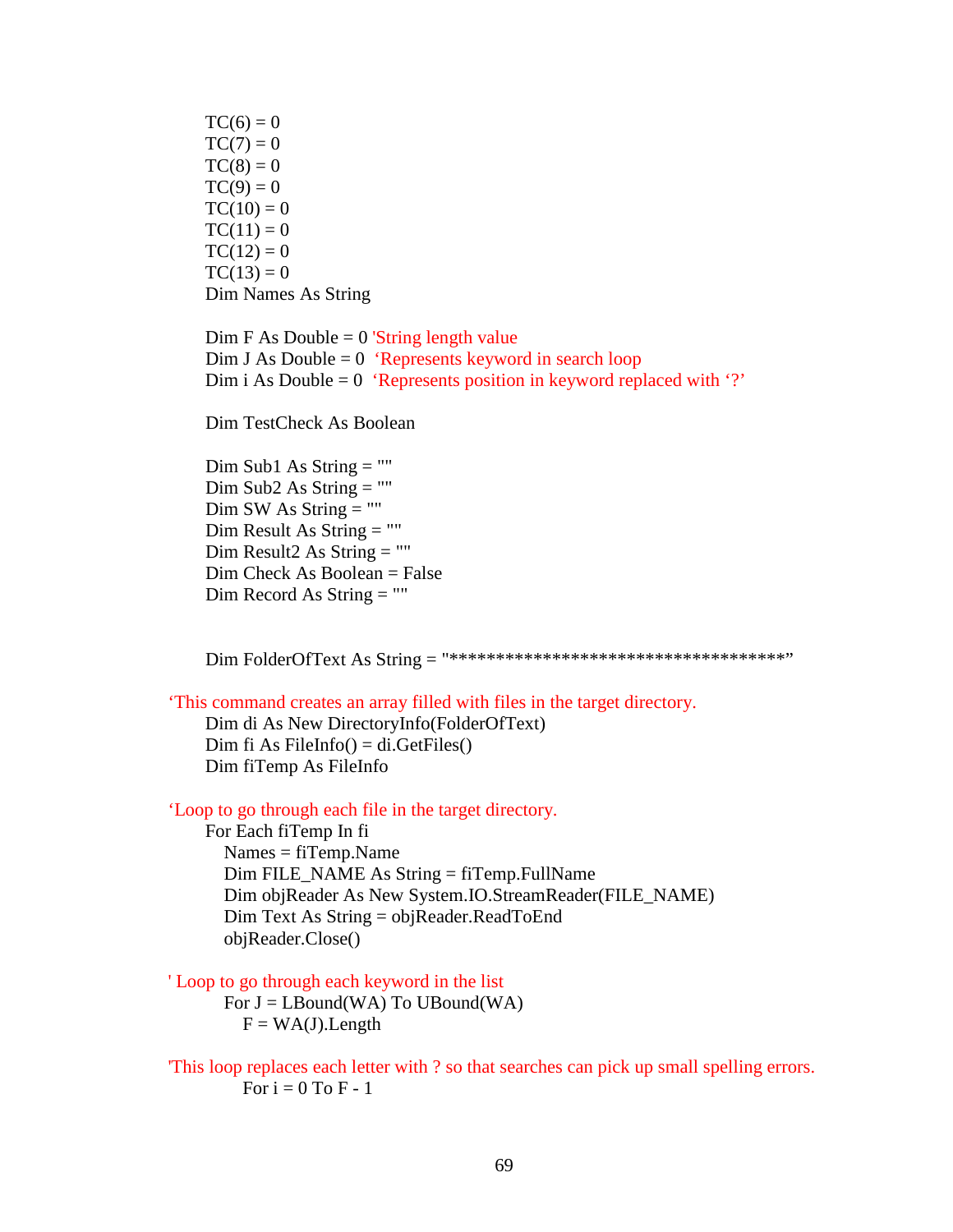```
Sub1 = WA(J).Substring(i, 1)Sub2 = WA(J)SW = "*" + Replace(Sub2, Sub1, "?") + "*"
   TestCheck = Text Like SW 
   If TestCheck Then 
    WC(J) = 1i = FCheck = TrueTC(J) += 1
   End If 
  TestCheck = False Next 
Sub1 = "Sub2 = ""
```

```
SW = "
```
#### Next

'The following two if statements record the files that fit their respective criteria. The if statements should be changed depending on what criteria are being searched for.

If  $(WC(1) = 1$  And  $WC(13) = 1$  And  $WC(7) = 1$ ) Then Result = fiTemp.Name + vbNewLine + Result End If

If  $(WC(1) = 1$  And  $WC(13) = 1$  And  $WC(8) = 1$ ) Then  $Result2 = fifTemp.Name + vbNewLine + Result2$ End If

'The Record variable was used to record, for every file, if any of the keyword strings were found.

 $\text{Record} = \text{fTemp}.\text{Name} + " " + \text{CStr}(\text{WC}(0)) + \text{CStr}(\text{WC}(1)) + \text{CStr}(\text{WC}(2)) +$  $CStr(WC(3)) + CStr(WC(4)) + CStr(WC(5)) + CStr(WC(6)) + CStr(WC(7)) +$  $CStr(WC(8)) + CStr(WC(9)) + CStr(WC(10)) + CStr(WC(11)) + CStr(WC(12)) +$  $CStr(WC(13)) + vbNewLine + Record$ 

 $WC(0) = 0$  $WC(1) = 0$  $WC(2) = 0$  $WC(3) = 0$  $WC(4) = 0$  $WC(5) = 0$  $WC(6) = 0$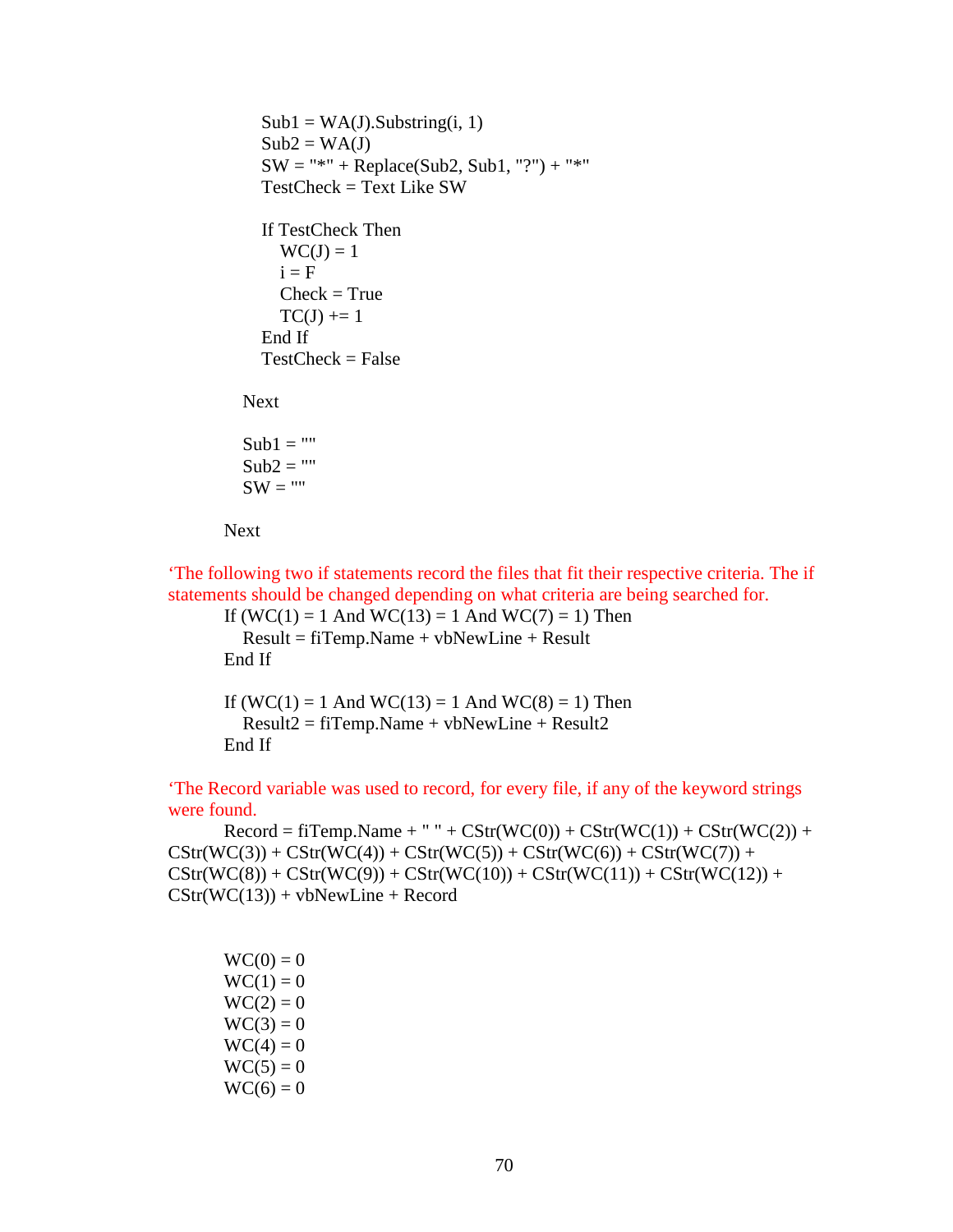$WC(7) = 0$  $WC(8) = 0$  $WC(9) = 0$  $WC(10) = 0$  $WC(11) = 0$  $WC(12) = 0$  $WC(13) = 0$  $F = 0$ Next fiTemp

```
 Dim objWriter As New StreamWriter(FolderOfText + 
"Results\WildcardSearch\Results5a7a13.txt") 
     objWriter.Write(Result) 
     objWriter.Close()
```
 Dim objWriter2 As New StreamWriter(FolderOfText + "Results\WildcardSearch\Results5a8a13.txt") objWriter2.Write(Result2) objWriter2.Close()

```
 Dim objWriter1 As New StreamWriter(FolderOfText + 
"Results\WildcardSearch\Record.txt") 
     objWriter1.Write(Record) 
     objWriter1.Close()
```

```
MessageBox.Show(CStr(TC(0)) + vbNewLine + CStr(TC(1)) + vbNewLine +CStr(TC(2)) + vbNewLine + CStr(TC(3)) + vbNewLine + CStr(TC(4)) + vbNewLine +
CStr(TC(5)) + vbNewLine + CStr(TC(6)) + vbNewLine + CStr(TC(7)) + vbNewLine +
CStr(TC(8)) + vblewLine + CStr(TC(9)) + vblewLine + CStr(TC(10)) + vblewLine +CStr(TC(11)) + vbNewLine + CStr(TC(12)) + vbNewLine + CStr(TC(13)))
```
 End Sub End Class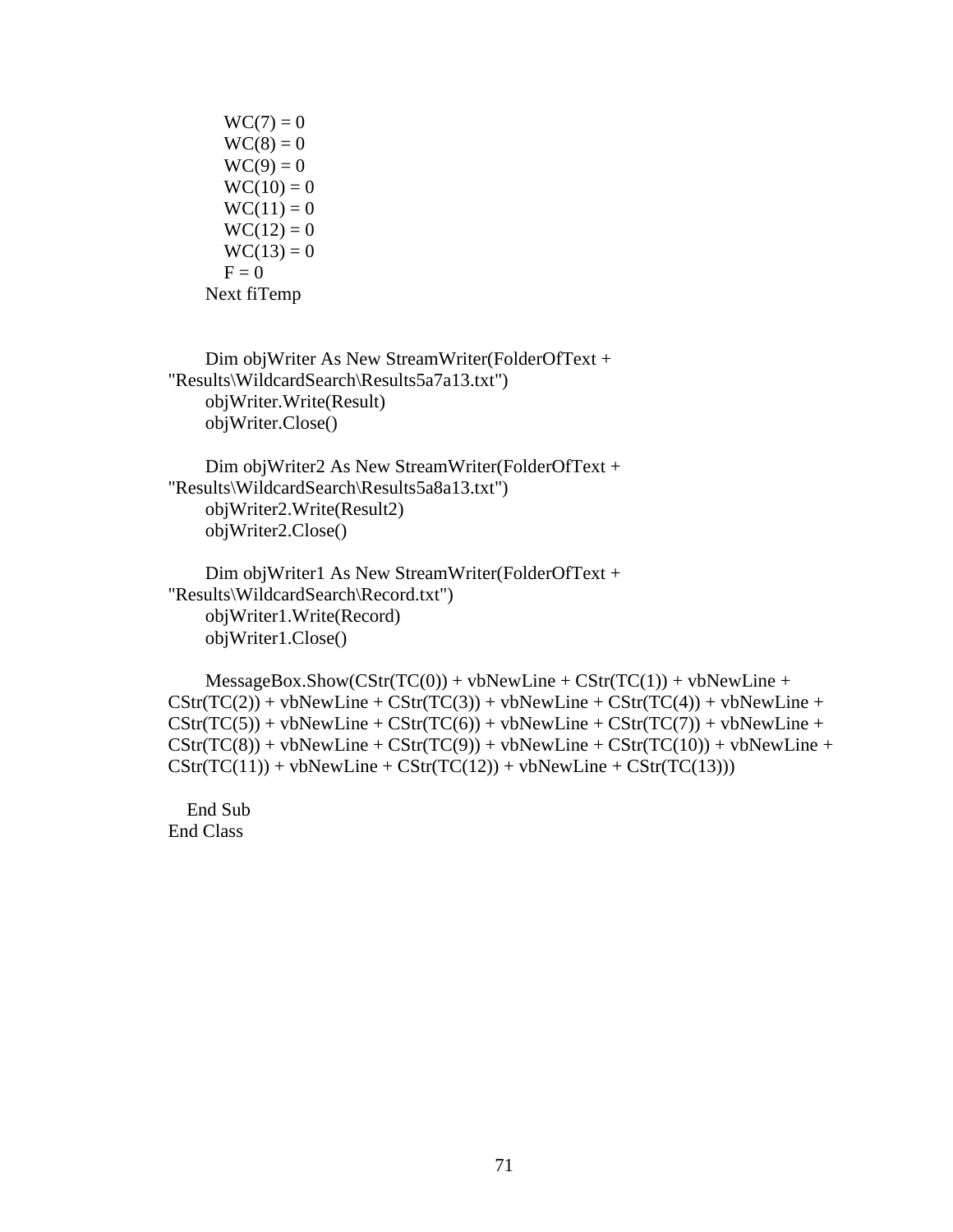## **REFERENCES**

- [1] United States. Federal Highway A. *MUTCD 2003 manual on uniform traffic control devices*. [Washington, D.C.]: U.S. Dept. of Transportation, Federal Highway Administration.
- [2] Jenior P. *Observation and Modeling of Traffic Operations at Intersections in Malfunction Flash Mode*. Civil Engineering. Atlanta: Georgia Institute of Technology, 2007. p.276.
- [3] Bansen J. *Evaluation of Traffic Operations at Intersections in Malfunction Flash Mode*. Civil Engineering. Atlanta: Georgia Institute of Technology, 2006. p.177.
- [4] State of Georgia Code. Source: www.legis.state.ga.us. (Accessed August 2008).
- [5] Akbar, M. Feroz., and R.D. Layton. *Accident Experience of Flashing traffic Signal Operation in Portland, Oregon*. Transportation Research Board 1986;Transportation Research Record No. 1069.
- [6] Barbaresso JC. *Flashing Signal Accident Evaluation*. Transportation Research Board 1984;No. 956.
- [7] Kacir, H. Gene Hawkins, Jr., Robert J. Benz, and Michael E. Obermeyer. *Guidelines for the Use of Flashing Operation at Signalized Intersections*. ITE Journal October, 1995.
- [8] Parsonson, Peter S. and David Walker. *Issues in Flashing Operation for Malfunctioning Traffic Signals*. ITE Journal September, 1992.
- [9] Polanis, Stanley. *Right-Angle Crashes and Late-Night/Early-Morning Flashing Operation: 19 Case studies*. ITE Journal 2002.